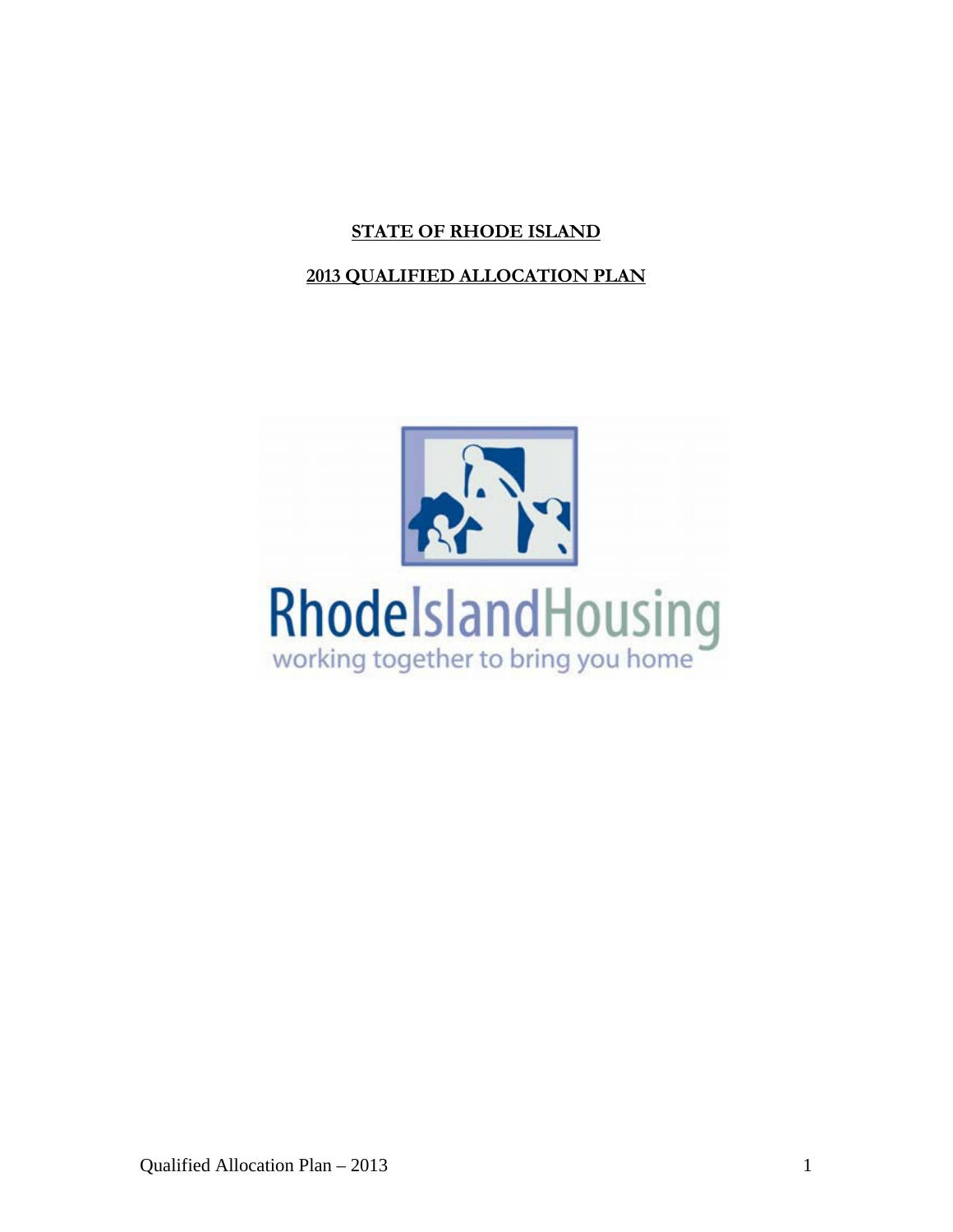### **State of Rhode Island Revised 2013 Qualified Allocation Plan For the Low-Income Housing Tax Credit Program**

## INTRODUCTION

Rhode Island Housing has been designated the responsibility for administering the federal Housing Tax Credit Program for the State of Rhode Island. The Housing Tax Credit Program was created pursuant to the Tax Reform Act of 1986 to encourage private sector participation in the construction and rehabilitation of housing for lowincome individuals and families (the "Tax Credit Program"). The Omnibus Budget Reconciliation Act of 1989 required states to adopt consistent and objective procedures for allocating housing tax credits to qualified developments. Specifically, federal law requires that a Qualified Allocation Plan (the "Allocation Plan") outlining the process for the allocation of tax credits be presented to the public through a hearing for review and comment. Input from the public hearing and comment period as well as all available housing needs data must be considered in the establishment of a final Allocation Plan to be approved and executed by the Governor.

Rhode Island Housing has developed this Allocation Plan to comply with the requirements of Section 42 of the Internal Revenue Code (the "Code") and to ensure that those developments receiving tax credits produce or preserve housing which helps to reduce the most pressing housing needs of the State. This Allocation Plan establishes the priorities that the Tax Credit Program will address from among those needs and incorporates those priorities into the criteria used to evaluate all proposals.

All provisions of this Allocation Plan apply to the total amount of tax credits that the State of Rhode Island is authorized to allocate at any time, including projects applying for the four percent tax credit in conjunction with tax-exempt financing that is subject to the private activity bond cap.

For 2013, the Housing Tax Credit is expected to be the primary funding source for the development of affordable rental homes in Rhode Island. As other resources become scarcer, the value and importance of the Housing Credit increases. Developers must identify and obtain additional resources from federal, state, local and private partners to maximize the value of the Housing Credit. Rhode Island Housing will award credits to developments that best meet the priorities of the QAP and best use the Housing Tax Credit to achieve those goals.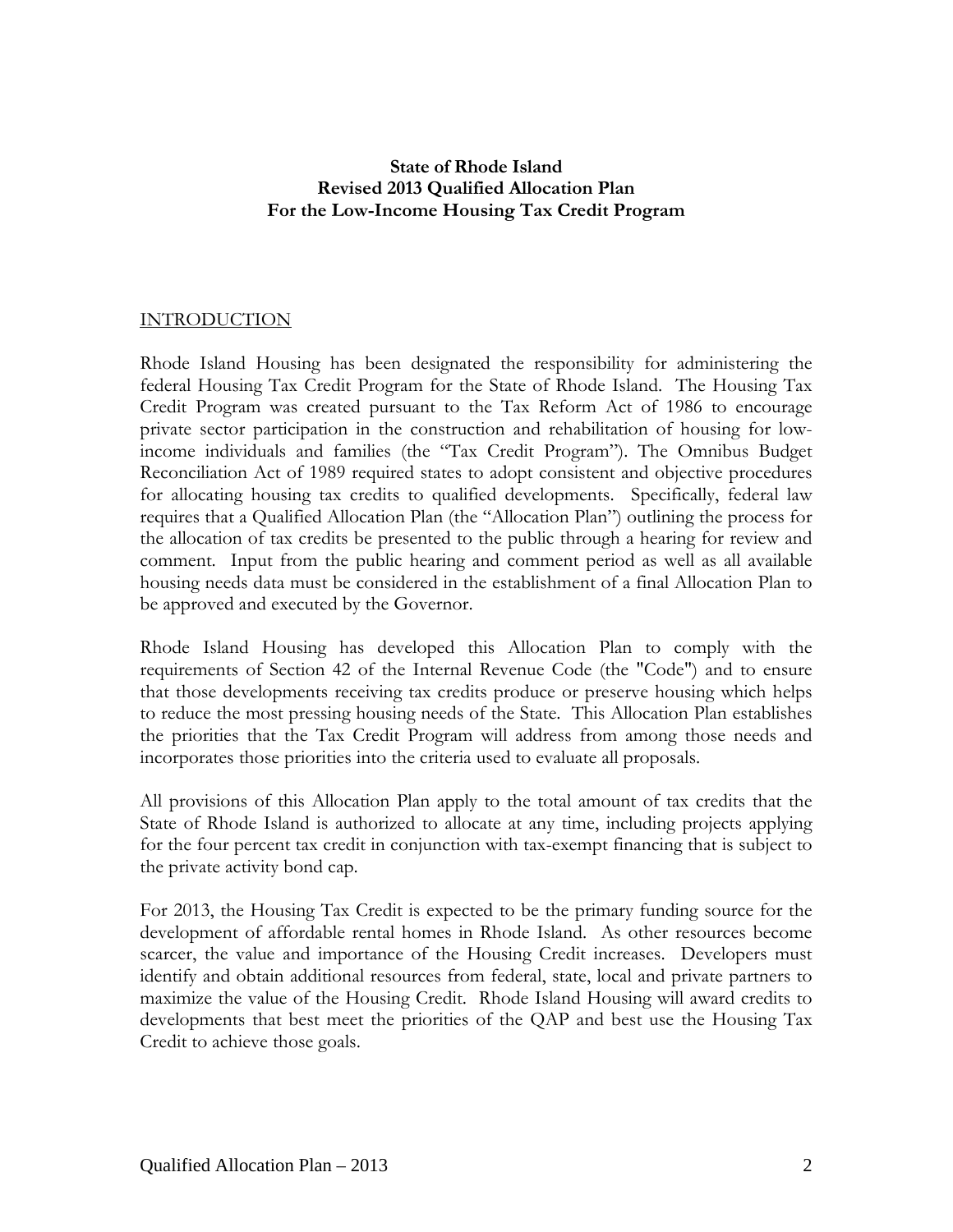## **I. TAX CREDIT PROGRAM SUMMARY AND REQUIREMENTS**

### **A. Overview**

The Tax Credit Program was established as part of the Tax Reform Act of 1986 to provide an incentive to developers to produce and maintain rental housing units for low-income individuals and families. The Tax Credit Program was originally authorized for calendar years 1987-1989 and has been extended or modified by Congress periodically since then. As part of the Omnibus Reconciliation Act of 1993, the Tax Credit Program was permanently extended effective July 1, 1992. The Housing and Economic Recovery Act of 2008 and the American Recovery and Reinvestment Act of 2009 provided for the most significant changes to the Tax Credit Program since 1986 and those changes are incorporated into this revised Qualified Allocation Plan where applicable.

There are three types of credits available to Developers of low-income rental housing. The first type of credit is a 9% annual credit for the costs of new construction or substantial rehabilitation of an existing building. The second type of credit is a 4% (approximate) annual credit for the costs of new construction or substantial rehabilitation of an existing building. The third type of credit is a 4% (approximate) annual credit for the cost of acquiring an existing building that involves substantial rehabilitation. A specific project may qualify for one type of credit or for a combination of the 4% and 9% credits.

The rate of the 4% credit fluctuates based on market conditions. The actual tax credit rate ("Applicable Credit Percentage") applicable to any month is based on monthly prevailing interest rates that are calculated and published by the United States Treasury Department. The amount of the annual credit is calculated to yield a present value of 30% of certain eligible costs. As a result of the Housing and Economic Recovery Act of 2008, the 9% Applicable Credit Percentage shall be fixed at 9% for any new building placed in service after July 30, 2008 **and before December 31, 2013** (Section 42(b)(2)). Applicants for 2013 credits should use the present value yield as calculated by the Treasury Department.

For further information and detailed requirements relating to the different credit types and methods of calculating the credit, refer to Section 42 of the Code.

### **B. Rhode Island Annual Tax Credit Allocation Pool**

Each state is awarded a limited amount of tax credits annually. Rhode Island receives the small state minimum of \$2,525,000 indexed for inflation. The pool of tax credits may be greater in any year if unused credits are carried forward or if previously allocated credits are returned or rescinded.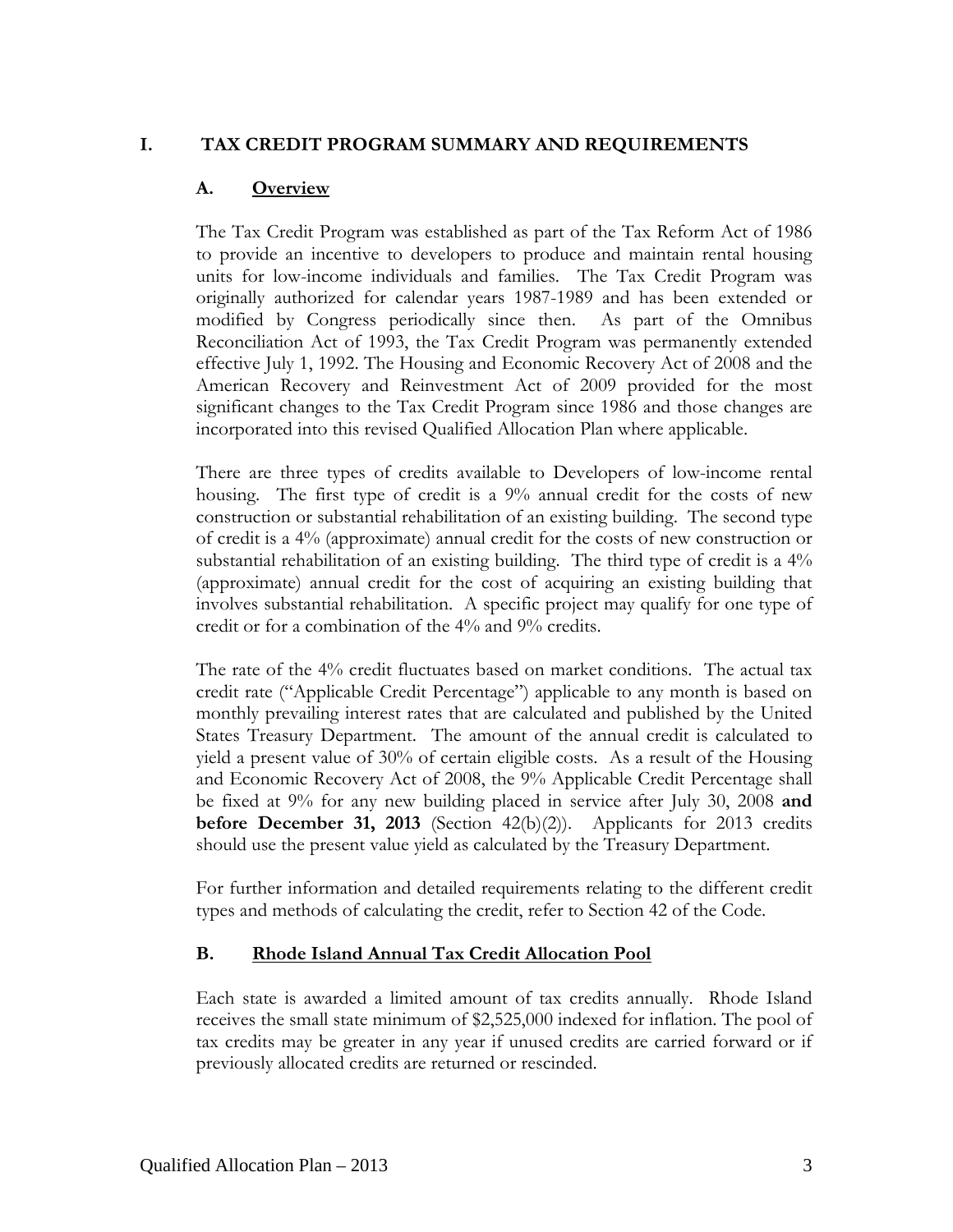If Rhode Island allocates all of its annual per capita credits as well as its tax credits from prior years by the end of any calendar year, the State will qualify for credits from the National Pool. The National Pool is composed of all states' unallocated annual tax credit ceiling, returned or carried forward credits.

## **C. Tax Credit Requirements**

The Code requires that Rhode Island Housing establish a plan which sets forth the selection criteria which will be considered in allocating tax credits in Rhode Island. The Allocation Plan must include certain statutorily mandated selection criteria outlined below. The Plan must also outline criteria that are used to meet State and local housing needs in Rhode Island. That criterion is included within the Threshold Criteria and Comparative Ranking of the Allocation Plan.

## RHODE ISLAND FUNDING CRITERIA

Rhode Island is experiencing a housing and economic crisis. There are large numbers of foreclosed properties in Rhode Island. Inner city neighborhoods have been particularly hard hit by the foreclosure of multi-family properties. For every owner of a foreclosed multi-family property, one-to-five families tend to be displaced. In addition many households continue to struggle with subprime loans which were disproportionally focused on low-income neighborhoods in the urban core. These factors combined with an average unemployment rate in 2011 of 10.8% have resulted in the deterioration of neighborhoods throughout Rhode Island, but particularly in urban communities. To counter the disinvestment in neighborhoods, Rhode Island Housing's development goals and resources will prioritize strategies to redevelop neighborhoods most heavily affected by the foreclosure crisis. Simultaneously we will endeavor to continue to provide affordable housing opportunities in communities where few opportunities currently exist. The uncertainty surrounding the nation's financial markets and lack of capital will continue to be closely monitored. The criteria and priorities contained in this Allocation Plan may be amended by Program Bulletin in response to future changes resulting from current uncertainty.

## **1. Federal Criteria**

The Code requires that preference for an allocation of credits must be given to developments serving the lowest income tenants, developments which commit to the longest period of affordability, and developments located in a qualified census tract ("QCT") which will contribute to a concerted community revitalization plan in qualified census tracts.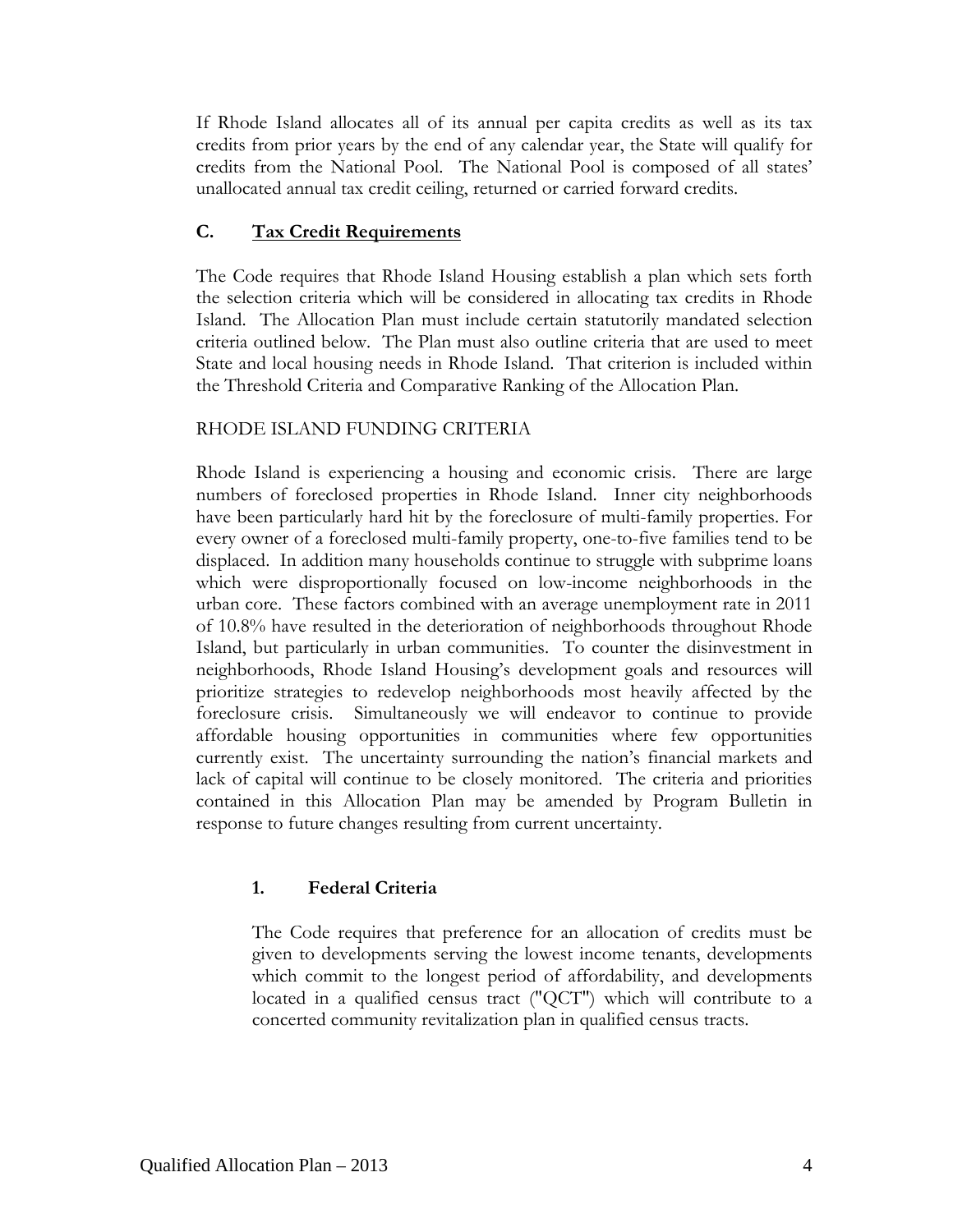#### **2. State Criteria**

The State of Rhode Island Consolidated Plan was developed jointly by Rhode Island Housing and the state's Office of Housing and Community Development. Throughout the Consolidated Plan development process, Rhode Island Housing and its partners consulted and met with many other public and private agencies to gather data and discuss the state's housing and community development needs and priorities to be included in the plan. Please refer to the Rhode Island Consolidated Plan available at [www.rhodeislandhousing.org](http://www.rhodeislandhousing.org/) under the link Newsroom/Data, Research and Reports for a full copy including all exhibits. The Consolidated Plan includes an analysis of housing needs in Rhode Island, projected affordable housing production and preservation goals through 2015, as well as state priorities and strategies for addressing the identified housing needs.

Statewide Planning has developed the Rhode Island Land Use 2025 Plan which encourages the development of designated growth centers. These growth centers and development areas envision a mix of commercial and residential uses with access to services, transportation and adequate water and wastewater infrastructure. In addition, all municipalities in Rhode Island have developed affordable housing plans which identify development opportunities within these communities.

### **3. Housing Needs**

The State faces an overall shortage of quality, affordable, safe and healthy rental homes. More than fifty percent (50%) of the State's population is rent burdened. Twenty-five percent (25%) of renters are severely rent burdened and pay more than 50% of their income towards rent. Rhode Island was ranked 18th nationally for renters paying more than 30% of their income towards housing and 6th for homeowners that were cost burdened above the 30% mark. Rhode Island has the 5th highest gap between what renters earn and what it costs to rent a two-bedroom apartment. Much of the state suffers from a continually aging housing stock, a significant portion of which is characterized by severe or moderate physical problems such as lead-based paint hazards.

The redevelopment of properties that are in foreclosure and those that are abandoned and vacant are a priority for Rhode Island Housing financing. Vacant and abandoned property erodes overall property values and causes deterioration in entire communities where prior investment has occurred. Rhode Island Housing is committed to using resources where they will most efficiently be used to stabilize neighborhoods.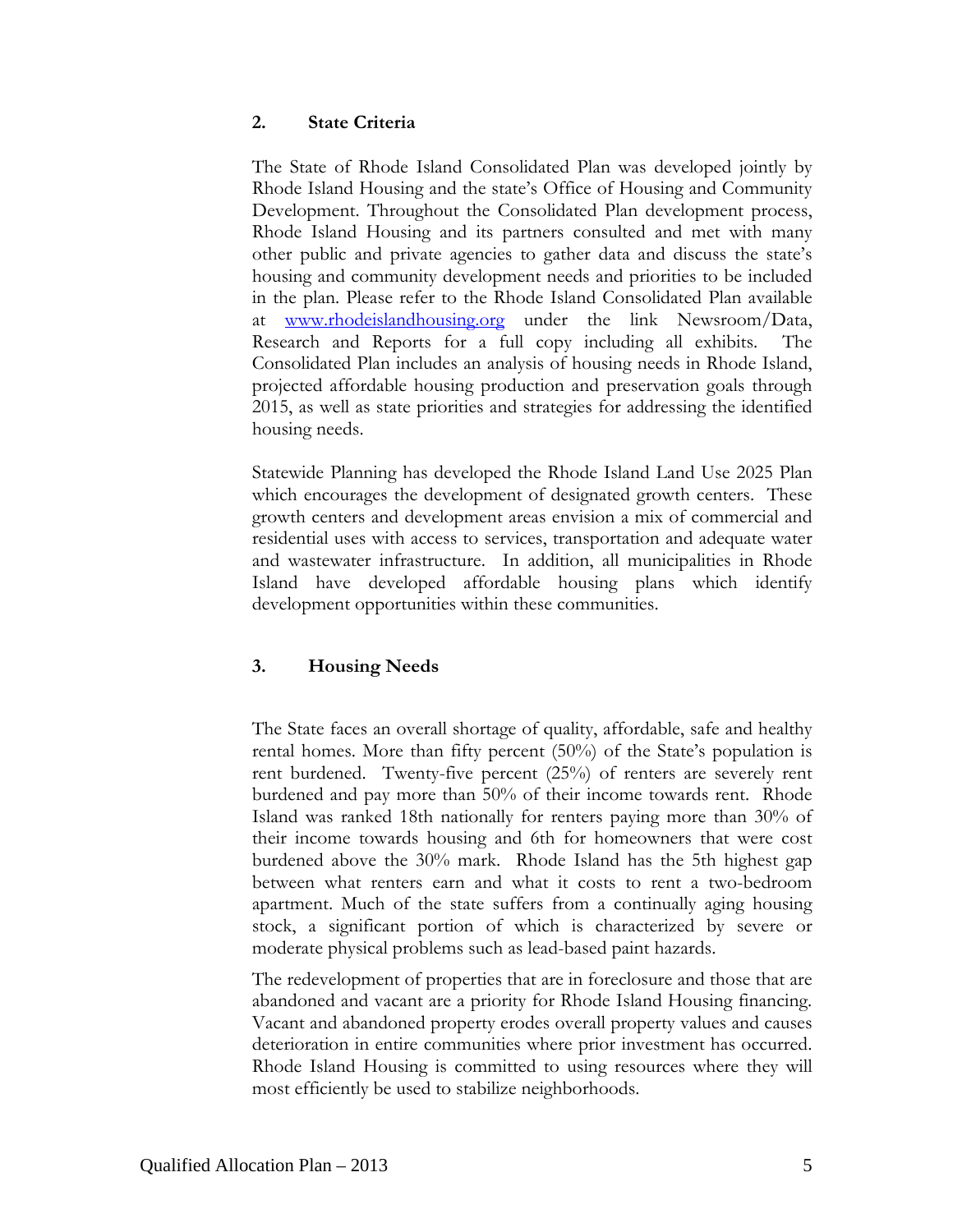By concentrating state, federal and private resources to combine affordable housing with broader community development investments, neighborhoods can be revitalized. This approach encourages investment in Rhode Island's urban areas and new or existing growth or town centers and surrounding neighborhoods. This comprehensive approach to development results in well planned developments that are sustainable and efficient.

To meet the state's goal of at least 10 percent (10%) affordable housing in each community, the state must substantially increase its production. A conservative estimate of needs assumes that there is a deficit of 13,249 affordable homes needed in the State. An additional 412 new apartments are needed to provide permanent housing for homeless families and persons with disabilities. In total, 5,000 new affordable homes need to be produced in the next five years in Rhode Island.

The above criteria and housing needs provides the basis for the Threshold Criteria and Comparative Ranking set forth within the State's Allocation Plan.

### **D. Lock-In of Applicable Credit Percentages**

1) For developments subject to the state's per capita credit allocation: **For buildings placed in service on or after January 1, 2014**, the Applicable Credit Percentage will be established based on published rates in effect in one of the following: (i) the month the project is placed-in-service; (ii) the month in which a binding and irrevocable election to lock-in the Applicable Credit Percentage is made between the Owner and Rhode Island Housing or; (iii) at the time of issuance by Rhode Island Housing of a Carryover Allocation Agreement. Applicants for 2013 credits should use the present value yield (not  $9\%$ ) as calculated by the Treasury Department to calculate their credit request.

This binding and irrevocable election will be made subsequent to a reservation of tax credits and generally before the Carryover Allocation Agreement is signed. The Applicable Credit Percentage election will be made as part of a written binding agreement such as the tax credit reservation letter or the carryover allocation agreement. A selection of a monthly credit percentage will only be valid if the binding agreement is executed by the end of that specific month.

2) For developments utilizing tax exempt bond financing with 4% credit: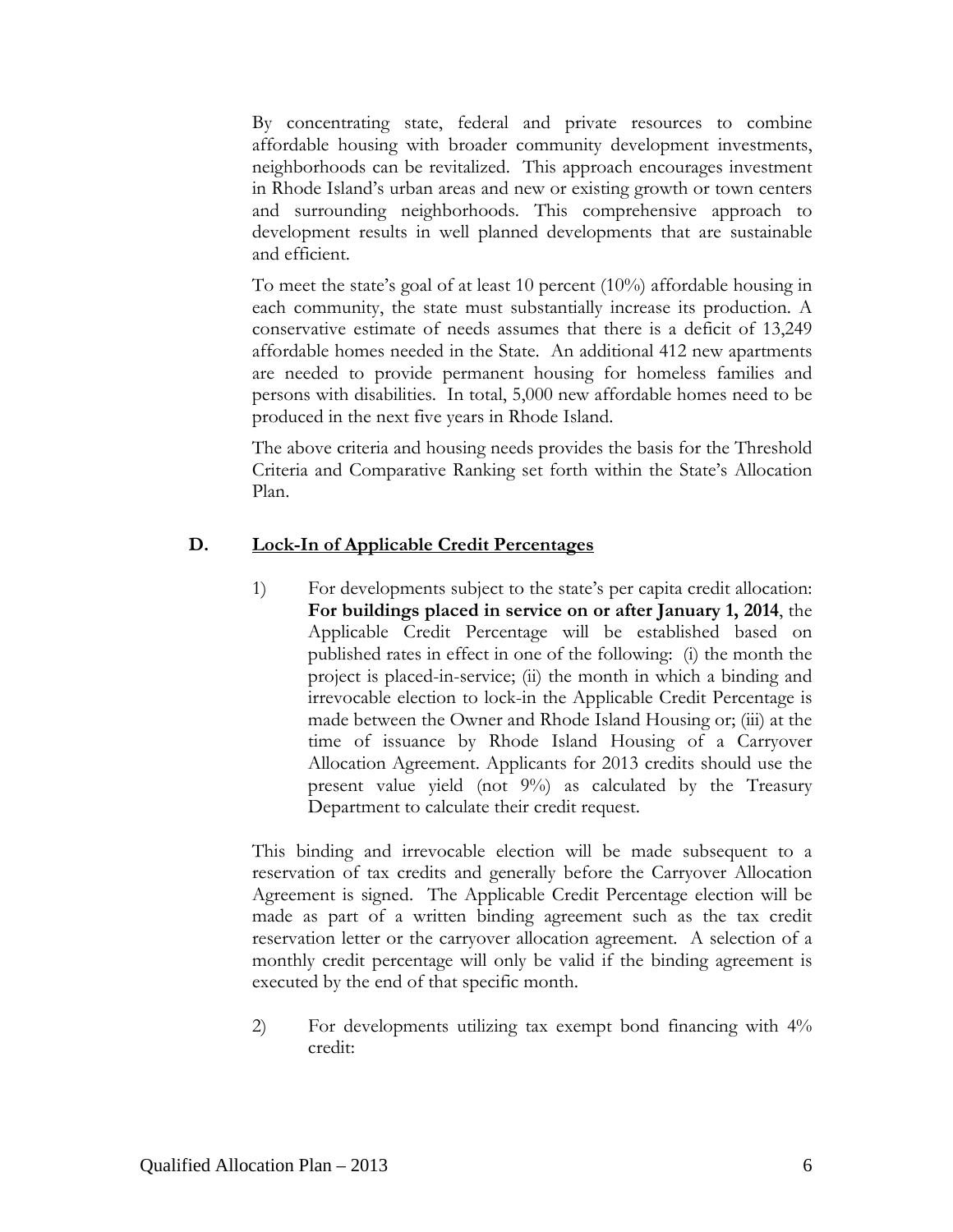The Applicable Credit Percentage can only be locked-in on two occasions—in the month in which the tax-exempt bonds were issued or at the placed-in-service date. Due to the length of time between these two opportunity dates, Developers should seek professional advice to mitigate some of the financial and market risk associated with this election.

3) Under Section 42(h)(7)(D) in allocating a housing credit dollar amount, Rhode Island Housing must specify the applicable percentage and the maximum qualified basis of the building. The applicable percentage may be less, but not greater than, the appropriate percentage for the month the building is placed in service, or the month elected by the taxpayer under Section  $42(b)(2)(A)(ii)(I)$ . Whether the appropriate percentage is the percentage for the 70-percent present value credit or the 30 percent present value credit is determined under Section 42(I )(2) when the building is placed in service.

For further information and detailed requirements relating to binding credit percentages, refer to Section 42 of the Code.

## **E. Eligibility Requirements**

To receive an allocation of tax credits, whether from the State's allocated pool (9% credits) or through the use of tax-exempt bond financing (4% credits), a project must meet eligibility requirements under both the Allocation Plan and the Code. While many of these requirements are briefly summarized below, applicants should note that the federal rules governing low-income housing tax credits are complex. All Developers are advised to consult a qualified tax attorney and/or accountant to determine eligibility for the credit. In making this determination, qualified professionals are expected to be current and knowledgeable with all private letter rulings (PLRs) and technical assistance memoranda (TAMs) issued by the Internal Revenue Service ("IRS") which may provide insight to the Service's view regarding eligible basis determinations.

In allocating tax credits, Rhode Island Housing makes no representations to Owners or other parties regarding compliance with the Code, Treasury Regulations or other laws or regulations governing low-income housing tax credits. Neither Rhode Island Housing nor its employees, agents, representatives, Board Members, or employees shall be liable for any matters arising out of, or in relation to, the allocation of low-income housing tax credits.

## **1) Residential Rental Property**

In order for a project to qualify as a low-income housing project, it must be residential property. In general, the project must be: used other than on a transient basis; rented or available for rent on a continuous basis; available to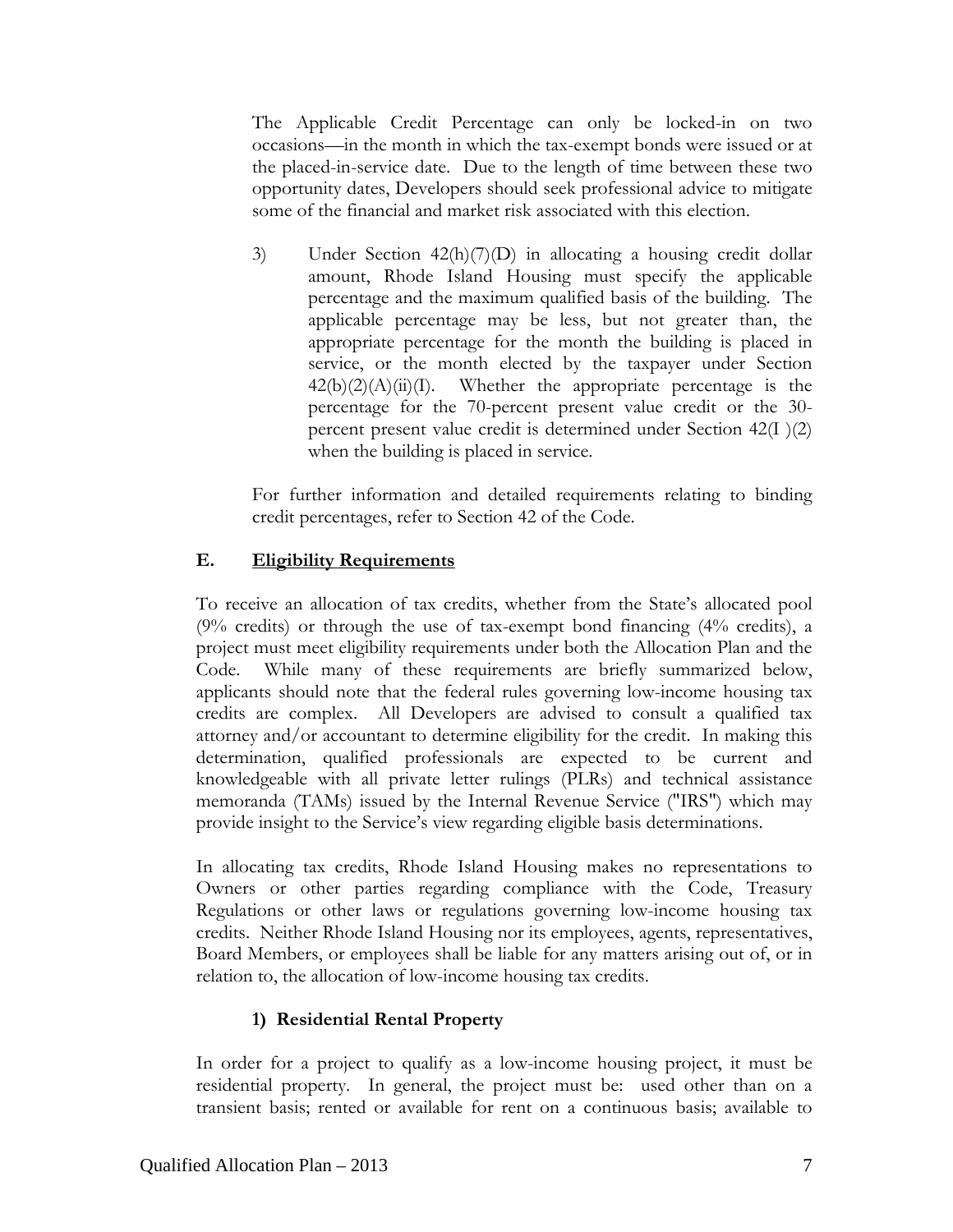members of the general public; and suitable for occupancy. Facilities providing continuous nursing, medical, or psychiatric care are not considered residential rental units for tax credit purposes. Continual care, however, should not be confused with certain supportive services which can be provided, such as assuring that tenants obtain incidental care, as needed, by facilitating the making of medical appointments and by providing transportation to medical facilities, and by the provision of basic first-aid skills in case of emergencies.

#### **2) Extended Use Period**

The Code requires that the low-income occupancy and rent restrictions be maintained during the initial compliance period of 15 years (Section  $42(I)(1)$ ). In addition, the occupancy restrictions must be maintained for an extended use period of an additional 15 years (Section 42(h)(6)(D). Rhode Island Housing requires the following:

- a. A Declaration of Land Use Restrictive Covenants ("Declaration") committing to an extended use period of affordability for the qualifying units of at least thirty years and a prohibition during the entire extended use period – not just the three year vacancy decontrol period – against evicting or terminating of tenancy of existing tenants in low-income units other than for good cause, must be executed by the project owner.
- b. If a development is allocated Credit under the nonprofit set-aside, the current owner (and any new owner) during the compliance period must continue to qualify under that set-aside. The Owner will indicate in the Declaration that they are electing to qualify under the nonprofit set-aside.
- c. For projects financed with tax-exempt bond proceeds, the required extended use period of affordability will be the greater of (i) the period that the tax-exempt bonds remain outstanding or (ii) forty years.
- d. The owner must waive the right to seek termination of the Declaration by petitioning Rhode Island Housing to find a buyer of the development as provided in Section  $42(h)(6)(E)(I)(II).$
- e. Regulatory Agreement. In addition to the Declaration, Rhode Island Housing requires that a Regulatory Agreement be recorded prior to any lien documents and not subject to termination in the event of foreclosure. The development owner may be required to have all lien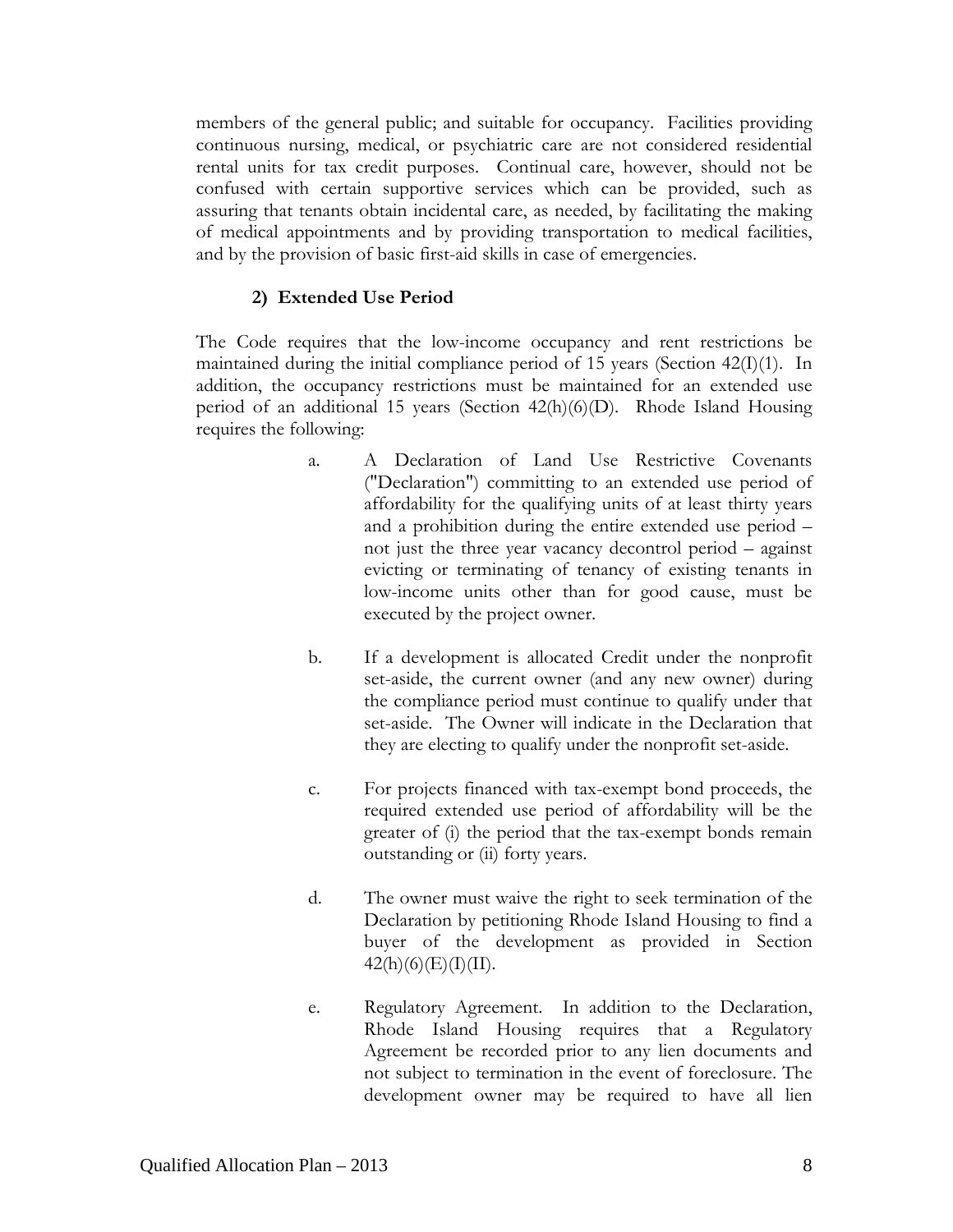holders of a Development complete and sign a subordination to the Regulatory Agreement that will subordinate their liens to the provisions of the Regulatory Agreement.

### **3) Rent and Tenant Income Restriction**

The project must meet certain tenant income and rent restrictions:

a. Income Restrictions:

The Project must elect one of the following Minimum Set-Asides:

at least 20 percent of the rental units in the project must be rent restricted for and occupied by households with incomes no higher than 50 percent of the Area Median Gross Income ("AMGI"), adjusted for family size;

## **OR**

at least 40 percent of the rental units must be rent restricted and occupied by households with incomes no higher than 60 percent of the AMGI, adjusted for family size. Beginning with the release of AMGI tables for 2009, HUD is providing a separate table for IRC  $\%$  42 and 142(d) housing projects, which HUD now collectively refers to as "Multifamily Tax Subsidy Projects" (MTSP). The tables identify the income limits at the 50% and 60% AMGI levels needed to satisfy the minimum set-aside requirement. As a result, the instructions in Rev. Rul. 89-24 to compute 60% AMGI are no longer needed.

b. Rent Restrictions:

The gross rent charged to a tenant (including utilities) cannot exceed 30% of the income limit for a qualified low-income household at 50% or 60% of AMGI adjusted for family size, assuming 1.5 persons per bedroom. A table of qualified rents is located in the Developers Handbook and from HUD at <http://www.huduser.org/portal/datasets/mtsp.html> and from Novogradac at [http://www.novoco.com/products/rentincome.php.](http://www.novoco.com/products/rentincome.php)

For more information on tenant income and rent restrictions, including rules for calculating rents, see Section 42 of the Code.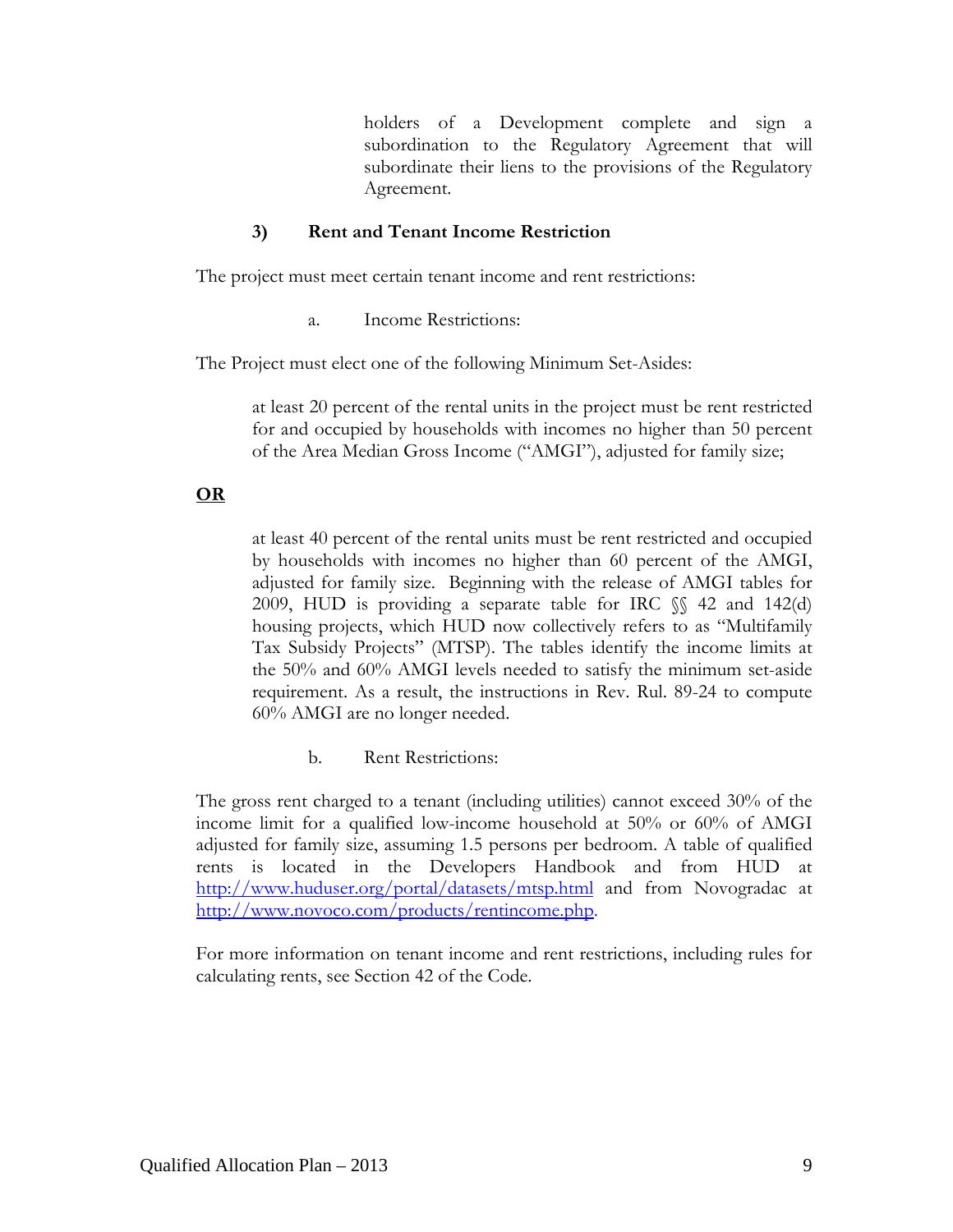#### **4) Least Amount of Tax Credit Necessary for Project Feasibility**

 The Code requires that Rhode Island Housing allocate credits in the minimum amount necessary for the financial feasibility of the project and its continued viability as a qualified low-income housing project throughout the credit period.

 Rhode Island Housing must evaluate the amount of the credit at three specific times: (1) at the time of application, (2) at the time of reservation, and (3) at the time the building is placed-in-service and an IRS Form 8609 is issued. Rhode Island Housing will consider the proposal's distribution of the tax benefits between direct development costs, soft costs, fees, operating reserves and other costs and evaluate the need for tax credits to fill the gap after other financing sources and subsidies have been taken into account. Developers will be required to certify the source and value of other subsidies and funding for the proposal.

### **5) Minimum Property Standards**

Projects must meet state or local health or building codes or regulations. Corrections necessary to repair code violations must be specified in a rehabilitation work plan. The Developer will be required to provide certification or to demonstrate to Rhode Island Housing that any code violations have been corrected upon construction completion. Compliance with health, safety and building codes is an ongoing obligation; non-compliance may result in penalties and/or recapture of credit.

### **6) Placed-In-Service Requirements**

Rhode Island Housing will allocate credits only to projects which can be reasonably expected to become eligible for the credits in the year in which the Developer is to be awarded tax credits. This means that projects must either be able to be placed-inservice in that year or have incurred more than ten percent (10%) of their reasonably anticipated project basis within twelve months of the reservation of tax credits. Placed-in-service generally refers to the issuance of the first Certificate of Occupancy for each building in the project.

### **7) Minimum Rehabilitation Requirements**

The Code requires that tax credit projects involve minimum rehabilitation expenditures. For a building to be substantially rehabilitated, the expenditures during any 24-month period must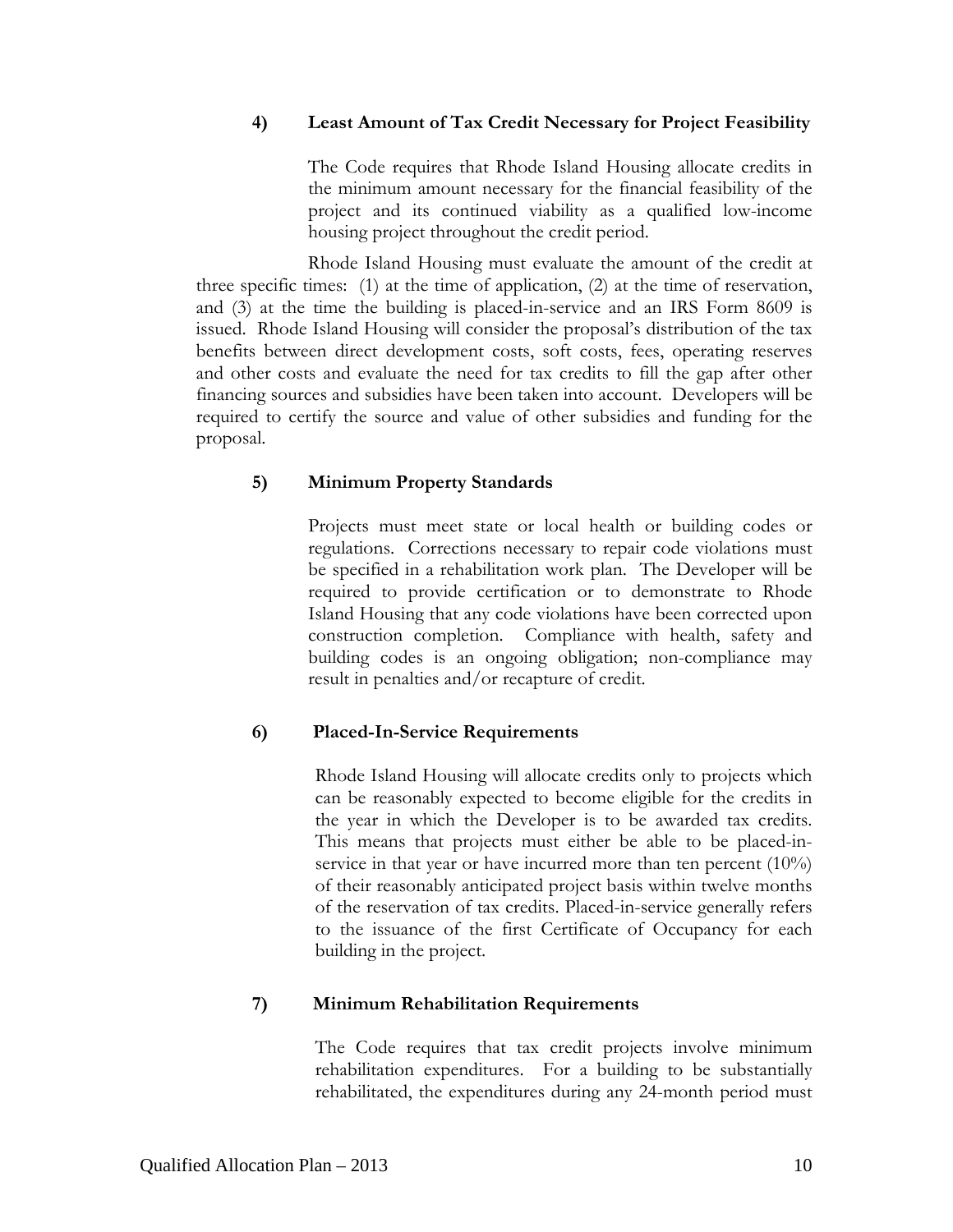be at least the greater of: (a) twenty percent (20%) of the depreciable basis of the building determined as of the first day of the 24-month period; or, (b) an average of \$6,000 per low income unit. This provision is effective (i) for projects which receive a credit allocation after July 30, 2008 and (ii) in the case of bond financed projects for projects which receive a bond allocation after July 30, 2008. Exceptions may apply for properties acquired from government entities and "expiring use" properties. For buildings placed in service after 2010 the minimum rehabilitation dollar amount will be adjusted annually for inflation.

#### **8) Ten Year Placed In Service Restriction**

To be eligible for the acquisition credit, buildings may not have been placed in service within the last ten years. Generally, a transfer of the building results in a new placed-in-service date if, on the date of the transfer, the building is occupied or ready for occupancy. Exceptions may apply to certain property transfers and expiring use properties. In cases involving the purchase of a development that previously utilized low-income housing tax credits for acquisition, the property may not be eligible for acquisition credit from the second purchase until the completion of the initial 15-year compliance period. According to a recent private letter ruling released by the Internal Revenue Service (Private Letter Ruling 200502019), transfers of 99 percent partnership interest do not result in a new "placed in service" date. However, always consult with a tax specialist for questions of specific project eligibility.

Pursuant to the Housing and Economic Recovery Act of 2008, federally-assisted buildings as well as buildings assisted under similar State programs are eligible for acquisition credits. In addition properties acquired from defaulted banks (as defined under the Federal Deposit Insurance Act) may also be eligible to qualify for acquisition credits within the 10-year period effective for buildings placed in service after July 30, 2008.

### **9) Community Service Facilities**

The portion of a residential building used as a community service facility may be eligible for the Tax Credit Program. A community service facility is a facility designed to primarily serve individuals whose income is 60 percent or less of area median income. No more than 25% of the total basis of the building may come from the community service facility portion of the building.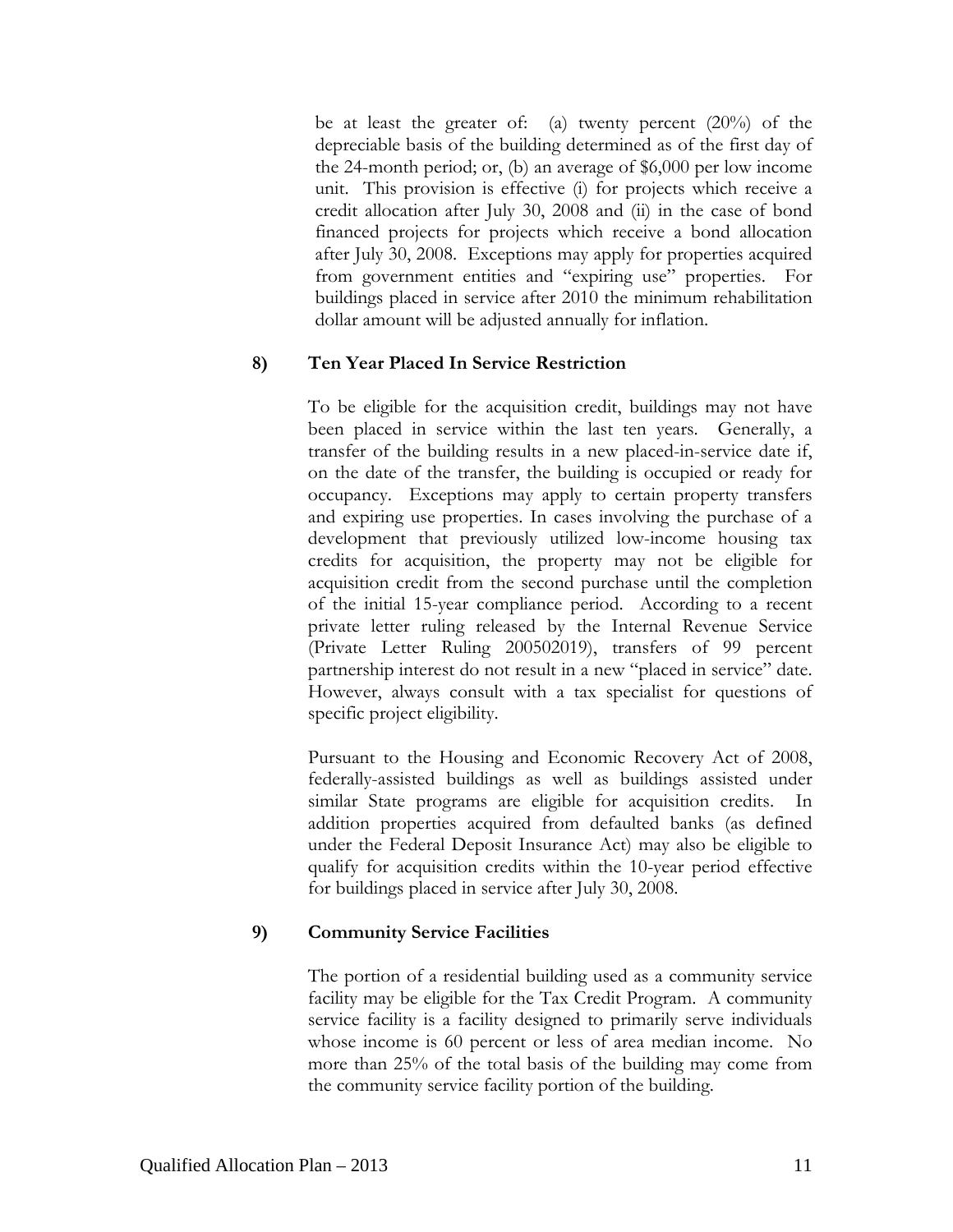## **10) Market Study**

Prior to closing, Rhode Island Housing requires that a comprehensive market study conforming to the National Council of Affordable Housing Market Analysts (NCAHMA) standards be conducted as a condition of credit allocation analyzing the market area, including the depth and breadth of demand, comparable properties and rates, comparable operating expenses, market absorption rates as well as a study of the needs of the prospective population. For projects involving rehabilitation of existing and occupied properties with project-based rental assistance contracts, Rhode Island Housing, in its sole discretion, may modify the NCAHMA market study standards to reflect actual data available to Rhode Island Housing about the operation of the project and its market area. The market study will be completed by a disinterested party commissioned by Rhode Island Housing and at the Developer's expense.

## **11) Native American Housing Assistance**

Assistance provided under the Native American Housing Assistance and Self-Determination Act of 1996 (NAHASDA) will not be taken into account in determining whether a building is federally subsidized for purposes of the Tax Credit Program. Therefore, such buildings will qualify for 9% credit as deeper targeting consistent with the rules for HOME-financed projects (i.e. 40 percent of the units at 50 percent of area median income).

## **12) Homeownership Option**

Developers electing to convert to homeownership at the end of the 15-year compliance period may do so under the Code. Rhode Island Housing will approve no more than one (1) conversion application per calendar year. As these developments will be rental housing for a minimum of fifteen years, they will be underwritten as a rental development and are subject to the same underwriting criteria set forth in the Developers' Handbook.

### **F. HUD Qualified Census Tracts/Difficult-To-Develop Areas**

Projects located in the United States Department of Housing and Urban Development's ("HUD") designated qualified census tracts ("QCTs") or difficult-to-develop areas ("DDAs") may be eligible for additional tax credits. DDAs are designated annually by HUD as updated income and Fair Market Rent ("FMR") data become available.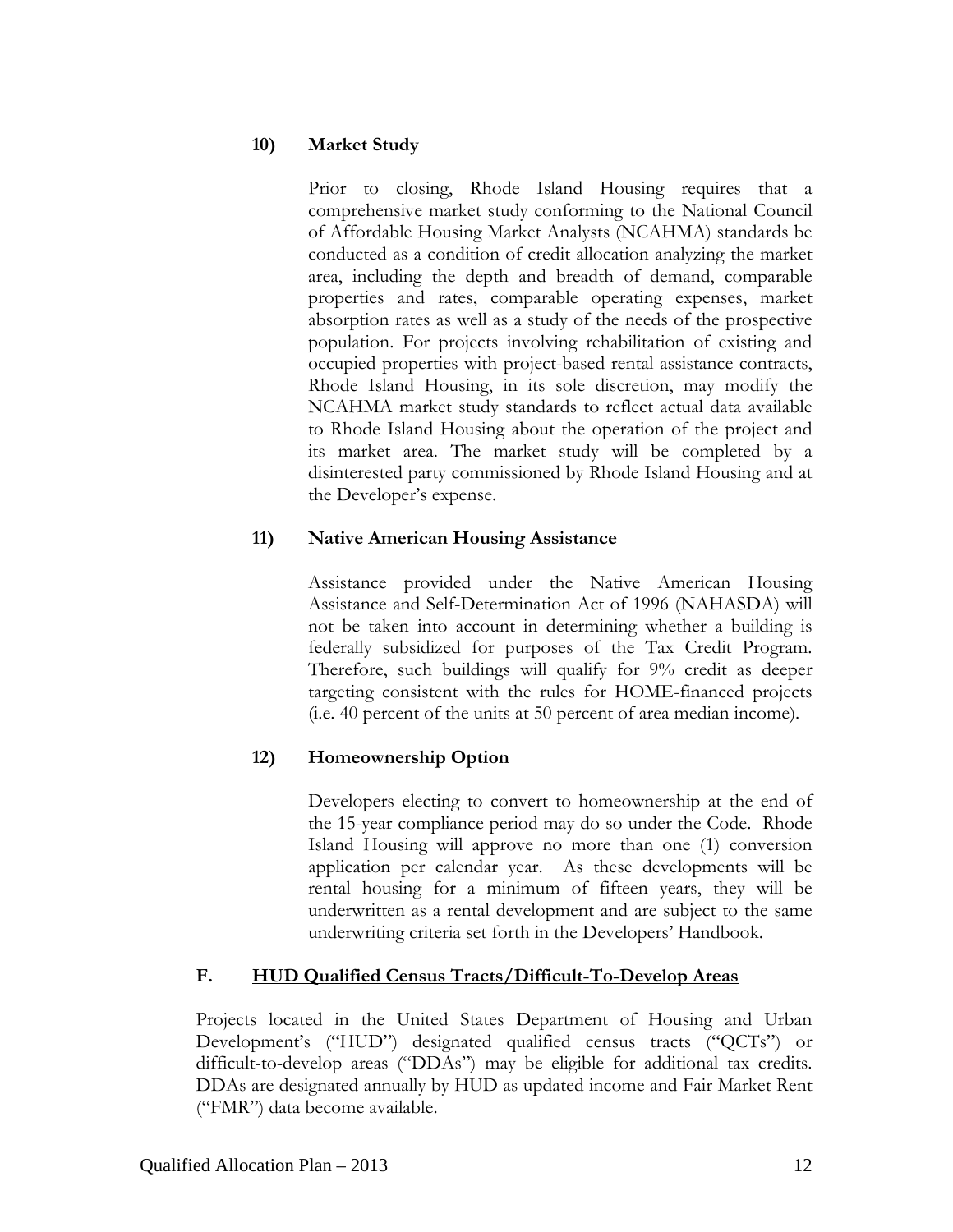QCTs are defined as any census tract (or equivalent geographic area) in which at least 50% of the households have incomes of less than 60% of the AMGI **or** census tracts which have a poverty rate at or above 25 percent. HUD periodically publishes the list of new QCTs in Rhode Island.

A DDA is defined as any area that has high construction, land, and utility costs relative to the Area Median Gross Income ("AMGI"). For further information on limitations on these designations, refer to Federal Register Volume 69, No. 229/ Tuesday, November 30, 2004. HUD has published the 2013 designation of QCTs under section 42 of the Code effective for all allocations of credits after December 31, 2012. Prior to that date, the QCT list published December 12, 2002, as supplemented on December 19, 2003, remains in effect.

HUD Notice of September 18, 2007 set forth in the Federal Register / Vol. 72, No. 180. revises the definition of the Effective Date for DDAs and the application of DDAs to tax credit developments in a notice published in the Federal Register on September 28, 2006 (71 FR 57234). The 2008 lists of Qualified Census Tracts and the 2008 lists of DDAs that are not part of the GO Zone Designation are effective: (1) for allocations of credit after December 31, 2007; or (2) for purposes of Section 42(h)(4) of the Code, if the bonds are issued and the building is placed in service after December 31, 2007. If an area is not on a subsequent list of DDAs, the 2008 lists are effective for the area if (1) the allocation of credit to an applicant is made no later than the end of the 365-day period after the submission to the credit-allocating agency of a complete application by the applicant, and the submission is made before the effective date of the subsequent lists; or (2) for purposes of Section 42(h)(4) of the Code, the bonds are issued or the building is placed in service no later than the end of the 365-day period after the applicant submits a complete application to the bondissuing agency, and the submission is made before the effective date of the subsequent lists, provided that both the issuance of the bonds and the placement in service of the building occur after the application is submitted.

The additional credits available to projects falling within the definitions of either or both of these categories are derived by increasing the project's eligible basis for the new construction or substantial rehabilitation portion of the project by up to 30%. The actual increase in basis is determined at the discretion of the allocating agency pursuant to its analysis of the maximum amount of subsidy necessary to complete the project. The 30% increase is not available for the costs associated with the acquisition portion of any project.

Pursuant to H.R. 3221 Title I – Housing Tax Incentives, Rhode Island will prioritize projects that provide housing for special needs populations, for very low income persons and families, for those projects which are consistent with the Rhode Island Housing Keepspace Communities principles including the ability to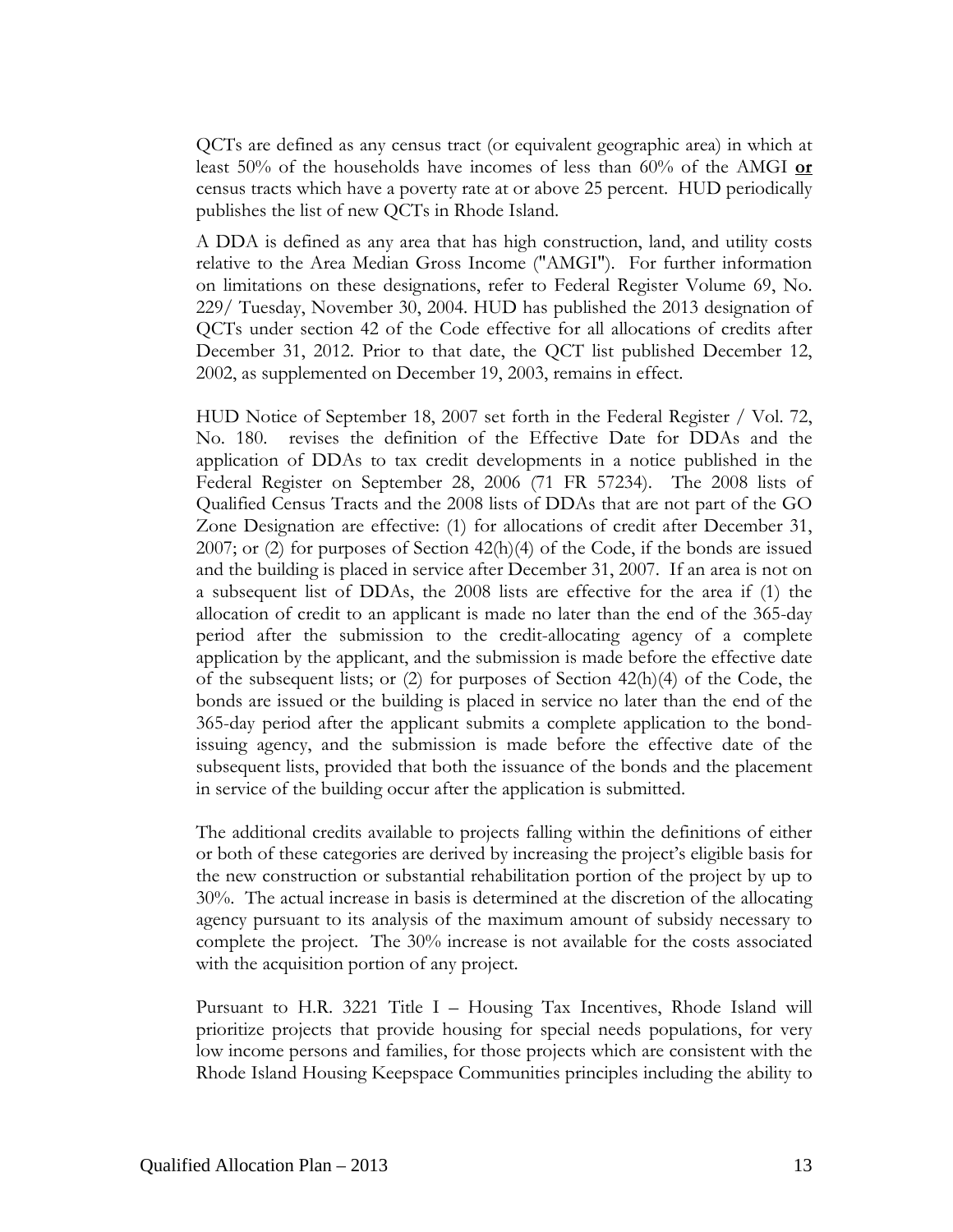collaborate, secure and leverage non-traditional resources to maximize financial feasibility for eligibility under the basis boost which is applicable to DDAs.

## **G. HUD Subsidy Layering Guidelines**

All projects submitted to Rhode Island Housing that may receive housing tax credits in combination with any form of HUD housing assistance will be subject to the subsidy layering review guidelines of Section 911 of the Housing and Community Development Act of 1992. These requirements are designed to ensure that participants in affordable multi-family housing developments do not receive excessive compensation by combining various HUD housing assistance with assistance from other federal, state, or local agencies. The guideline standards are divided into three categories: Builder's Profit, Developer's Fee, and Syndication Expenses. HUD has established safe harbor and ceiling standards for each of these categories. Housing credit agencies may perform the subsidy layering review function provided the agency certifies to HUD that it will properly apply the guidelines. Rhode Island Housing has assumed these responsibilities.

In accordance with Section 911 of the Housing and Community Development Act of 1992 and the Published Guidelines for Subsidy Layering, the following standards will be applied to all developments subject to subsidy layering:

- 1) Builder's Profit for developments subject to subsidy layering, up to 6 percent of construction costs will be allowed for builder's profit, 2 percent of construction costs for builder's overhead, and 6 percent of construction costs for general requirements. For those developers where there is an identity of interest between the owner and the general contractor, the maximum amount of builder's profit allowed is 50% of the amounts referenced in the current Program Bulletin. Note also that for projects subject to section 911 Subsidy Layering reviews, alternative general contractor fee limits may apply. Any changes specific to Rhode Island Housing's fee limits will be outlined in the current Program Bulletin.
- 2) Developer Fees Developer Fee guidelines are modified by Program Bulletin. The current Developer Fee Program Bulletin was issued September 2009. The safe harbor for Developer's fees is 10 percent, including developer overhead, of the total development cost of the project not including developer fee and operating reserve. Rhode Island Housing may approve exceptions to the safe harbor standard and allow developer's fees of up to 15 percent of the total development cost of a project.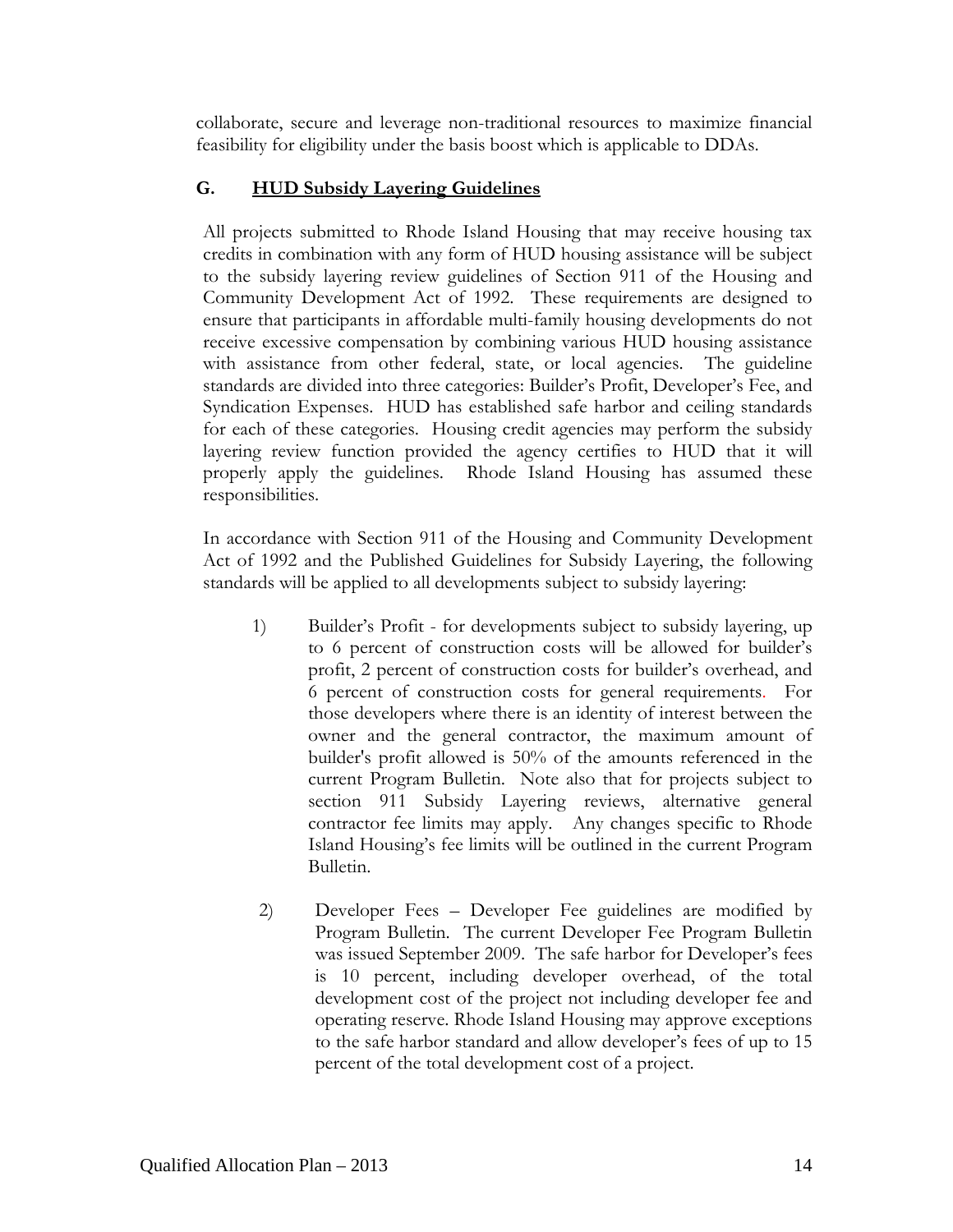3) Syndication Expenses - The safe harbor limits for syndication expenses, excluding bridge loan costs, are (a) 10 percent of gross syndication proceeds for private offerings and (b) 15 percent of gross syndication proceeds for public offerings. Rhode Island Housing may approve exceptions to these percentages allowing up to 15 percent of gross syndication proceeds for private offerings and up to 24 percent of gross syndication proceeds for public offerings.

> In addition, for each development, Rhode Island Housing will establish an applicable market rate for equity. This market rate will be used to determine the net syndication proceeds at the project's placed-in-service date. The rate will be based upon the development's market value, comparable syndications, and/or Rhode Island Housing's estimation of market trends.

## **H. Single Room Occupancy Units**

Federal law requires that a low-income unit may not be used on a transient basis. In general, tax regulations require a minimum of a six month lease. However, an exception may apply for single room occupancy units that are rented on a month-to-month basis or for longer periods.

# **I. Housing for the Homeless**

The tax credit has become a substantial resource for permanent supportive housing for the homeless. The portion of a building used to provide supportive services may be included in the qualified basis. Permanent supportive housing for the homeless must contain sleeping accommodations and kitchen and bathroom facilities and be located in a building providing services to the homeless.

# **J. Handicapped Accessibility**

Tax credit projects must comply with all applicable federal and state statutes and regulations regarding the operation of adaptable and accessible housing for the handicapped.

# **K. Affirmative Action/Equal Employment Opportunity ("EEO")**

Rhode Island Housing is committed to affirmative action and EEO. We have established minimum workforce utilization goals for Minority Business Enterprises and/or Women Business Enterprises ("MBE/WBE"), and monitor construction projects for compliance with these goals. All developments receiving funding under the Rental Production Program must use best efforts to (a) award at least 10% of the total construction contract dollar amount to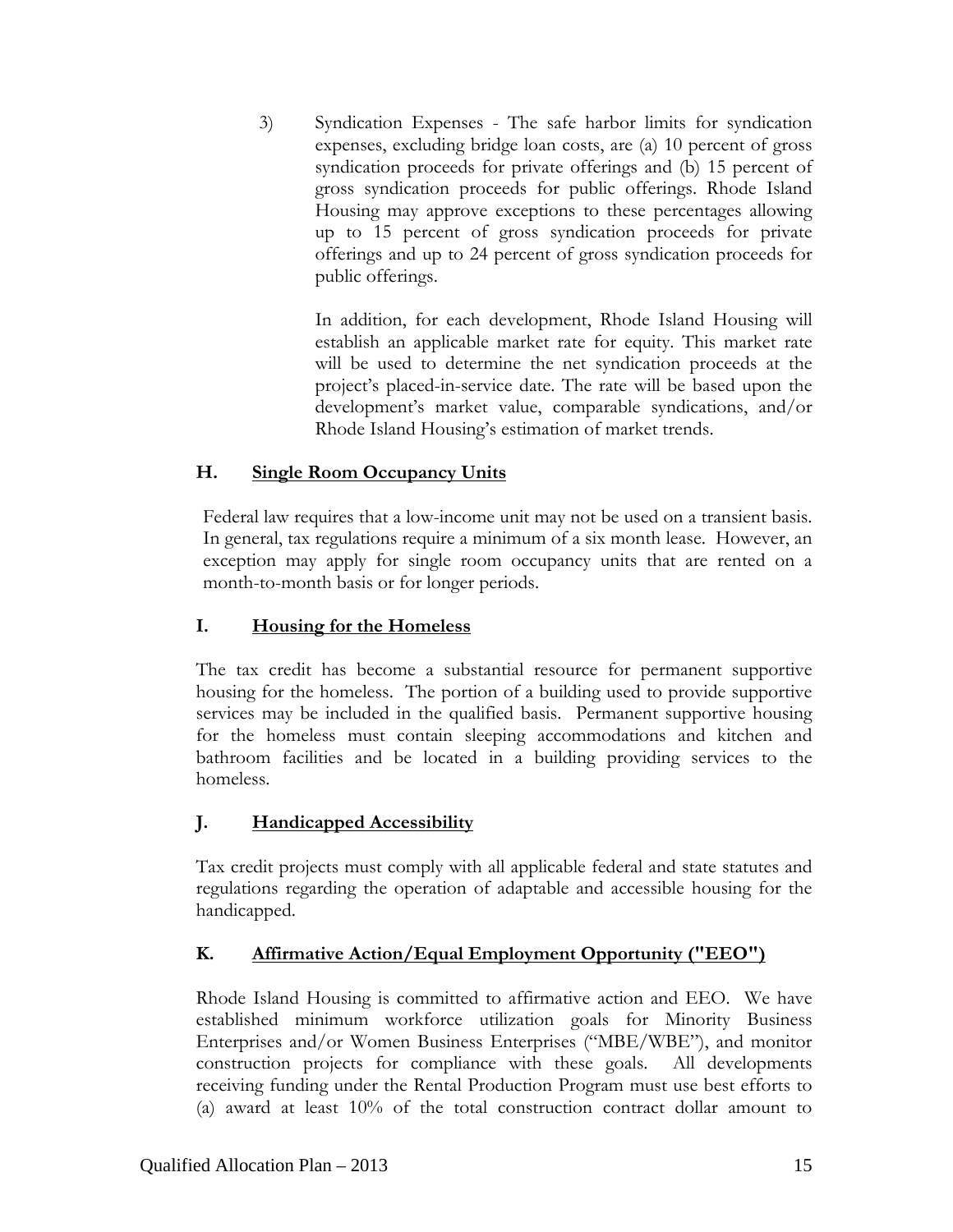minority and female owned businesses, and (b) ensure that at least 10% of labor hours for all trades are performed by minorities and/or women. Developers are encouraged to exceed the minimum goals set by Rhode Island Housing. Note that only those businesses included in the Rhode Island Department of Administration's Directory of Certified Minority and Women Business Enterprises will be recognized in measuring the minority and women business and workforce utilization goals. Further note that for purposes of measuring these goals, Rhode Island Housing does not include persons of Portuguese descent as a recognized minority.

All developers receiving an allocation of credits from Rhode Island Housing must enter into an Affirmative Action Agreement detailing specific affirmative action goals and definitive, aggressive strategies and action steps to ensure that such goals are achieved.

## **L. Fair Housing**

1. Under federal law, individuals seeking housing may not be discriminated against based on their race, color, religion, sex, ancestral origin, familial status or disability. State fair housing laws further extend protections against housing discrimination on the basis of marital status, sexual orientation, age, gender identity or expression and status as a victim of domestic abuse, or by reason of association with members of any of these protected classes. In order to ensure a clear understanding of these state and federal requirements, the applicant should be able to demonstrate at least one member of their staff or the staff of the agency that will provide property management services is certified as having received fair housing training. Rhode Island Housing is committed to achieving equitable access to affordable homes for all eligible Rhode Islanders. Homes developed with financing through Rhode Island Housing is a public good, and should be made available to qualified residents through an open and fair process that furthers affirmative fair housing. Therefore all homes financed by Rhode Island Housing must be available to the general public and must be marketed pursuant to an approved affirmative fair marketing plan and must be advertised on http://homelocatorri.net. At a minimum, such a plan must include an analysis of those populations least likely to apply for housing in the area in which the development is located and a targeted marketing program to reach those populations. Such a program could include marketing in print or broadcast media targeted to such populations, outreach to organizations that serve those populations, and the like. In addition to the affirmative fair housing marketing plan, the housing must be distributed in accordance with an approved resident selection plan that is fair, open and transparent. The resident selection plan must specify the process and timetable under which applications will be accepted, local preferences for admission, if any, the policy for initial selection of residents if the number of qualified applicants exceeds the housing available, and the waiting list policy.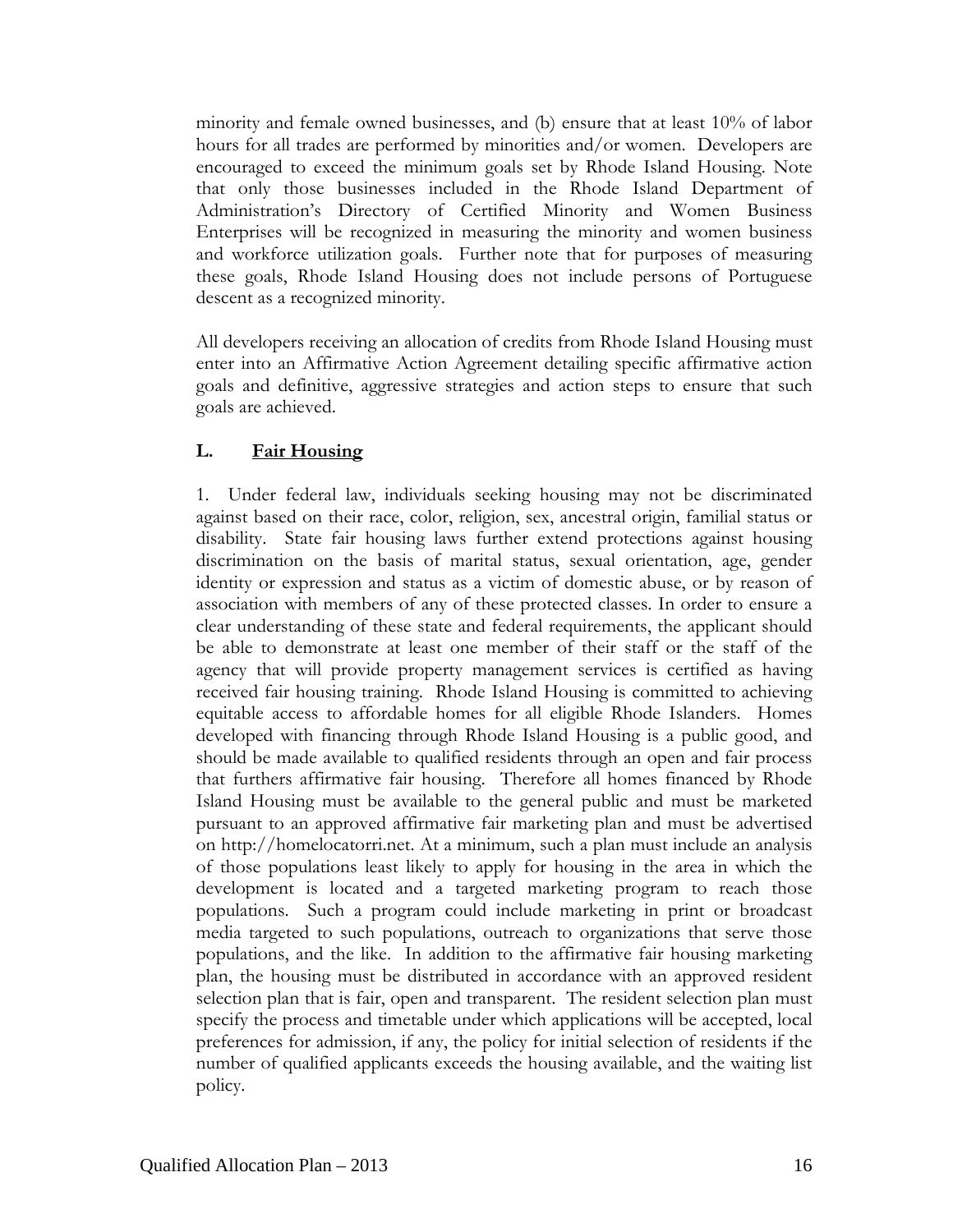#### 2. LEP Limited English Proficiency

Title VI of the Civil Rights Act of 1964 is the federal law that protects individuals from discrimination on the basis of their race, color, or national origin in programs that receive federal financial assistance. In certain situations, failure to ensure that persons who are LEP can effectively participate in, or benefit from, federally assisted programs may violate Title VI's prohibition against national origin discrimination. Executive Order 13166, signed on August 11, 2000, directs all federal agencies, including the Department of Housing and Urban Development (HUD), to work to ensure that programs receiving federal financial assistance provide meaningful access to LEP persons. All programs and operations of entities that receive financial assistance from the federal government, including but not limited to state agencies, local agencies and forprofit and non-profit entities, must comply with the Title VI requirements.

A LEP person is one who, as a result of national origin, does not speak English as their primary language and who has limited ability to speak, read, write, or understand English.

Federally assisted recipients are required to make reasonable efforts to provide language assistance to ensure meaningful access for LEP persons to the recipient's programs and activities. To do this, the recipient should:

(1) Conduct the four-factor analysis, (2) Develop a Language Access Plan (LAP) and (3) Provide appropriate language assistance.

The actions that the recipient may be expected to take to meet its LEP obligations depend upon the results of the four-factor analysis including the services the recipient offers, the community the recipient serves, the resources the recipient possesses, and the costs of various language service options. All organizations would ensure nondiscrimination by taking reasonable steps to ensure meaningful access for persons who are LEP. HUD recognizes that some projects' budgets and resources are constrained by contracts and agreements with HUD. These constraints may impose a material burden upon the projects. Where a HUD recipient can demonstrate such a material burden, HUD views this as a critical item in the consideration of costs in the four-factor analysis. However, refusing to serve LEP persons or not adequately serving or delaying services to LEP persons would violate Title VI. The agency may, for example, have a contract with another organization to supply an interpreter when needed; use a telephone service line interpreter; or, if it would not impose an undue burden, or delay or deny meaningful access to the client, the agency may seek the assistance of another agency in the same community with bilingual staff to help provide oral interpretation service.

Plans for assisting LEP persons should be included in the Tenant Selection Plan. For more information on LEP visit: http://www.lep.gov.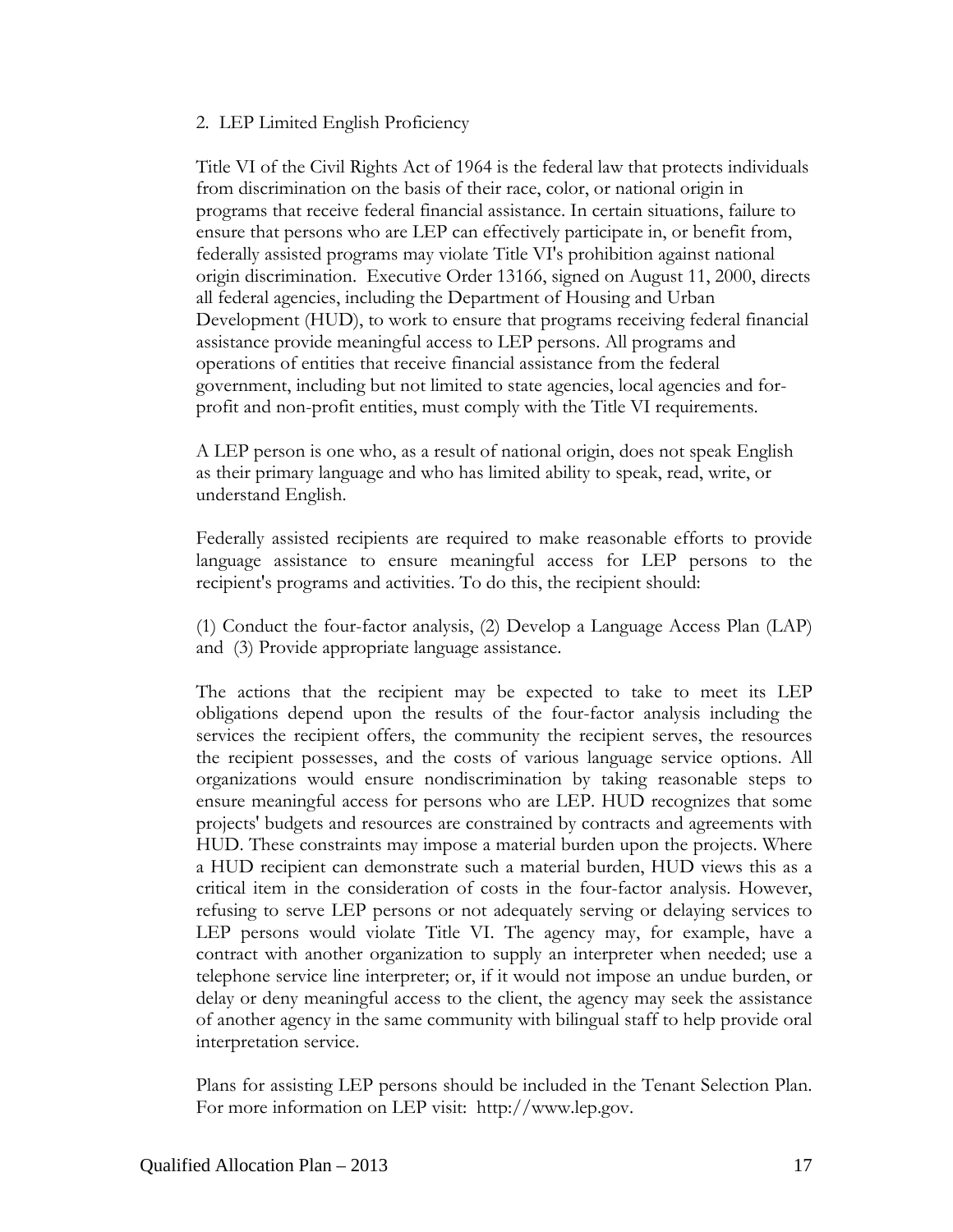All developments receiving Housing Credits will have to complete HUD form 935.2A to detail its affirmative fair housing marketing plan.

## **M. Industry Recommended Standards**

In evaluating and underwriting housing development proposals, Rhode Island Housing is guided by or generally follows industry recommended standards developed by the National Council of State Housing Agencies (NCSHA). These NCSHA recommended standards are set forth in the Rhode Island Housing Developers Handbook.

## **II. APPLICATION PROCESS AND RANKING METHOD FOR 9% CREDITS**

## **A. Funding Rounds**

Rhode Island Housing may hold up to three competitive funding rounds each year for the 9% allocated credits. Funding rounds will be announced by Rhode Island Housing via Program Bulletin and/or issuance of a Request for Proposals ("RFPs"), and by advertisement in local print media. Rhode Island Housing may adjust the number or timing of funding rounds if required by the passage of federal legislation or adoption of IRS rules and regulations, to accommodate variations in demand for the supply of the credit, or for other compelling circumstances. Rhode Island Housing reserves the right to create an official waiting list for the Tax Credit Program for proposals which demonstrate considerable merit but for which allocable credit is not available.

During the review period, staff will determine the need for the credit and the financial feasibility of the proposals; however, this determination is not a warranty by Rhode Island Housing of the feasibility or viability of any proposal. Rhode Island Housing reserves the right to rescind reservations of tax credits for projects in the event that Rhode Island Housing determines that the project is unfeasible as proposed or that a change in circumstances has materially altered the proposal as submitted and approved. Any such rescissions shall be in writing and provided to the applicant.

The anticipated schedule for LIHTC reservations is as follows:

| RFP issuance                                     | On or about mid-August.                                                    |
|--------------------------------------------------|----------------------------------------------------------------------------|
| Proposals submission deadline                    | On or about the first Friday in October.                                   |
| Rhode Island Housing's Board of<br>Commissioners | Reservation decisions rendered by At the January or February Board Meeting |

### **First Funding Round**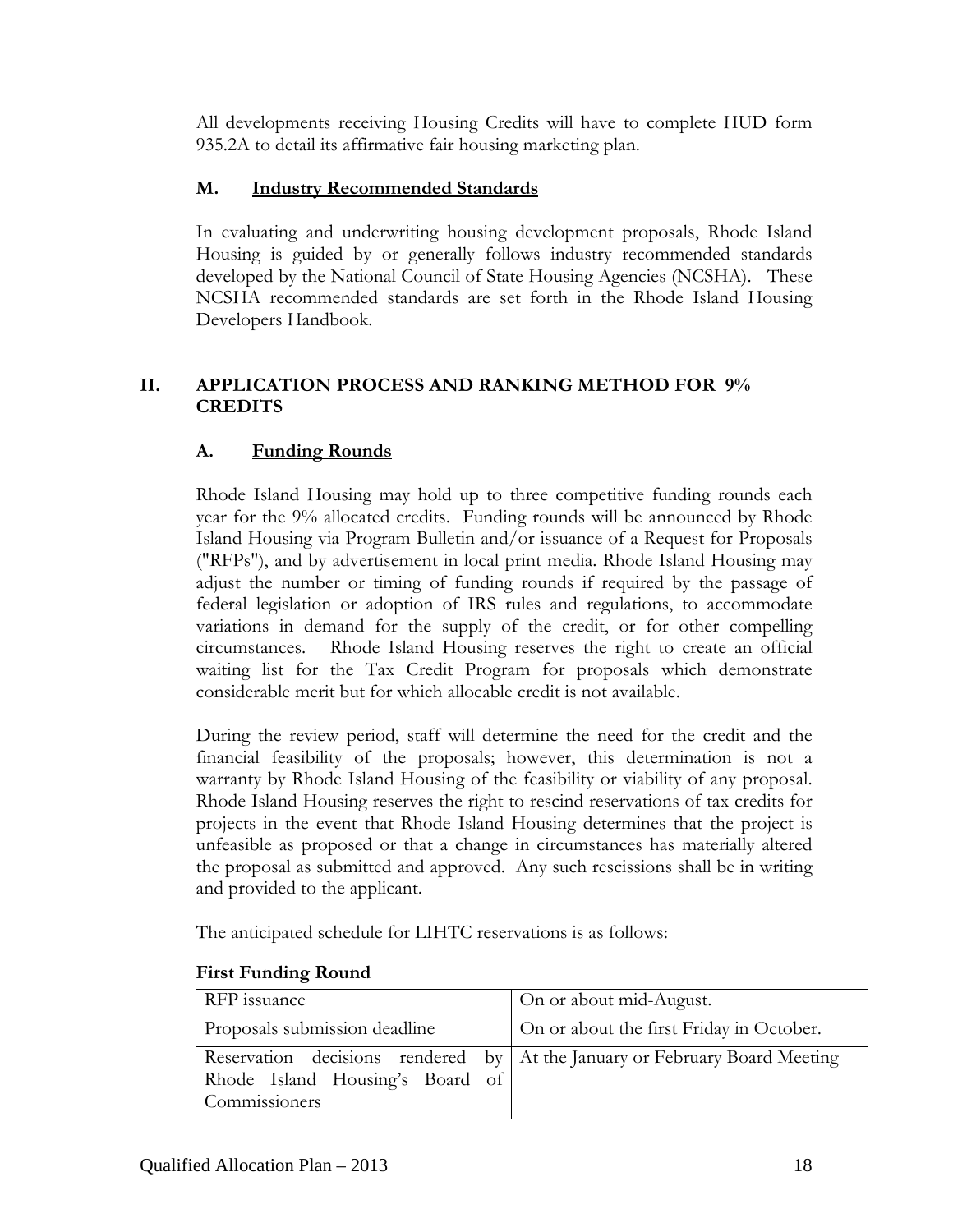Additional funding rounds will be conducted if necessary to allocate remaining credits or returned credits. Rhode Island Housing reserves the right to limit competition in subsequent competitive funding rounds to proposals that were submitted in the first and/or second competitive funding rounds.

Rhode Island Housing retains the right to set aside available credits to award outside of competitive funding rounds to projects which were previously awarded credits and which either have (a) returned their previously awarded credits to Rhode Island Housing for use by other developments pursuant to an agreement with Rhode Island Housing or (b) qualify for and can demonstrate a need for additional credits to meet project feasibility requirements. Rhode Island Housing reserves the right to award any additional credits received during any year to qualified projects that were previously placed on a waiting list in prior rounds. Rhode Island Housing may consider making a reservation of tax credits for qualified application(s) received outside the context of the first or subsequent funding rounds if tax credits are available from the previous year. In such event, a general priority will be given to projects which best demonstrate readiness to proceed, and/or projects which have previously received credit awards from Rhode Island Housing.

### **B. Project Selection Process**

Rhode Island Housing's selection process for allocating tax credits is designed to select proposals which address the priorities identified in the Rhode Island Consolidated Plan: 2010-2015 the federal criteria included in the Tax Code and the housing needs of the State. Proposals will be subject to an evaluation process based on the review criteria stated below. An aggregate assessment ranking will determine the order in which proposals will be considered for funding based on available resources. Applications may be ranked in one or more ways and may be ranked through a comparative analysis in which applications are compared to one another in a numerical rank and/or may be evaluated through a process that grades each application independently with regard to several criteria and some criteria may receive greater weight than others.

Aggregate assessment rankings in no way guarantee an award of tax credits to a particular development. During proposal review and throughout the tax credit allocation process, Rhode Island Housing will utilize its sound and reasonable judgment and it will exercise its discretion consistent with sensible and fair business practices. Rhode Island Housing reserves the right not to reserve tax credits to any applicant or project, regardless of the proposal's aggregate assessment ranking, if it determines, in its sole and absolute discretion, that 1) a reservation for any applicant or project does not further the purposes and goals set forth in this plan; 2) available resources are not sufficient to fulfill a tax credit request; 3) there exists an over-concentration of projects in a specific geographic location; or 4) there exists an over-concentration of specific production types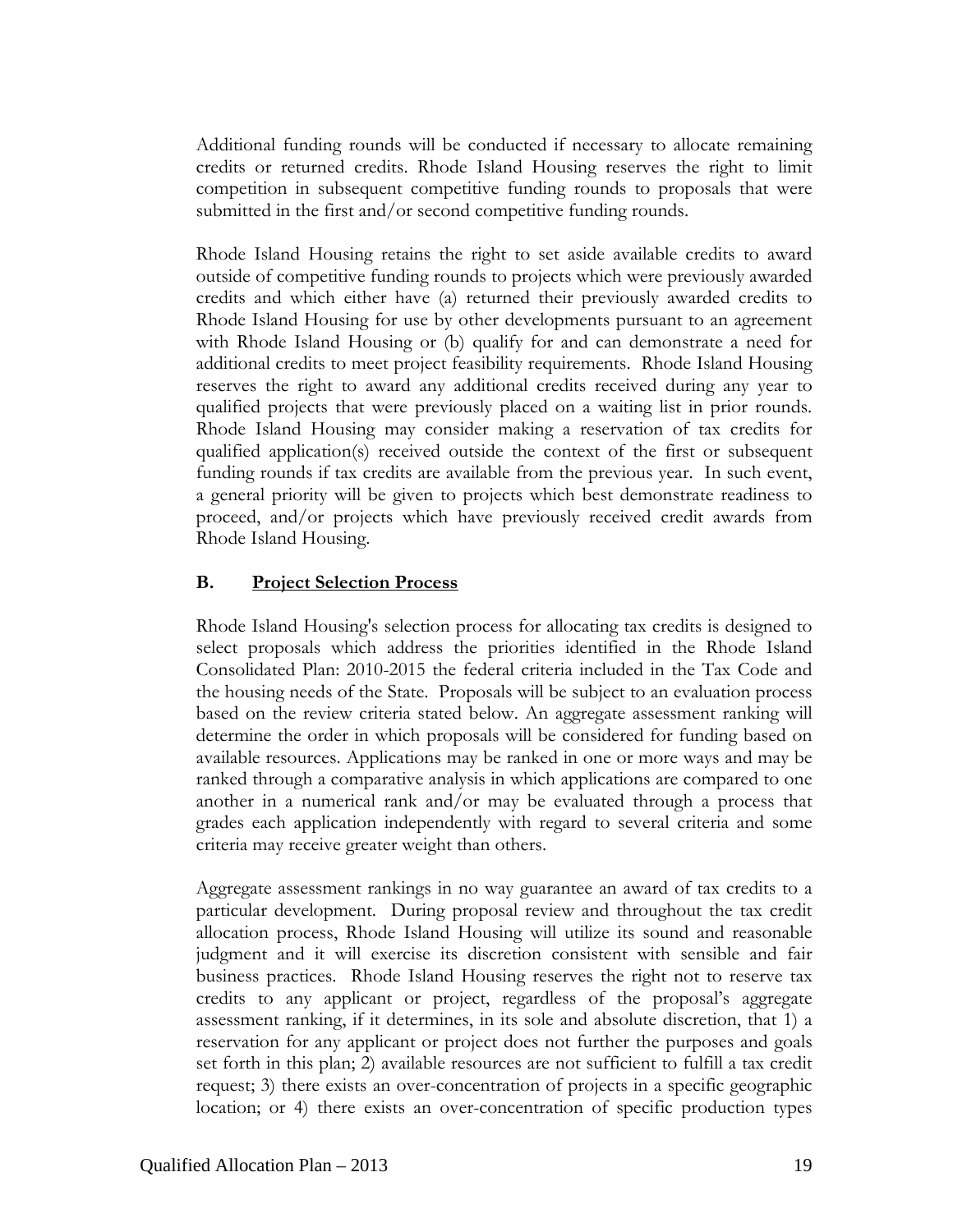(e.g. new production, assisted living, preservation or capital upgrades). In addition, Rhode Island Housing reserves the right to adjust aggregate assessment rankings or rescind a reservation of tax credits if there is a material change in the project which adversely affects the achievement of stated goals and/or diminishes the proposal's ability to address documented housing needs.

Rhode Island Housing may not allocate all available credits. Credit not allocated under the first round may be allocated at a future date within the credit year to projects submitted under the initial RFP. Rhode Island Housing reserves the right to re-rank all proposals submitted, even those proposals that did not originally meet the Threshold Criteria set forth herein.

Rhode Island Housing may elect to award a forward allocation of credits to a project provided it is determined that the project meets the objectives of the State's QAP and that such forward allocation is in the best interests of the project and Rhode Island Housing.

If Rhode Island Housing allocates tax credits from the Tax Credit Program outside of the priorities and selection criteria set forth in this Allocation Plan, we will provide a written explanation of our decision to the general public.

#### **III. TAX CREDIT REVIEW CRITERIA**

In its mission to meet the statewide need for affordable housing, Rhode Island Housing believes it to be in the public's interest to avoid concentration of affordable housing in any one neighborhood, community or corner of the state. As a small state, Rhode Island receives a relatively small statewide allocation of Housing Credits. Therefore within the goals of achieving financially feasible developments, Rhode Island Housing will generally seek to fund a greater number of mid-sized developments (i.e. less than 50 subsidized apartments) rather than fewer larger scale developments.

In awarding development resources, including housing credits, Rhode Island Housing attaches special importance to two distinct but critical statewide needs:

- a. rebuilding and strengthening urban neighborhoods with good quality affordable homes; and
- b. assuring affordable housing opportunities in communities that traditionally have had fewer such options.

Factors considered in determining the aggregate assessment ranking of proposals include, but are not limited to Threshold Criteria and the Evaluative Criteria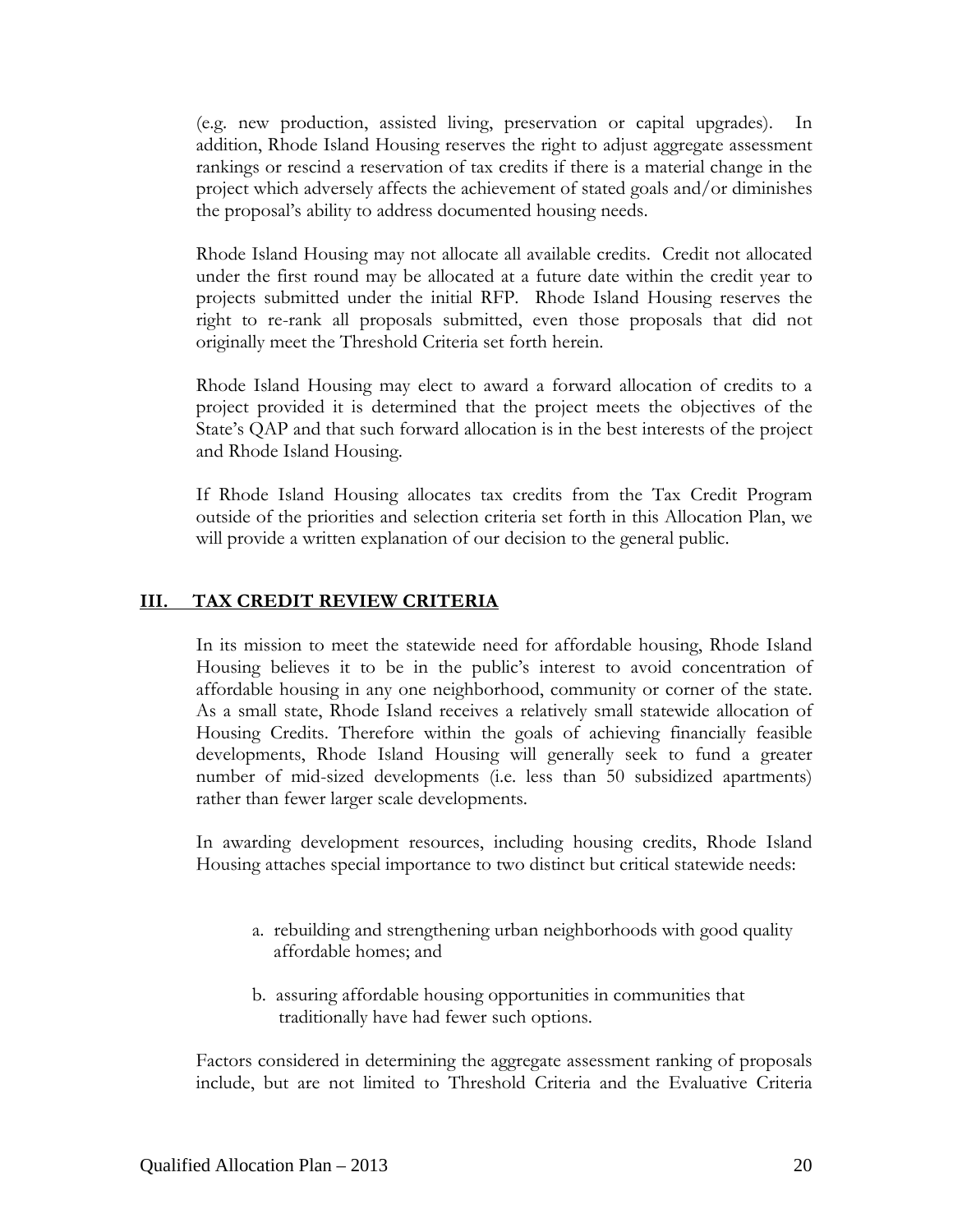Rankings. Generally, only proposals that satisfy the Threshold Criteria will be considered under the Evaluative Criteria.

## **A. Threshold Criteria**

- 1) Site control: All developers must demonstrate site control in the form of a deed, current option, purchase and sales agreement, designation from a public authority, or a sound, feasible plan for obtaining site control within 6 months of the funding period.
- 2) Readiness to Proceed: To receive and maintain a reservation of housing tax credits, all developers must demonstrate readiness to proceed throughout the pre-development process. An assessment of a proposal's initial readiness to proceed will be made based on the developer's ability to achieve the following within six months of an executed Reservation Letter for housing tax credits: receive all land use and zoning approvals; complete all regulatory, environmental, and historical reviews; maintenance of site control; secure all funding commitments; and demonstrated financial feasibility.

Continued readiness to proceed will be determined based on factors such as a developer's ability to: meet the requirements to receive a Carryover Allocation Agreement; finalize and complete design development and contract drawings; secure an executed commitment letter with a tax credit investor; demonstrate continued financial feasibility; and close on all financing within 9 months of an executed Reservation Letter for housing tax credits.

3) Creditworthiness and Good Standing: Rhode Island Housing reserves the right to deny tax credits to any proposal where (i) any materially participating entity (owner or management agent) is not in good standing regarding compliance monitoring of other tax credit projects; or (ii) any partner, developer or other key development team member has been determined by Rhode Island Housing to be not creditworthy. Creditworthiness takes into consideration management capabilities, character and capacity.

Rhode Island Housing will review each developer's most recent audit to ensure financial capacity to develop the project and manage the development for the long term. In addition, developers will be evaluated based upon the prior performance of existing developments both in Rhode Island Housing's portfolio and those financed by others. This review will include: 1) condition and security of existing developments; 2) maintenance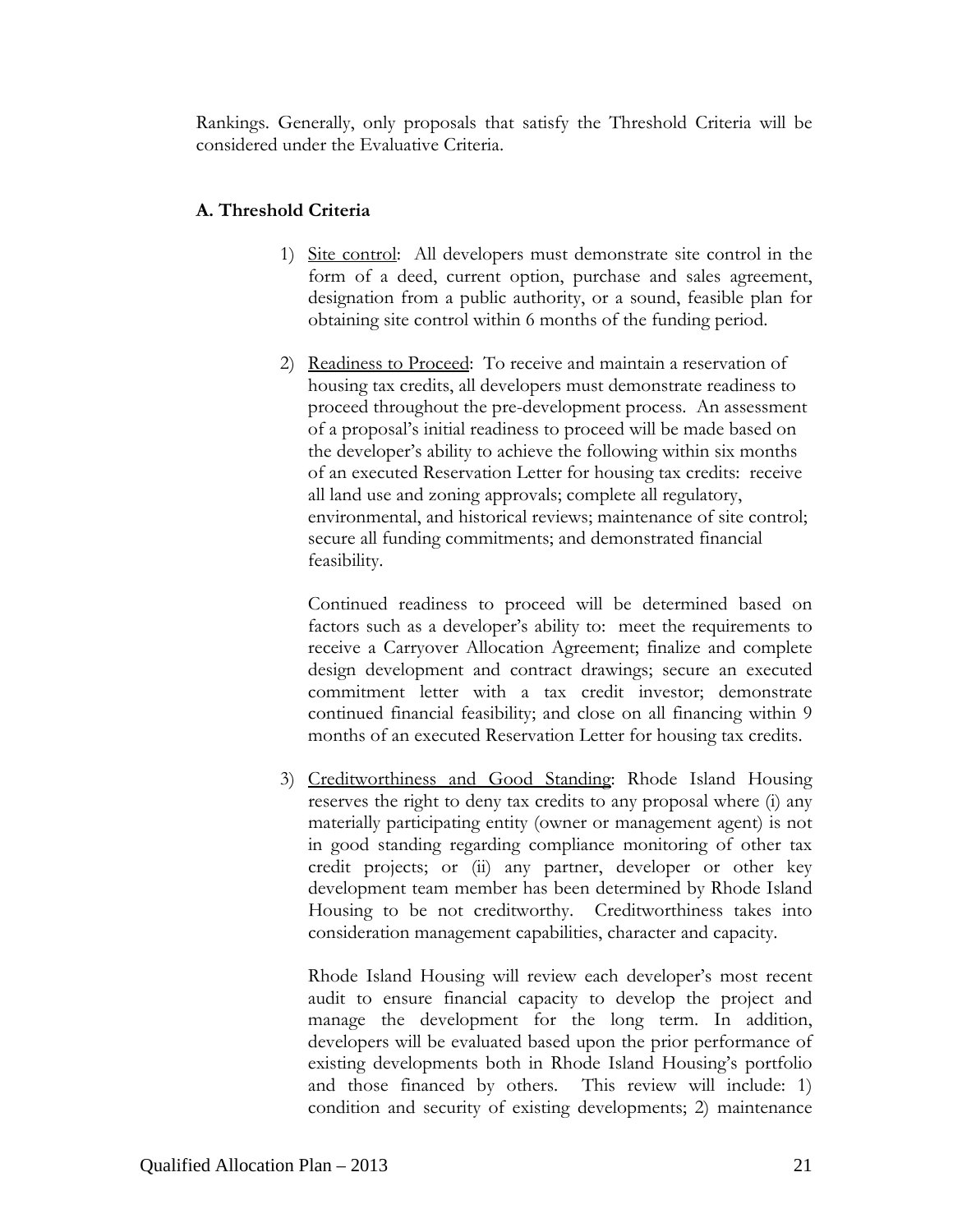and operating of existing developments; 3) leasing and occupancy history; 4) general management practices; and 5) financial management. A credit report will be required for all principals of for-profit developers participating in the tax credit program and for which the first mortgage is insured through FHA.

Rhode Island Housing will evaluate syndicators and/or investors to ensure that previous firm commitments of financing have been completed.

4) Financial Feasibility: Rhode Island Housing reserves the right to deny tax credits to any applicant of a proposal for which adequate funding sources have not been identified for all development costs. This includes a commitment of syndication. While commitments from these sources do not have to be secured before applying for tax credits, the applicant must be able to demonstrate to Rhode Island Housing's satisfaction that the sources identified will be available to the Developer within 6 months of the reservation of credit.

## **B. Evaluative Criteria**

1) Development Team Capacity: The development team will be evaluated for professional capacity to plan, build, market, and operate the proposed development. The performance record of the developer, consultant, architect, management agent and contractor will be measured by the quality and quantity of previous development, design, construction and property management efforts, as well as affirmative action records. Each team member is expected to demonstrate satisfactory prior experience on projects of similar scale and complexity; to have satisfactory professional references; and to devote sufficient staffing and resources to complete the proposed development. If a development team member does not have satisfactory prior experience, a written plan must be submitted to outline how this technical capacity will be achieved. The mortgagor and contractor will also be evaluated for creditworthiness and financial capacity. The composition of a nonprofit developer's Board of Directors and the tenure of its respective members will be given significant consideration.

For service-enriched housing proposals, development team members will also be evaluated on the basis of demonstrated success in (i) the development, design and construction of housing with supportive services; and (ii) the planning and delivery of services including adequacy of staffing and/or oversight of third party contracts for services.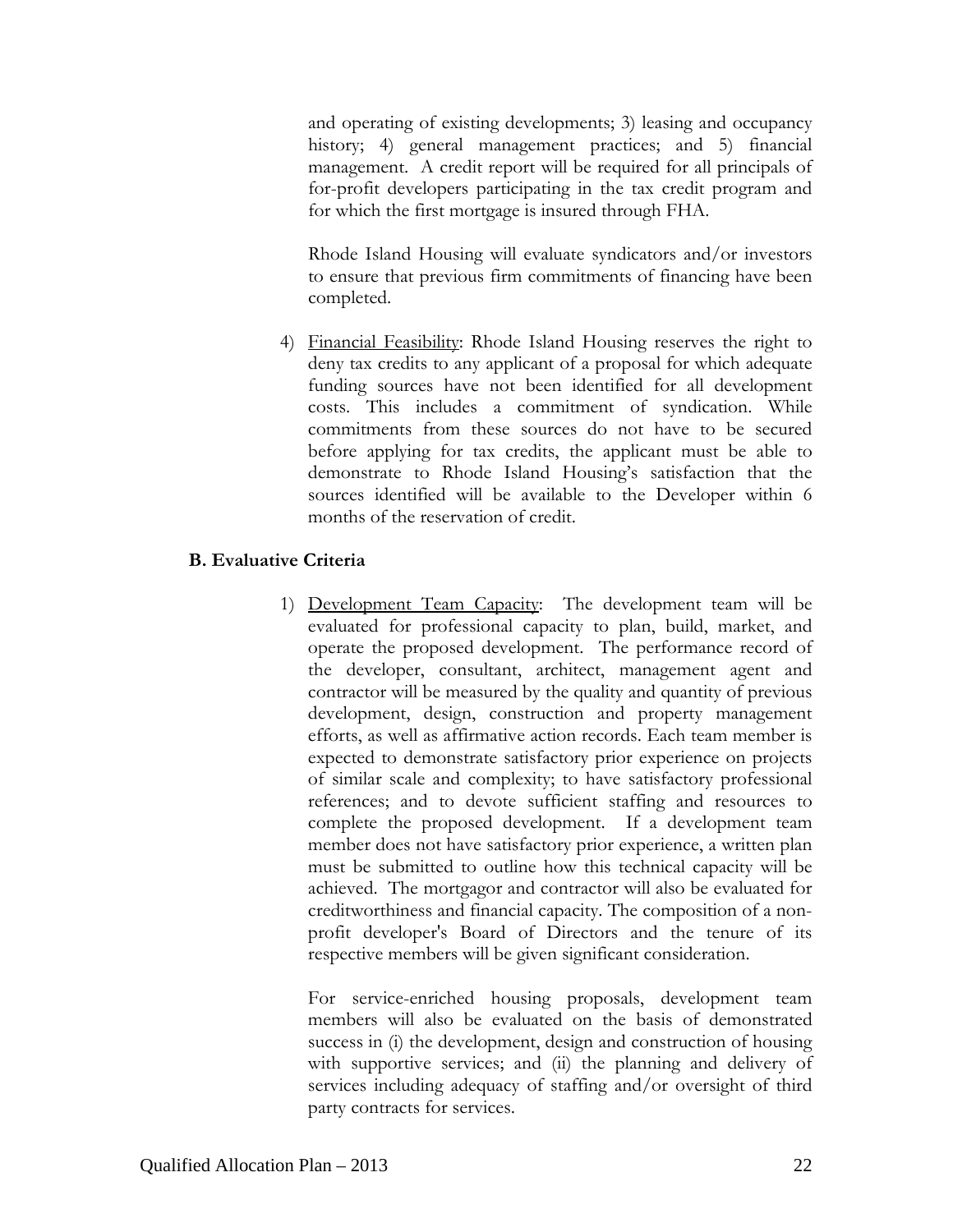2) Marketability: Marketability of the project will be evaluated relative to the proposed locality of the development, target market population, rent levels and affordability, project design and amenities. Developers will be required to demonstrate marketability through such documentation as: information on market comparables; information on the supply and quality of the existing housing stock and rent burdens; information on other planned development/revitalization activity in the area; assessment of potential market cannibalization of existing subsidized housing developments; local demographics (including income, age and any special needs characteristics); marketing and outreach strategies; and information demonstrating that the proposed location is appropriate for the target population in terms of environment, quality, proximity to services, and attractiveness of the site and its surroundings. Mixed use developments must provide the marketability information for each use.

Developers are encouraged to set rents so that the proposed rents are affordable to residents in a given location and not simply set at the program's maximum rents. One aspect of a development's marketability is to have rents that are affordable and attractive to prospective tenants. Therefore, additional consideration will be given to projects that demonstrate that the proposed tax credit rents are below rents of comparable, unassisted units in the market.

- 3) Satisfaction of State Housing Needs: Developments must address the State's housing needs outlined in Section I.C as well as meet Rhode Island Housing's programmatic policies and objectives such as:
	- a) Production: Production encompasses both the development of new units and the preservation of existing deed restricted affordable housing.

Production of new units is considered the creation of additional affordable housing stock not currently existing in the community.

Production may also take the form of preserving existing state or federally-subsidized housing which is at risk of being lost from the affordable housing inventory and for which no federal preservation resources exist. Capital upgrades to existing affordable housing developments may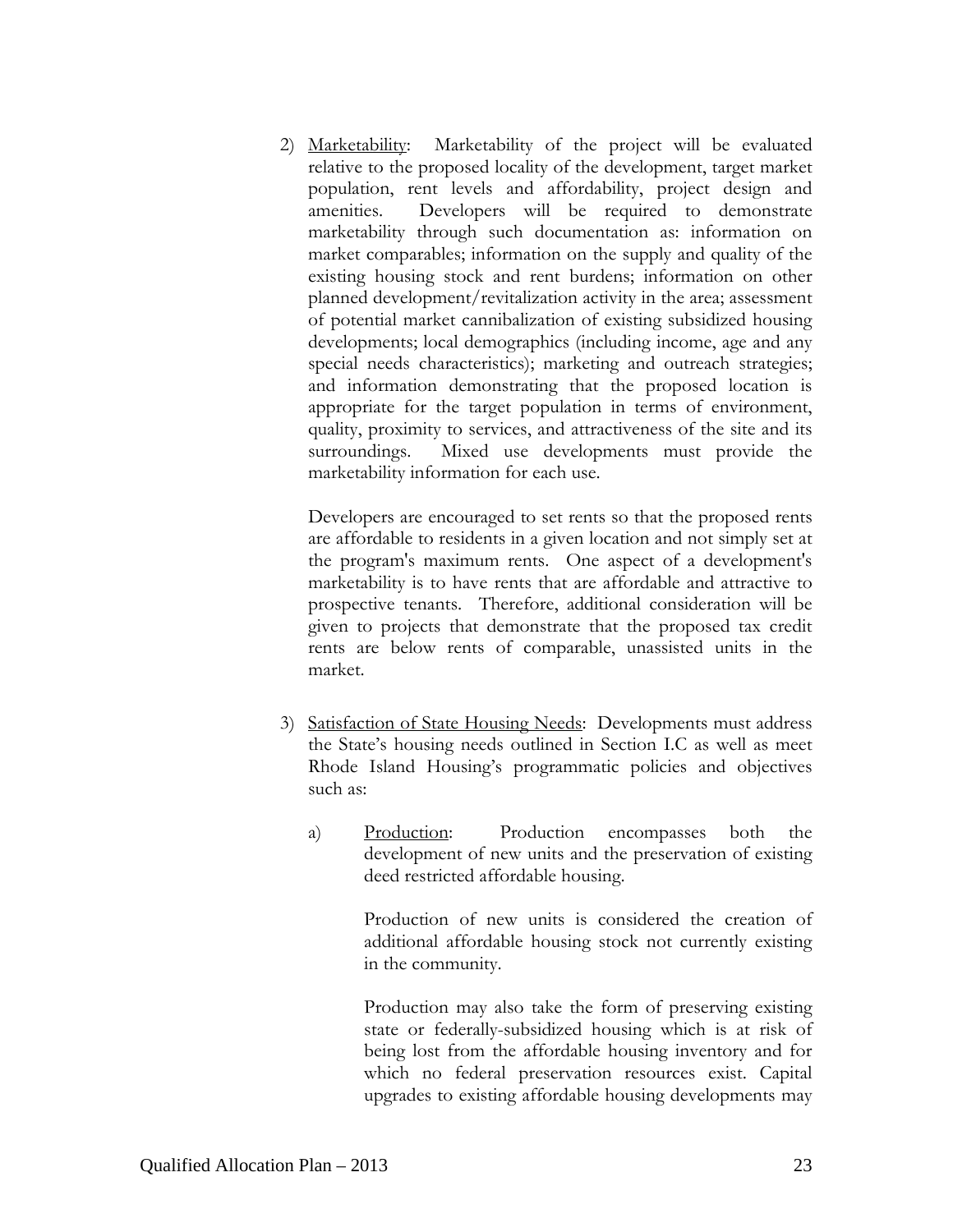also be considered for financing. Any proposal that calls for a reduction of affordable rental units will be discouraged.

- b) One for One Replacement: Loss of existing subsidized affordable units must be accompanied with a plan for one for one replacement of affordable rental units.
- c) Housing Development Types: Priority will also be given to developments that encourage sustainable densities, infill development, redevelopment and the adaptive reuse of existing buildings, which results in the efficient utilization of land resources and the development of sustainable neighborhoods. The use of green and energy star technologies is encouraged. In areas of new growth, roads, sewers, water lines, schools and other infrastructure should be planned as part of comprehensive growth and investment strategies. The efficient use of public and private infrastructure starts with creating neighborhoods that maximize the use of existing infrastructure.

 Furthermore, priority will be given to projects involving the substantial rehabilitation or redevelopment of deteriorated residential properties. (For purposes of these criteria, substantial rehabilitation entails construction/rehabilitation costs in excess of fifty percent (50%) of replacement value.) Priority will also be given to projects involving new construction to replace blighted structures that have been demolished or new construction that contributes to the revitalization of a city or town growth center and neighborhoods where few rehabilitation alternatives exist. Consideration will be given to projects intended for eventual tenant ownership and for projects which utilize sites of critical importance, such as an in-fill property or historic buildings (as evidenced by planning documents of a city or town, historic commission, community association or other group). Proposals that entail the reuse or conversion of existing residential property to better serve residents will also be considered.

d) Provision of Housing for Lowest Income Populations: Priority will be given to those developments which provide housing for populations with incomes below 40% of Area Median Gross Income (AMGI), adjusted for family size. Priority will also be given to developments that provide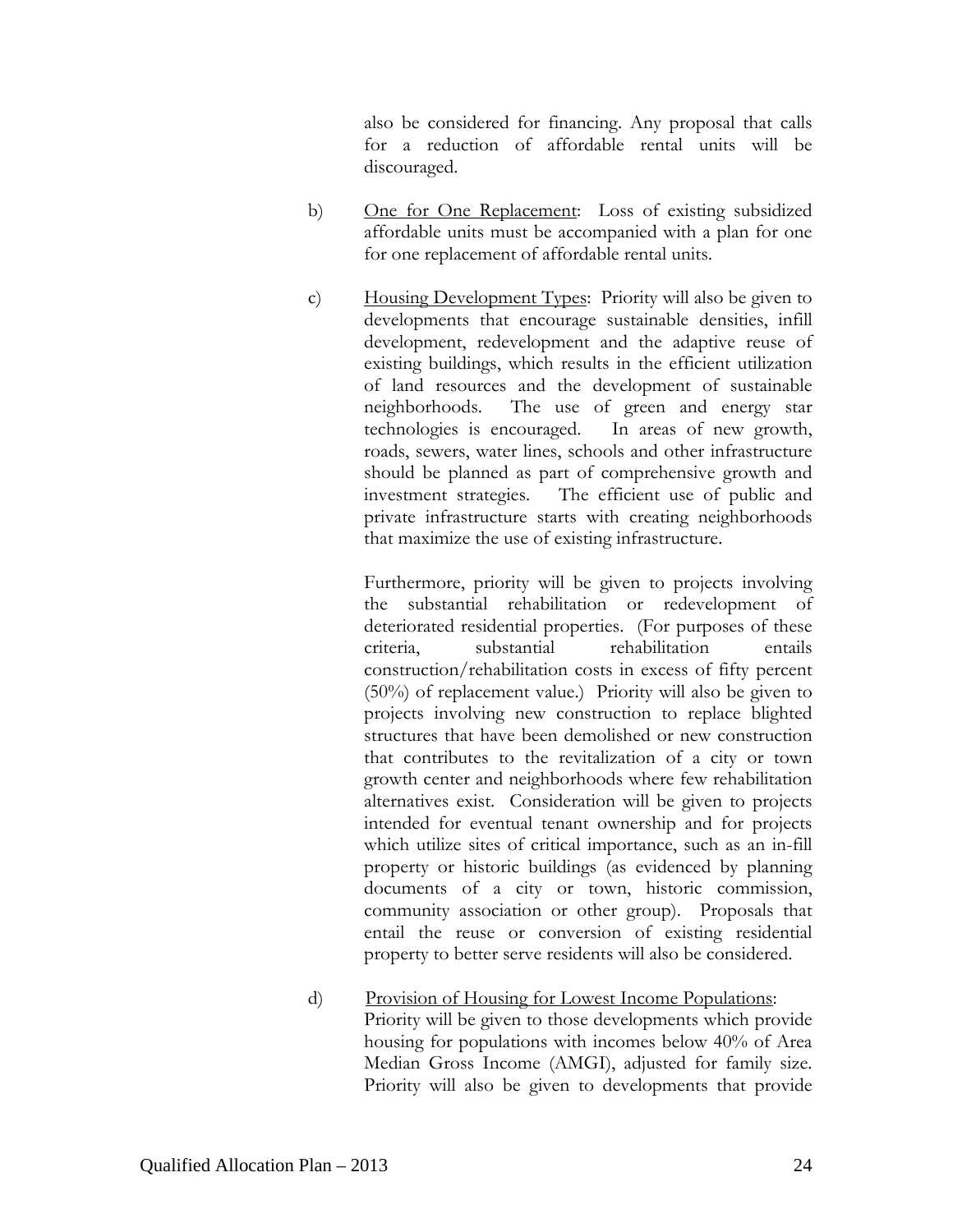housing for special needs groups and those individuals on public housing waiting lists.

In accordance with proposed changes to the Department of Housing and Urban Development Section 811 Program under the Frank Melville Supportive Housing Investment Act of 2010, Rhode Island Housing intends to file a preapplication for funding under the Section 811 Project Rental Assistance Demonstration Program. This program encourages the integration of Section 811 units into larger developments. Rhode Island Housing will prioritize proposals which include integration of Section 811 service enriched apartments. A maximum of 25% of units in a development will be eligible for Project Rental Assistance through the program.

Priority will also be given to developments that will provide housing to help the state meet its housing goals as outlined in Open Doors Rhode Island. Open Doors is the state's strategic plan to prevent and end homelessness. The plan can be accessed at: [http://www.hrc.ri.gov/documents/Homeless/Opening%2](http://www.hrc.ri.gov/documents/Homeless/Opening%20Doors%20Rhode%20Island%20FINAL.pdf) [0Doors%20Rhode%20Island%20FINAL.pdf.](http://www.hrc.ri.gov/documents/Homeless/Opening%20Doors%20Rhode%20Island%20FINAL.pdf) The goals of the plan are to end chronic homelessness in 5 years, end veteran's homelessness in 5 years and to end homelessness for families and youth in 10 years.

4) Site Design Factors: The proposed site, including any existing improvements, must support the market population in terms of desirability of location; environmental quality; adequacy of utilities and transportation; proximity and connections to jobs, civic, social, commercial, recreational, religious and cultural services and facilities; and appropriateness of the proposed development to the specific site (e.g., conformance with neighborhood character and land use patterns; impact on surrounding area; extent to which the proposal furthers local revitalization efforts or stimulates investment in new or existing town or growth centers and surrounding neighborhoods; and visual impact).

 In addition, site conditions will be evaluated in terms of suitability for construction or rehabilitation. For new construction, ledge, wetlands, existence of subsurface contamination, grade, and soil suitability, and base flood elevation are typical considerations. For rehabilitation, existing structural conditions, ease or difficulty of adaptations, abatement of hazardous materials, appropriateness of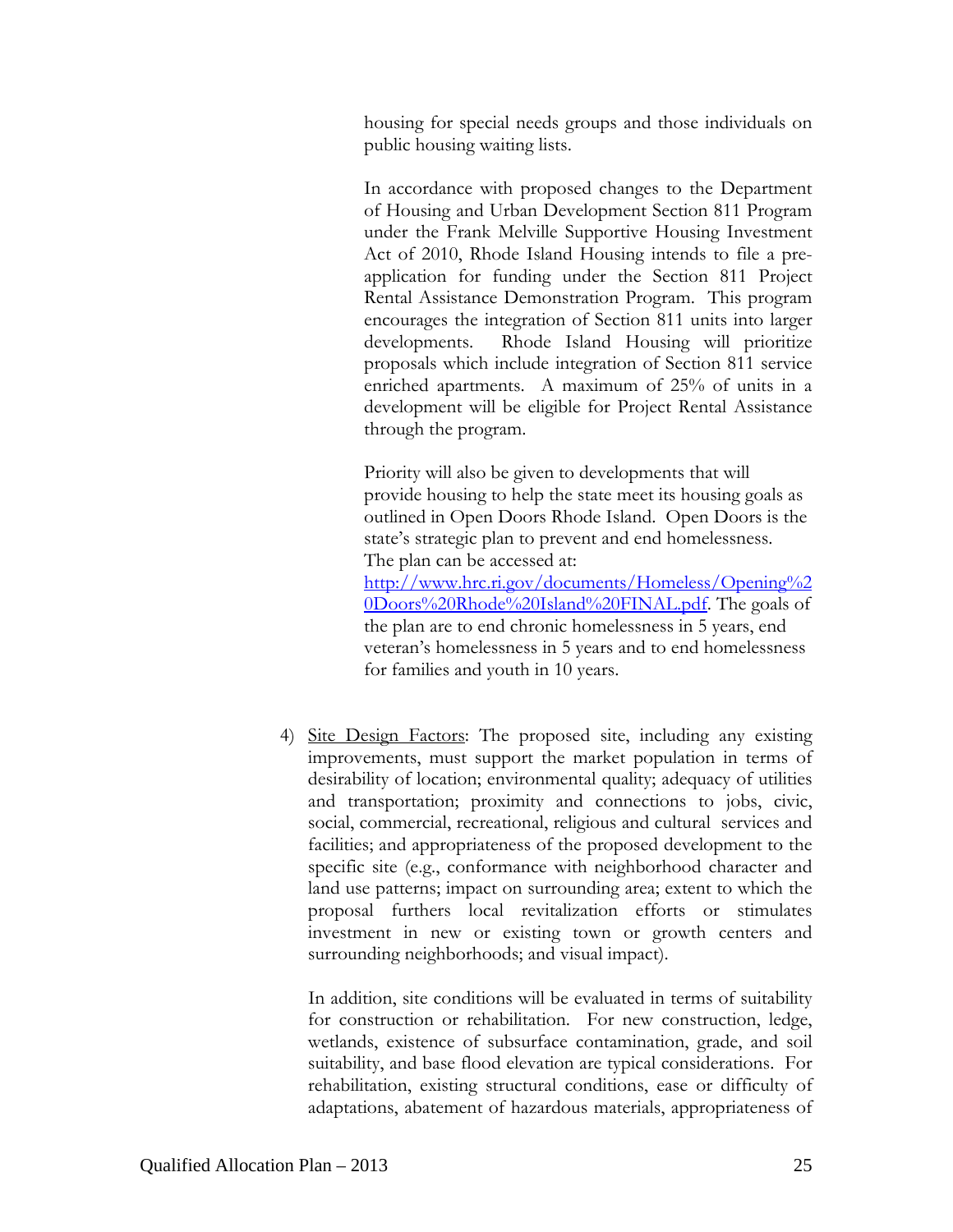existing buildings, layout and site plan for the proposed resident population will be considered. Zoning and historic district restrictions will be considered in all cases.

As a general rule developments will only be eligible for financing if the residential buildings are not constructed on land which is in a base flood elevation (100 year flood) ("Base Flood Elevation") as determined by Rhode Island Housing in accordance with the most current Flood Insurance Rate Maps issued by the Federal Emergency Management Agency ("FEMA"); and comply with other applicable requirements of law, as they may be amended from time to time, including, but not limited to, an Assisted Living Facility, obtaining a license from the Rhode Island Department of Health, if required. Rhode Island Housing may consider granting a waiver to the Base Flood Elevation Requirement, if the Developer seeking to construct or rehabilitate a building in a Base Flood Elevation, can demonstrate to Rhode Island Housing's satisfaction that upon the occurrence of an event of the magnitude of the 100 year flood (i) there will not be an unreasonable risk of bodily injury or harm to the residents; (ii) the ground floor units, building egress, site egress and parking areas are constructed above 100 year flood elevation; (iii) the structural integrity, systems and interior finishes of the building will not be materially and adversely affected; (iv) the building will remain functional; (v) the construction or renovation of the buildings will not result in increased flooding elsewhere and (vi) the property is covered by flood insurance in strict conformance with Rhode Island Housing's insurance requirements. In addition, all developments located in a 100 year flood plain will be required to provide a flood plain engineering report and evacuation plan (if necessary) prepared by a qualified civil engineer or land surveyor. Developments which receive Federal funding will also be required to meet HUD's 8-Step floodplain standards. The decision of Rhode Island Housing shall be binding and conclusive.

5) Building Design Factors: The proposed scope of work will be evaluated to ensure that it is comprehensive and will provide for the long-term viability of the housing development, its utility, and the systems of the structure(s). The proposal will also be evaluated based on its potential to meet Rhode Island Housing design standards including: conformance with applicable laws, regulations, and code requirements; satisfactory architectural treatment and sensitivity in scale and character with surrounding buildings; appropriateness of the building and unit plans (e.g. preferring family units in less dense buildings rather than in large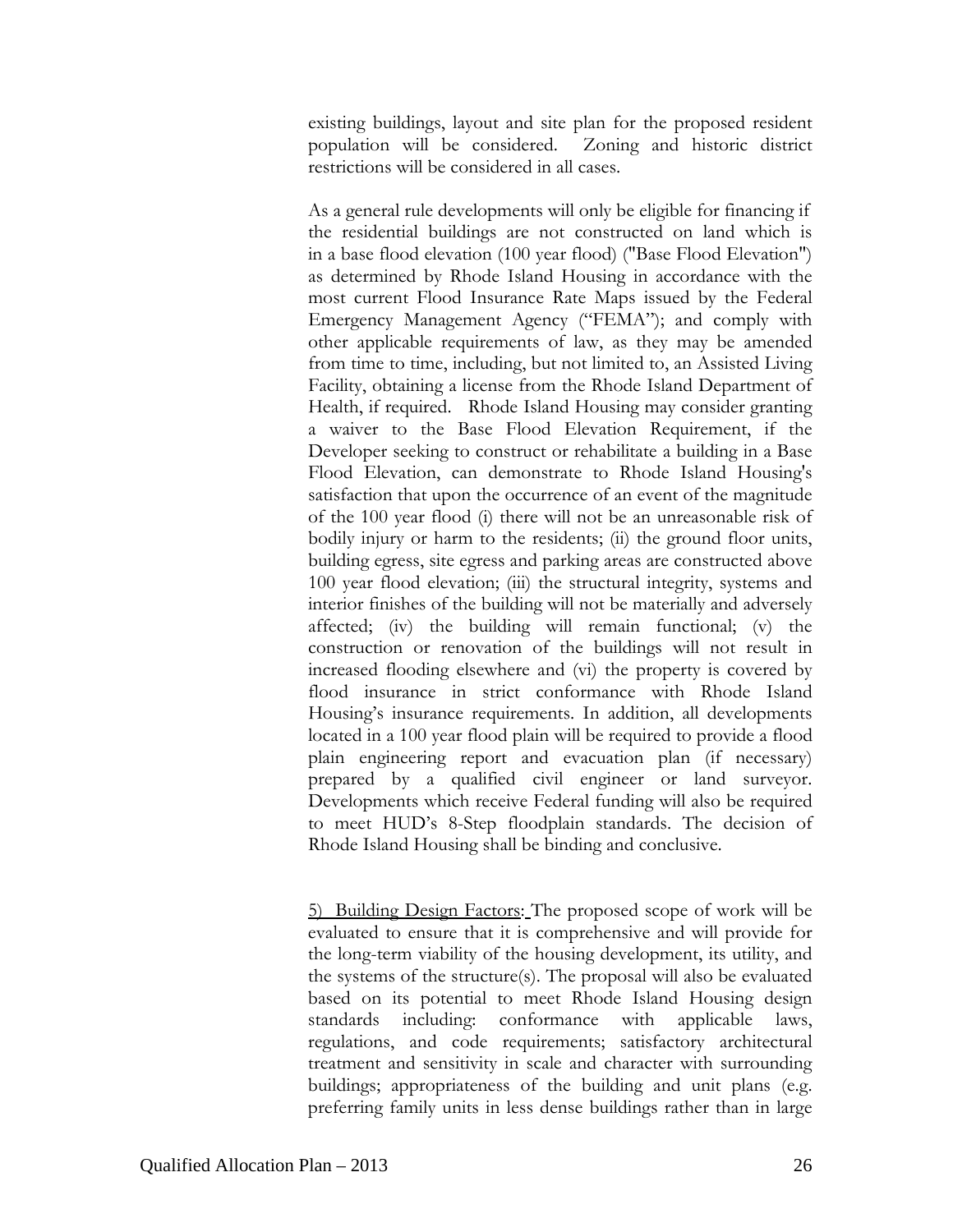buildings with long, uncontrolled corridors), site design, and amenities to the target population; use of materials and energy conservation measures to enhance durability and operating cost efficiency; and adequacy of estimated construction costs to complete the proposed scope of work.

One of the objectives in making tax credits available to a Developer is to produce developments of quality construction and livable design that will enhance the communities in which they are built. All developments to be financed through Rhode Island Housing must meet the requirements set forth in Rhode Island Housing's Design and Construction Guidelines, and shall be consistent with the design elements and philosophy of Rhode Island Housing's KeepSpace Communities Initiative.

- 6) Financial Analysis
	- a) Management Plan/Operating Budget: Operating budgets will be reviewed to determine adequacy and reasonableness of each expense line item, including but not limited to management fees, maintenance and administrative costs, replacement reserves, taxes, insurance, and costs of any planned tenant services. Proposed management agents and management plans will be reviewed to determine the acceptability of planned procedures for managing the development's operations. For service-enriched housing proposals, management plans will also be reviewed for demonstrated appropriateness and sufficiency of planned services for the target population, the inclusion of a cohesive, well-conceived and financially feasible service program, and the organizational capacity of the service provider(s) to deliver the proposed services.
	- b) Development and Construction Costs: Development and construction costs will be reviewed for adequacy and reasonableness in accordance with the guidelines established in the underwriting guidelines of the Rhode Island Housing Developers Handbook.

7) Leveraging/Cost Effectiveness: Past experience in Rhode Island has demonstrated that a combination of the Housing Credit and simple first mortgage debt is rarely sufficient to achieve developments that are feasible and best achieve the State's housing needs. In virtually all approved applications, funding must be assembled from a variety of sources. Some of these sources may be unique to a given application while many others come from scarce resources that are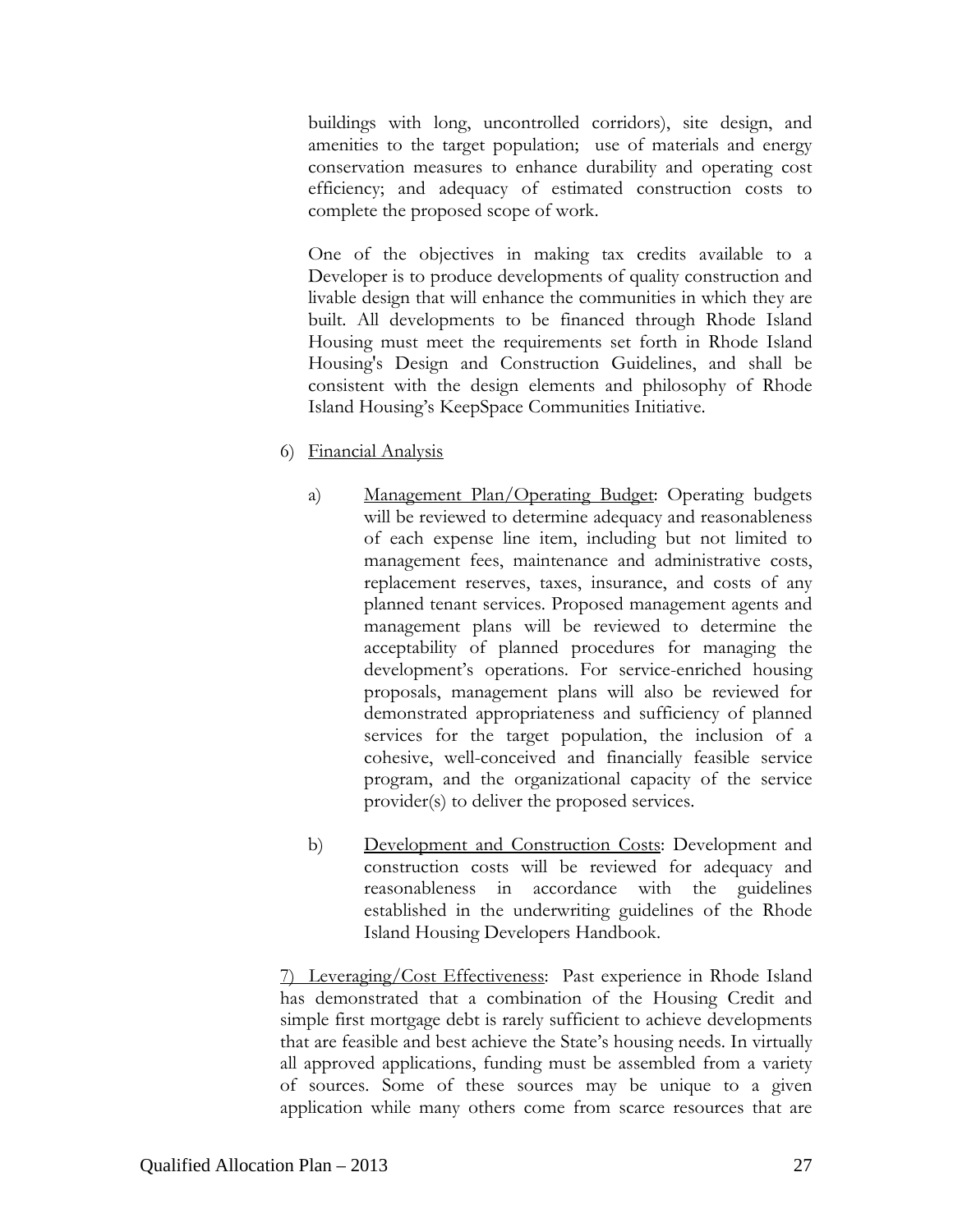themselves awarded through competitive processes. In many instances, even with multiple other resources included, Rhode Island Housing deferred payment loans are needed to fill the gap. Projects which best achieve the housing needs of the state and are able to leverage other uniquely or broadly available funding sources and thereby reduce the need for Rhode Island Housing deferred payment loans or other limited public resources will be given strong consideration. In evaluating applications Rhode Island Housing will consider the entire package of public resources that will be used to achieve development success.

Proposals which can achieve feasibility at total development costs which are reasonable in Rhode Island Housing's determination, on a per unit or per square foot cost without sacrificing construction scope and quality will be given strong consideration.

Rhode Island Housing encourages the development of mixed income properties where feasible. Proposals for mixed income developments should in general limit the number of affordable units to no more than 40% of the total number of units in the development.

- 8) Community Impact: Factors considered include:
	- a) Geographic Location: Consideration will be given to projects located in areas with less than 10% existing subsidized family housing and in cities or towns which have high rent burdens, foreclosed, vacant and abandoned housing stock, and long housing waiting lists as indicated by the State's Consolidated Plan and/or local housing authority data.
	- b) Neighborhood Revitalization Projects: Applicants are strongly encouraged to demonstrate how the proposed housing contributes to an overall plan to revitalize the neighborhood. This could include an analysis of available supportive services, economic development activities, community safety, and recreational services among others. Applicants should demonstrate how the housing will enhance the neighborhood's revitalization as well as how the housing will be supported by available services in the community. Priority will be given to projects that implement Rhode Island Housing's KeepSpace Initiative. Priority shall also be given to projects that address neighborhood blight caused by abandoned and foreclosed properties.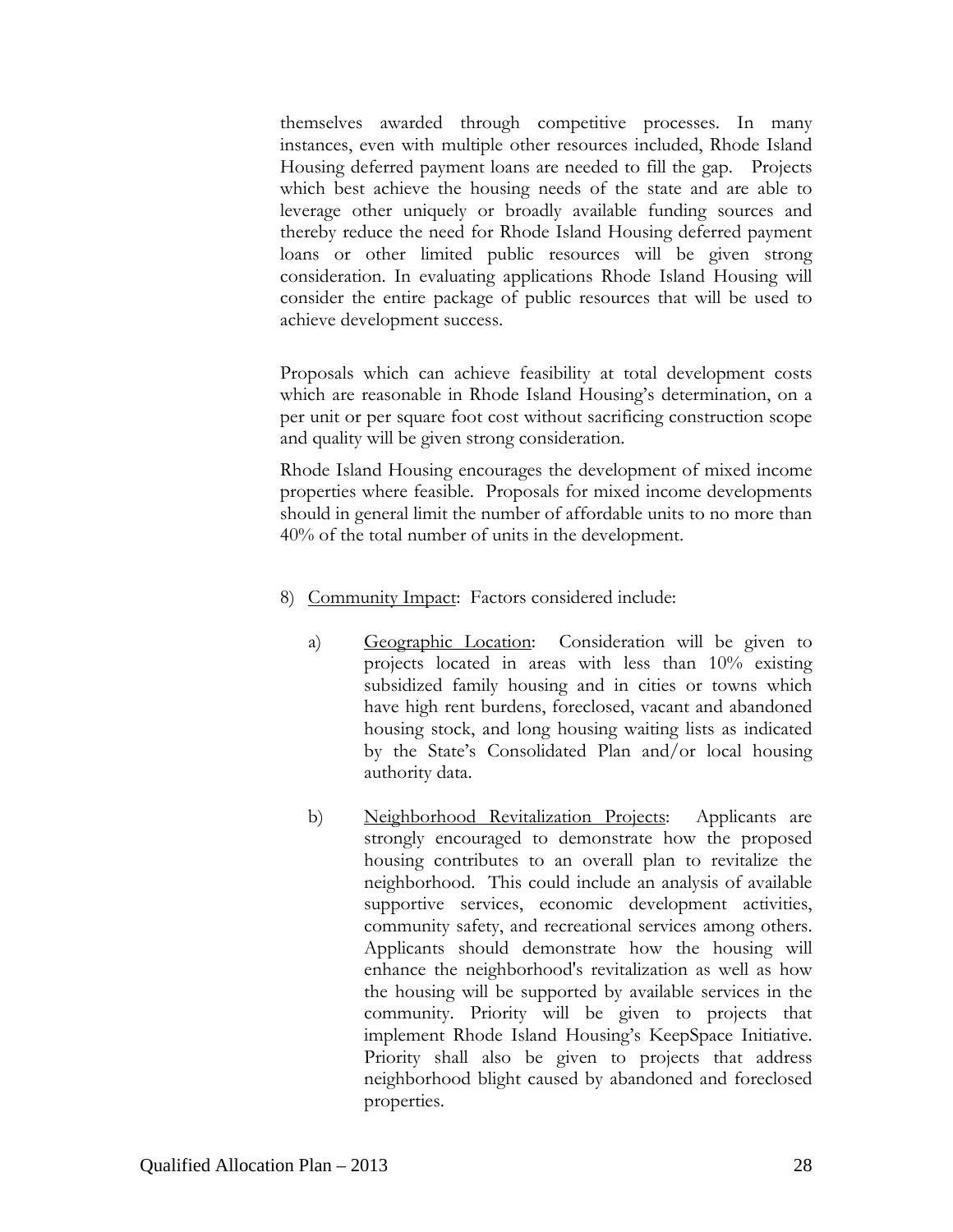- c) Affirmative Action: Strong consideration will be given to proposals which have 1) State-certified MBE or WBE development team members; 2) developers and/or contractors who have achieved a minority or women business utilization record of 20% of total contract dollars on at least one project with a contract amount of at least \$500,000 within the last 5 years; or 3) developers and/or contractors who have achieved a minority and women workforce utilization goal of at least 20% of total workforce hours on at least one project with a contract amount of at least \$500,000 within the last 5 years.
- d) Responsiveness to Local Housing Needs: Priority will be given to those projects that are responsive to housing needs in a particular community including tenant populations with special needs and families. Proposals which provide appropriate and needed supportive services for residents in conjunction with a housing component will be given strong consideration.
- e) Priority will be given to sites identified in local affordable housing plans and/or support development in new or existing city and town growth centers and surrounding neighborhoods.
- f) Preference will be given to developments which will institute and maintain a written policy prohibiting smoking in all units and common areas. A non-smoking clause must be included in the lease for each household and the Owner will be required to maintain the smoke-free policy for the term of the declaration. The written policy must be submitted with the application and should include procedures regarding transitioning to smoke-free for existing residents and establishment of smoking areas outside of the units and common areas, if applicable. Consequences for violating the smoke-free policy are determined by the Owner but must be included in the written policy.

9) KeepSpace Communities: Each application will be evaluated on the extent to which it supports the principles of a KeepSpace Community. Rhode Island Housing has brought together advocates for jobs, the environment, safe homes and the many components that are essential to a good, safe, healthy community to create KeepSpace: where neighbors meet, people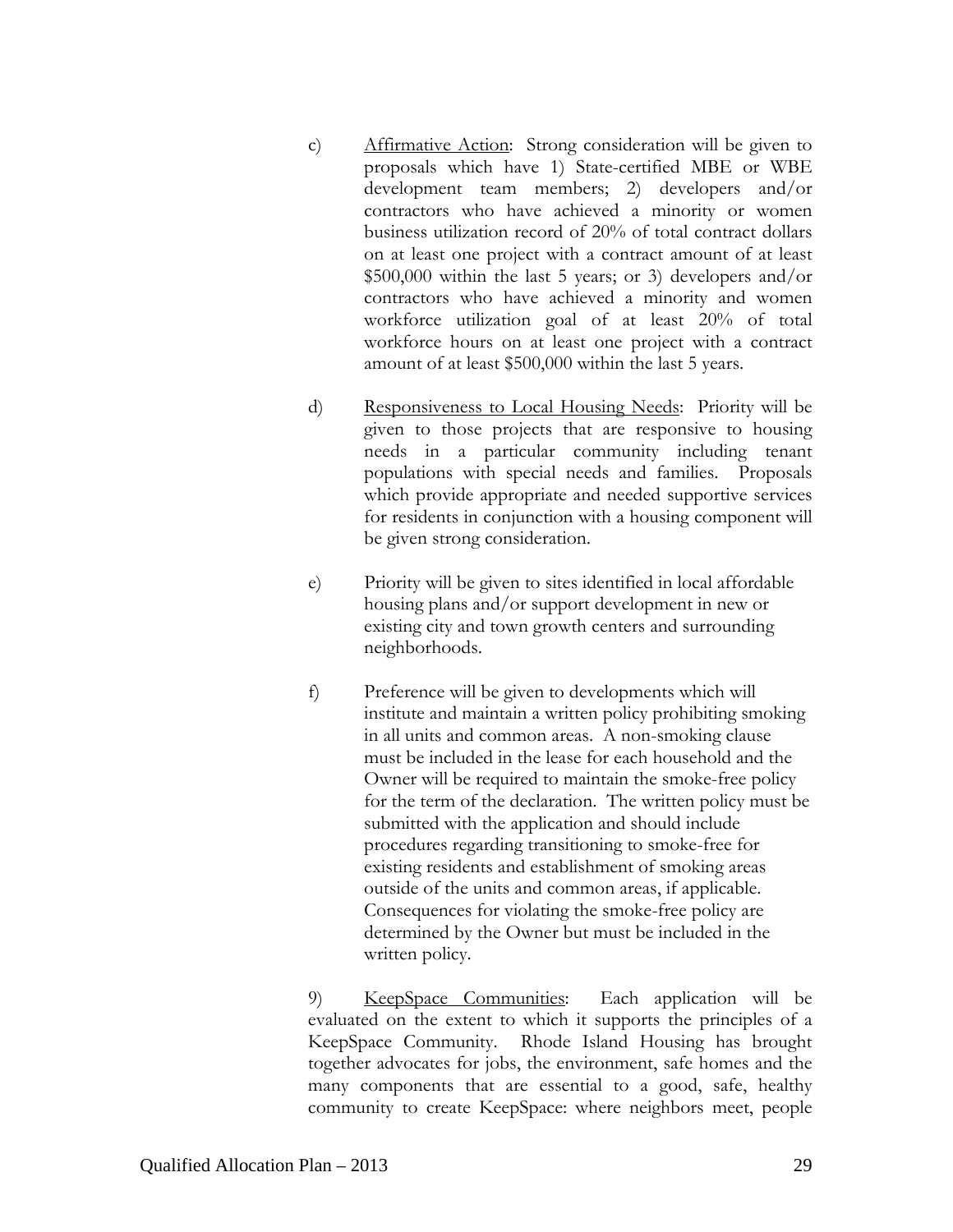work, children play. Instead of working independently of each other to create small pockets of success in each area, the partners will work TOGETHER to create neighborhoods were a healthy environment is as valued as safe homes and good jobs. By attempting to reuse existing developed land that has been underutilized or abandoned, KeepSpace communities will help preserve a precious Rhode Island commodity: open space. Creative partnerships will result in thriving neighborhoods with good-paying jobs, and homes that are beautiful, convenient and affordable. Schools, services, church and cultural centers would all be close-by. Close proximity, coupled with conveniences like bike paths and public transit will help minimize traffic and air pollution. And green building practices will protect and reuse natural resources.

KeepSpace Communities revolve around Six Elements:

- **A Good Home**: Home provides the foundation upon which families can thrive, children can learn and grow, and communities can prosper. A good home is a safe, healthy, inviting place that is affordable to rent of own, especially to those that work close by. Good homes are the focal point of a thriving community.
- **A Healthy Environment:** Environment is what encompasses a community. Whether a neighborhood, region, country or globe, our environment must be protected and nurtured. By using or reusing resources wisely, we encourage sustainable, healthy lifestyles today and for generations to come.
- **Strong Commerce:** Commerce is the heartbeat of daily life, providing the essential needs for today and ensuring prosperity for the future. A strong economy incorporates the employment of community residents and the provision of goods and services that people need or desire.
- **Sensible Infrastructure:** Infrastructure allows people to live and work in a community. It is the large-scale public systems, services and facilities that people rely on, including power and water, public transportation, communications, roads and schools.
- **Positive community Impact:** Community Impact is the influence that every home, workplace, infrastructure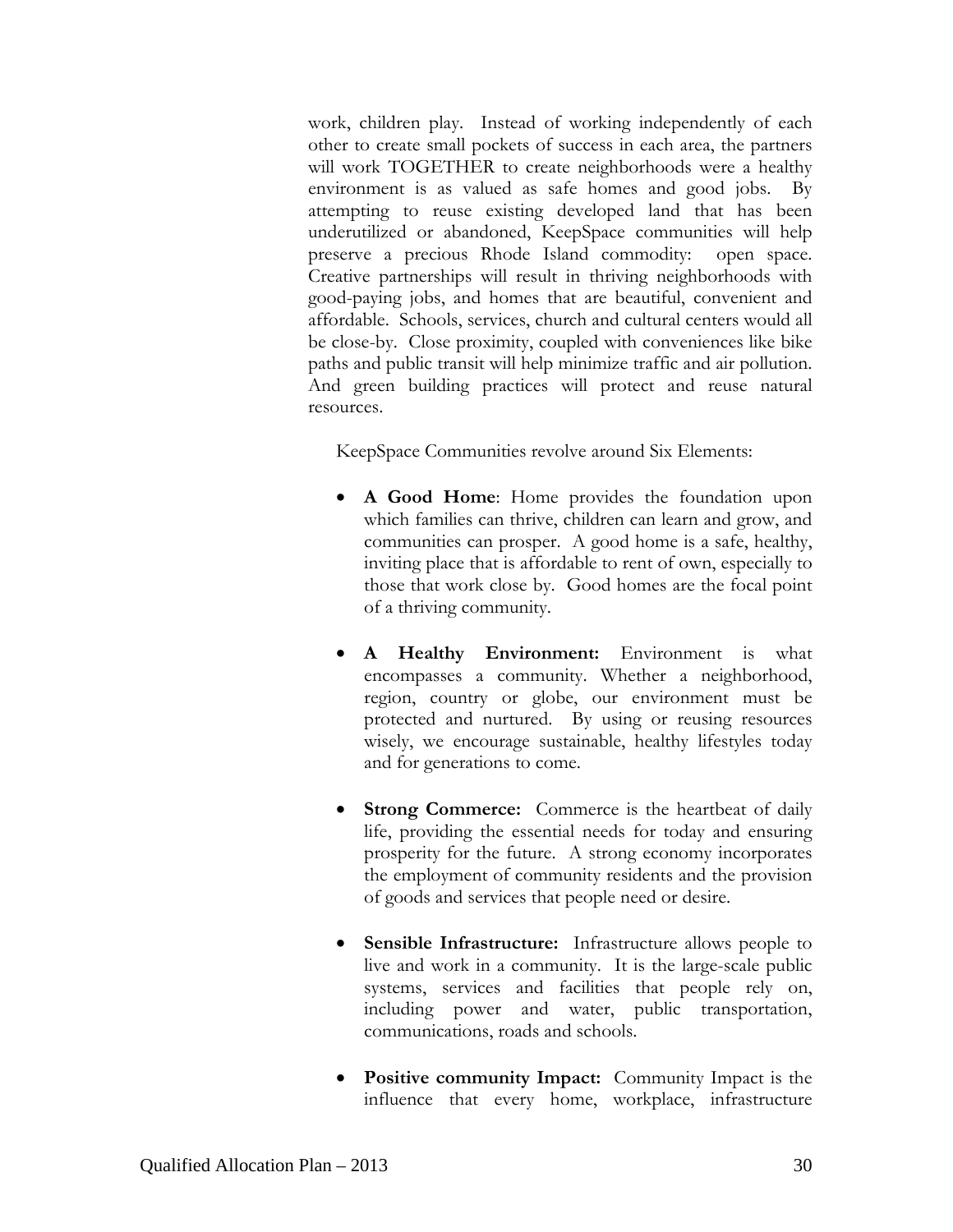**Integrated Arts, Recreation, Culture and Religion:**  Arts, recreation, culture and religion fulfill that part of our lives that falls beyond our basic physical necessities. They provide refreshing opportunities to interact with others in the community. By nourishing the mind, body, spirit, these elements play a vital role in the character and customs of every community.

> KeepSpace Communities are a bold step to ensure a safe, healthy future for our children and our children's children. KeepSpace is a holistic strategy for efficient use of land and other resources that maximizes open space and discourages sprawl. This strategy includes directing development and reinvestment to existing communities as well as redevelopment and growth in and around planned or existing growth or town centers where higher densities can be supported by public and alternative-technology infrastructure. It is development at higher densities and includes compact building designs, infill development, redevelopment and the adaptive re-use of existing buildings. It also includes conservation-minded development in rural communities that result in a more efficient use of land and other resources through the creation of more traditional, compact neighborhoods. By making more efficient use of land and other resources in these areas, sustainable development preserves open space and creates homes affordable to more Rhode Islanders.

> A KeepSpace Community is a secure place where people can live, work, shop and have a sense of identity. A KeepSpace Community has many of the following "Smart Growth" features: mixed land use; part of an overall municipal plan with community stakeholder collaboration; compact design; economically sustainable; aesthetically pleasing; includes a diversity of people, incomes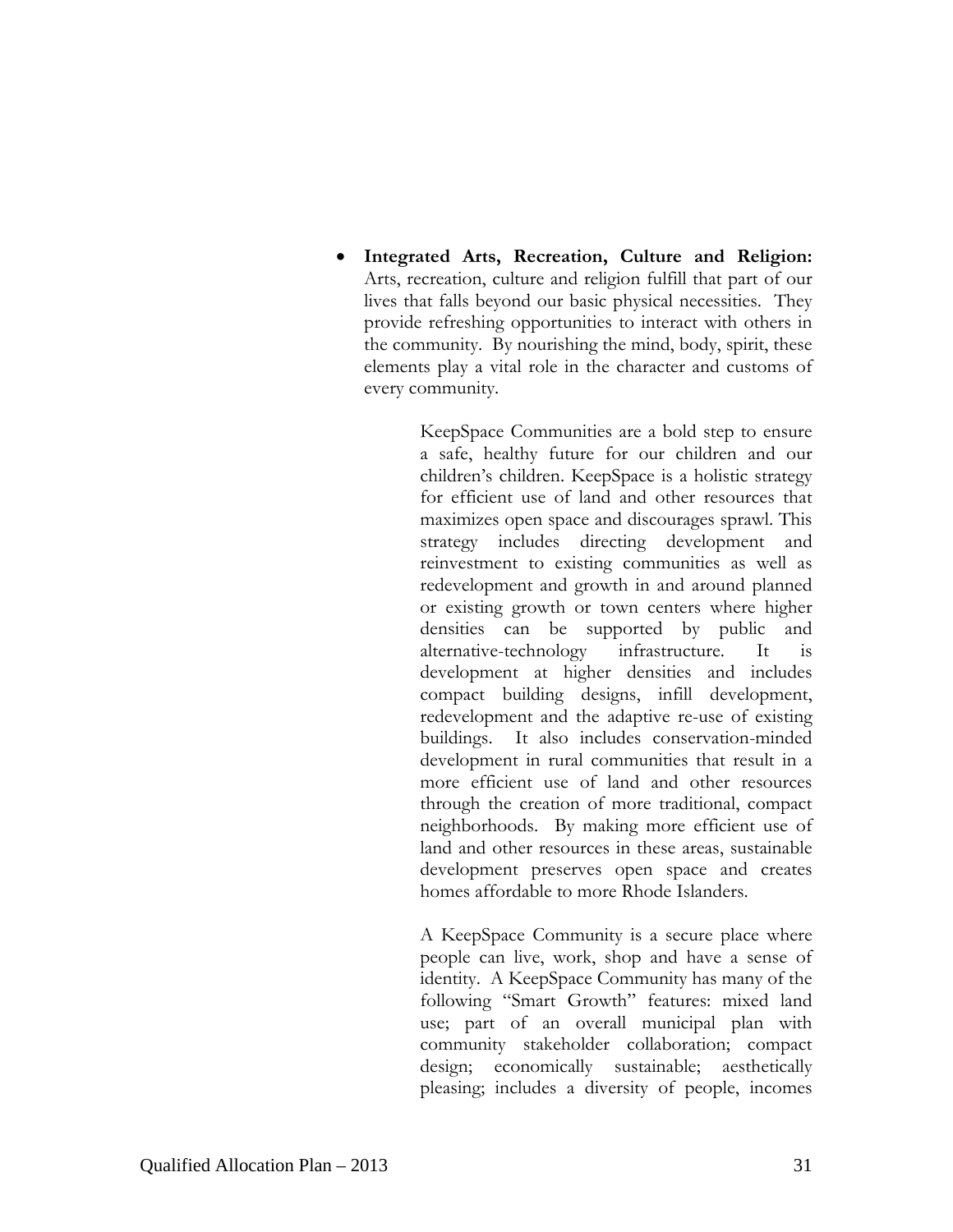and housing types; is distinctive in character; and is healthy and energy efficient.

KeepSpace encourages collaboration to ensure more effective outcomes. As public and private resources become more scarce collaboration among all federal, state and local agencies is a key component for successful development in Rhode Island. Collaborations with HUD's Sustainable Communities Initiative, HUD's Choice Neighborhoods Program and LISC's Our Neighborhoods Initiative will be encouraged. Priority will be given to developments which can best demonstrate the KeepSpace philosophy and can show the ability to collaborate and secure resources through a number of federal, state, local and private partners in order to meet their development outcomes.

## **C. Non-Profit Set-Aside, 9% Credits**

In accordance with Section  $42(h)(5)(B)$  of the Code, Rhode Island Housing will set-aside a minimum of ten percent (10%) of the total tax credit allocation available for qualified non-profit organizations that materially participate as determined by Rhode Island Housing in the development and management of the project throughout the compliance period under the meaning of the Code. These credits will be administered in the same manner as tax credits allocated to for-profit developers. While providing for a minimum set-aside, this provision will not impose a ceiling on the total percentage of credits which may be allocated to non-profit entities.

In order to qualify for credits from the non-profit set-aside, organizations must certify that they are a qualified non-profit organization; and any substitute owner during the compliance period must continue to qualify under that set-aside. The term "qualified non-profit organization" means any organization that is described in section  $501(c)(3)$  or (4), is exempt from tax under section  $501(a)$ , and includes as one of its exempt purposes the fostering of low-income housing.

Rhode Island Housing recognizes the important contributions and added value that non-profit developers can bring to development activities. Non-profit developers include community development corporations and housing service providers which often have important connections to the community where the housing is located and frequently provide extensive additional services to residents within the development and to other residents of the neighborhood and larger community. Rhode Island Housing has a strong and successful history of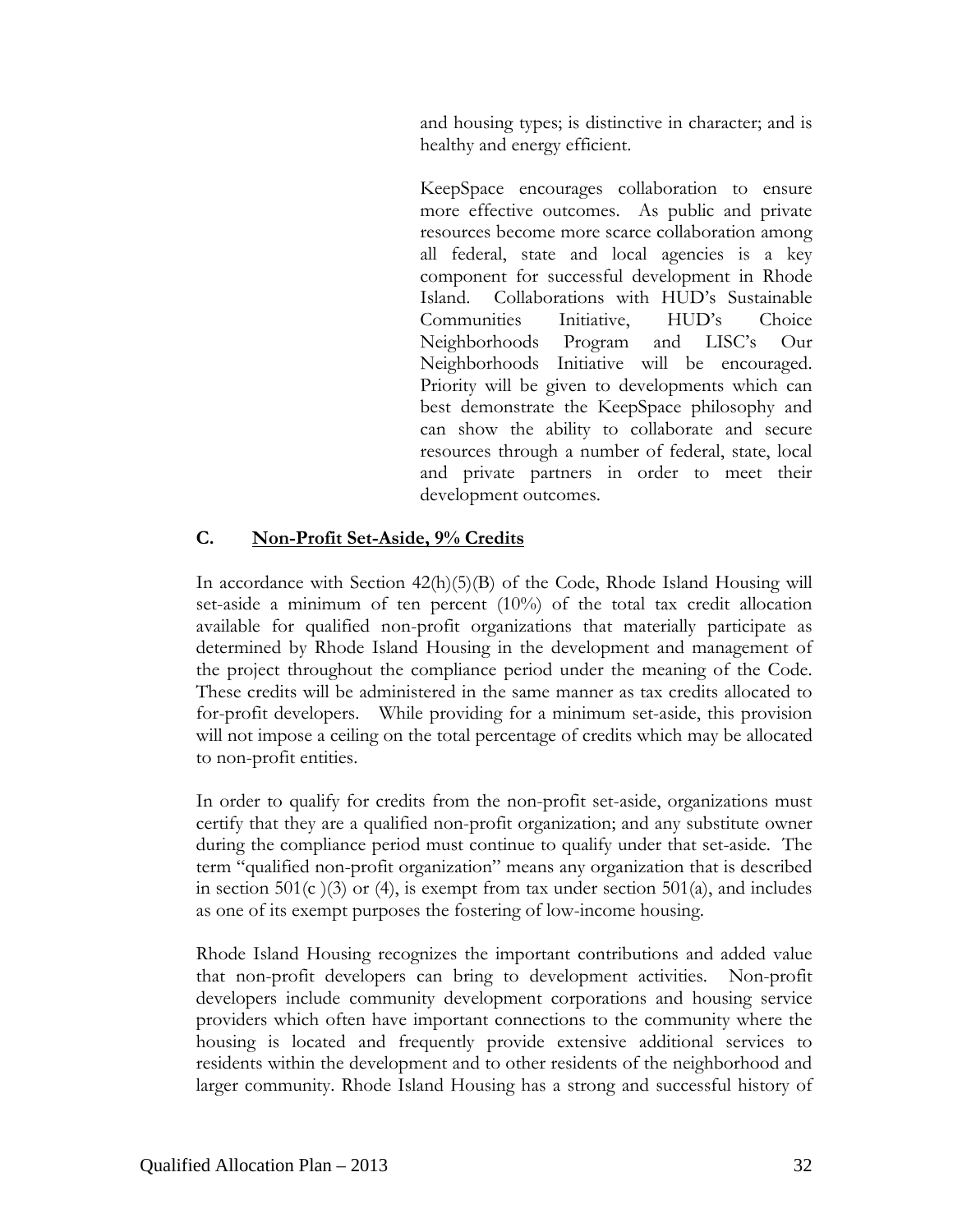working with non-profits groups to build healthy and vibrant communities in Rhode Island and will continue to recognize that success in its allocation process.

## **D. Assisted Living Program**

Housing tax credits from the state per capita allocation and those provided through tax-exempt bond financing are available to applicants proposing assisted living developments, provided that the proposal identifies long term funding for essential services.

## **E. Supportive Housing**

Housing tax credits from the state per capita allocation and those provided through tax-exempt bond financing are also available to applicants proposing permanent housing developments with supportive service options for residents. Critical to the evaluation of these proposals will be the availability and commitment of sustainable funding for the proposed services and operating or rental assistance to assure long-term feasibility.

Housing tax credit regulations prohibit sub-leasing of units to agencies. Owners should not enter into a master lease agreement with service providers. Tenants must execute a lease for a unit. A contract between the Owner and service provider should be executed to ensure the provision of services for a tenant.

# **IV. TAX-EXEMPT FINANCING WITH 4% CREDIT:**

Applications for Tax Exempt financing are received on an on-going basis. While proposals utilizing tax-exempt bond financing with 4% credits may not be required to participate in a competitive funding process, all development proposals must meet the requirements of the Qualified Allocation Plan and Developers Handbook. These requirements include, but are not limited to, satisfactory underwriting review by Rhode Island Housing; restrictions on general requirements, builder's overhead and profit, legal fees, and management fees; basic design and construction standards; and the payment of underwriting, compliance monitoring, and tax credit allocation fees.

Priority for tax exempt financing and 4% credits will be given to projects that ensure the preservation of existing affordable housing developments.

# **V. UNDERWRITING GUIDELINES**

Rhode Island Housing has developed standards for construction costs per square foot and general contractor fees in addition to guidelines for development costs, reserve requirements, developer's fees, consulting and legal fees. These guidelines must be incorporated into all proposals requesting tax credits from the Tax Credit Program and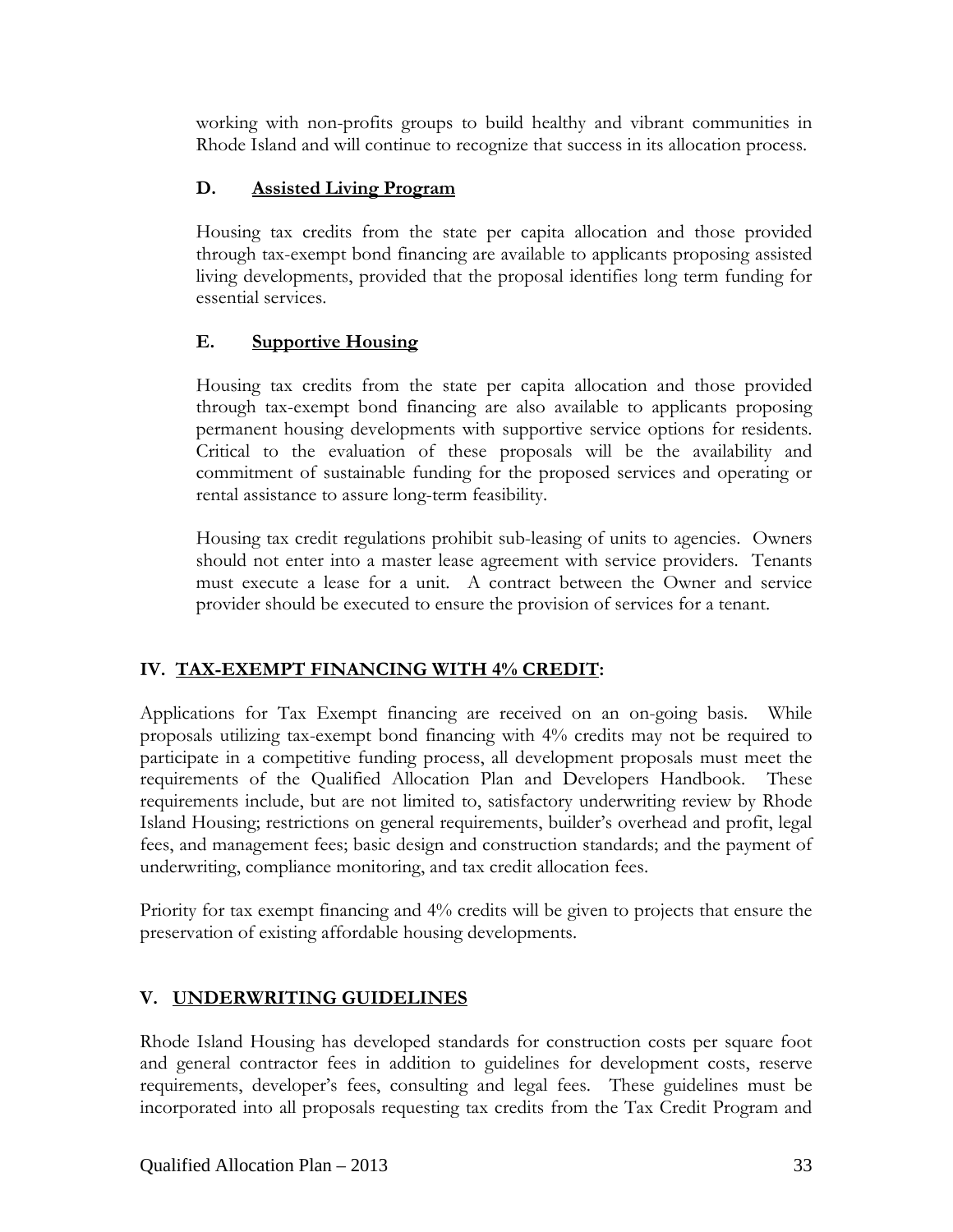can be found in the Rhode Island Housing Developers Handbook or at www.rhodeislandhousing.org. The guidelines may be amended from time to time through Program Bulletin.

## **VI. FEE STRUCTURE FOR TAX CREDIT PROPOSALS**

All tax credit proposals, including those seeking credits from the State's allocated pool or in conjunction with tax-exempt bond financing, shall be assessed the following fees:

## **A. Application Fees:**

Tax credit proposals will be assessed a \$1,000 non-refundable application fee, payable upon application submission.

## **B. Underwriting Fee:**

Rhode Island Housing will charge an underwriting fee for the review of all 4% and 9% credit proposals based on whether the percentage of affordable units is greater than 50% or less than 50% of the total number of units as follows:

| <b>Combined Loan Amount</b> | If $> 50\%$ | If $< 50\%$ |
|-----------------------------|-------------|-------------|
| Up To \$1,000,000           | \$2,500     | \$5,000     |
| Up To \$1,500,000           | \$5,000     | \$7,500     |
| Up To \$2,000,000           | \$7,500     | \$10,000    |
| Up To \$2,500,000           | \$10,000    | \$15,000    |
| Up To \$3,000,000           | \$15,000    | \$20,000    |
| Greater than \$3,000,000    | \$25,000    | \$35,000    |

If Rhode Island Housing provides the first mortgage financing, these underwriting fees will be applied toward Rhode Island Housing's origination fees. However, the underwriting fee will be charged if Rhode Island Housing is not the senior lender.

### **C. Allocation Fees:**

Tax credit proposals will be assessed a tax credit allocation fee, payable at closing as follows:

For 9% Tax Credit Developments: 0.5 % of the ten year allocation amount For 4% Tax Credit Developments: 1.0% of the ten-year allocation amount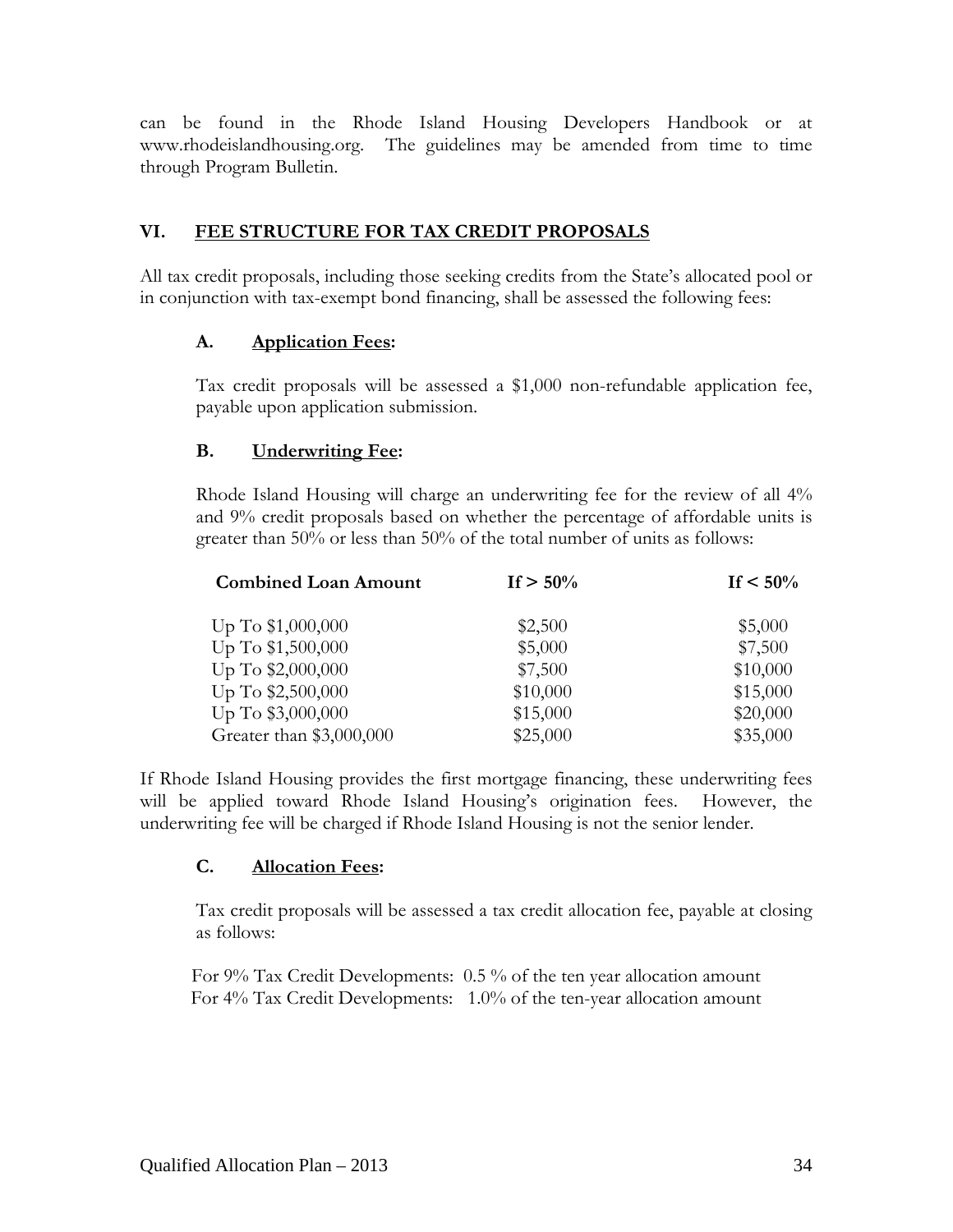## **VII. COMPLIANCE MONITORING**

The IRS requires that the allocating agency monitor compliance with Section 42 of the Code and all applicable regulations on a project-by-project basis. This requirement became effective January 1, 1992 and applies to all buildings for which the low-income housing tax credit is, or has been, allowable at any time. Rhode Island Housing may perform compliance monitoring or may contract with an agent to perform this function. The monitoring procedure includes provisions for record keeping and record retention, annual certification and review, on-site records review, building inspection and notification to Owners and the IRS of non-compliance. Please refer to Rhode Island Housing's Compliance Monitoring Manual (the "Compliance Manual") for detailed monitoring requirements.

The compliance monitoring procedure is adopted pursuant to the Code. Rhode Island Housing or its agent reserves the right to amend this procedure as may be necessary or appropriate to conform to applicable changes in the Code or regulations. In addition, Rhode Island Housing or its agent may adopt further monitoring forms and procedures as part of its Compliance Manual or as otherwise deemed appropriate.

Upon project completion owners are required to obtain a third party audit of 100% of the initial qualifying tenant files. Documentation of such audit must be submitted to Rhode Island Housing along with the Qualified Basis Tracking Report (QBT), the 8609(s) and the Cost Certification. Owners and agents are also required to attend a Welcome Meeting with Rhode Island Housing Loan Servicing Multifamily Compliance and Financial staff.

**APPLICANTS AND OWNERS ARE ADVISED THAT COMPLIANCE WITH THE REQUIREMENTS OF SECTION 42 OF THE CODE IS THE RESPONSIBILITY OF THE OWNER OF THE DEVELOPMENT. MONITORING OF THE DEVELOPMENT BY RHODE ISLAND HOUSING OR ITS AGENT DOES NOT IN ANY MANNER AFFECT, MODIFY, OR SUBSTITUTE FOR THIS RESPONSIBILITY. MONITORING BY RHODE ISLAND HOUSING OR ITS AGENT DOES NOT CONSTITUTE A DETERMINATION OF ANY KIND REGARDING THE DEVELOPMENT'S ELIGIBILITY FOR THE TAX CREDIT UNDER SECTION 42 OF THE CODE.** 

### **A. Recordkeeping and Record Retention**

Recordkeeping: For each year in the compliance period, which is equal to fifteen taxable years beginning in the first year the tax credit is taken, the Owner shall maintain records for each building in the project showing the: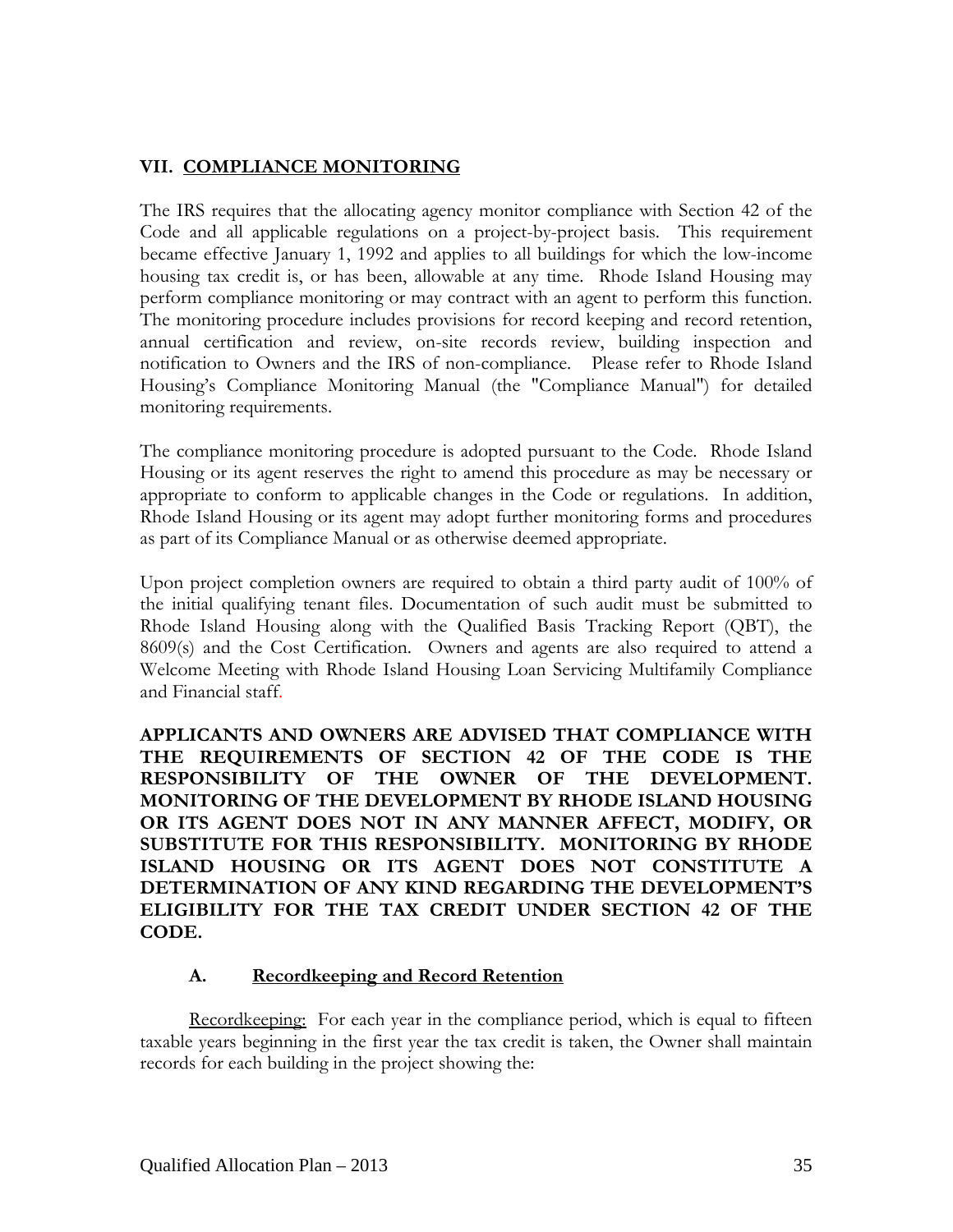- 1) Total number of residential rental units in the building (including the number of bedrooms and the size in square feet of each residential rental unit).
- 2) Percentage of residential rental units in the building that are low-income units as defined by Section 42(g), and the size in square feet of each lowincome unit.
- 3) Rent charged on each residential rental unit in the building including the utility allowance chart if applicable.
- 4) Number of occupants in each low-income unit if the rent is determined by the number of occupants per unit under Section  $42(g)(2)$  (as in effect prior to 1989 amendments).
- 5) Annual income certification for each low-income tenant per unit.
- 6) Third party verification of income, assets and income from assets to support each low-income tenant's income certification (for example: a copy of a 3rd party employment verification, a 3rd party asset verification from the financial institution, 3rd party documentation from unemployment, pensions, veterans benefits, social security, public assistance, child support, alimony, documentation of self-employment, or federal income tax returns, or W-2 Form).
- 7) Student status of all household members.
- 8) Waiting Lists and marketing/advertising information.
- 9) Each low-income vacancy in a building and information that shows when, and to whom, the next available units were rented.
- 10) Eligible basis and qualified basis of the building at the end of the first year of the credit period.
- 11) Character and use of the non-residential portion of the building included in the building's eligible basis under Section 42(d).

Record Retention: The Owner shall retain records relative to the first year of the credit period for at least six years beyond the due date (with extensions) for filing the tax return for the last year of the compliance period of the building. The Owner shall retain the records described above for all subsequent years in the compliance period for at least six years after the due date (with extensions) for filing the federal income tax return for that year.

Additionally, for each year that any Agreements remain in effect after the compliance period, the Owner shall retain records adequate to demonstrate compliance with the terms and conditions of the Agreement, including, but not necessarily limited to, income of tenants and rents charged at the development. The Owner shall retain the records pertaining to a particular year for at least six years following the close of that year.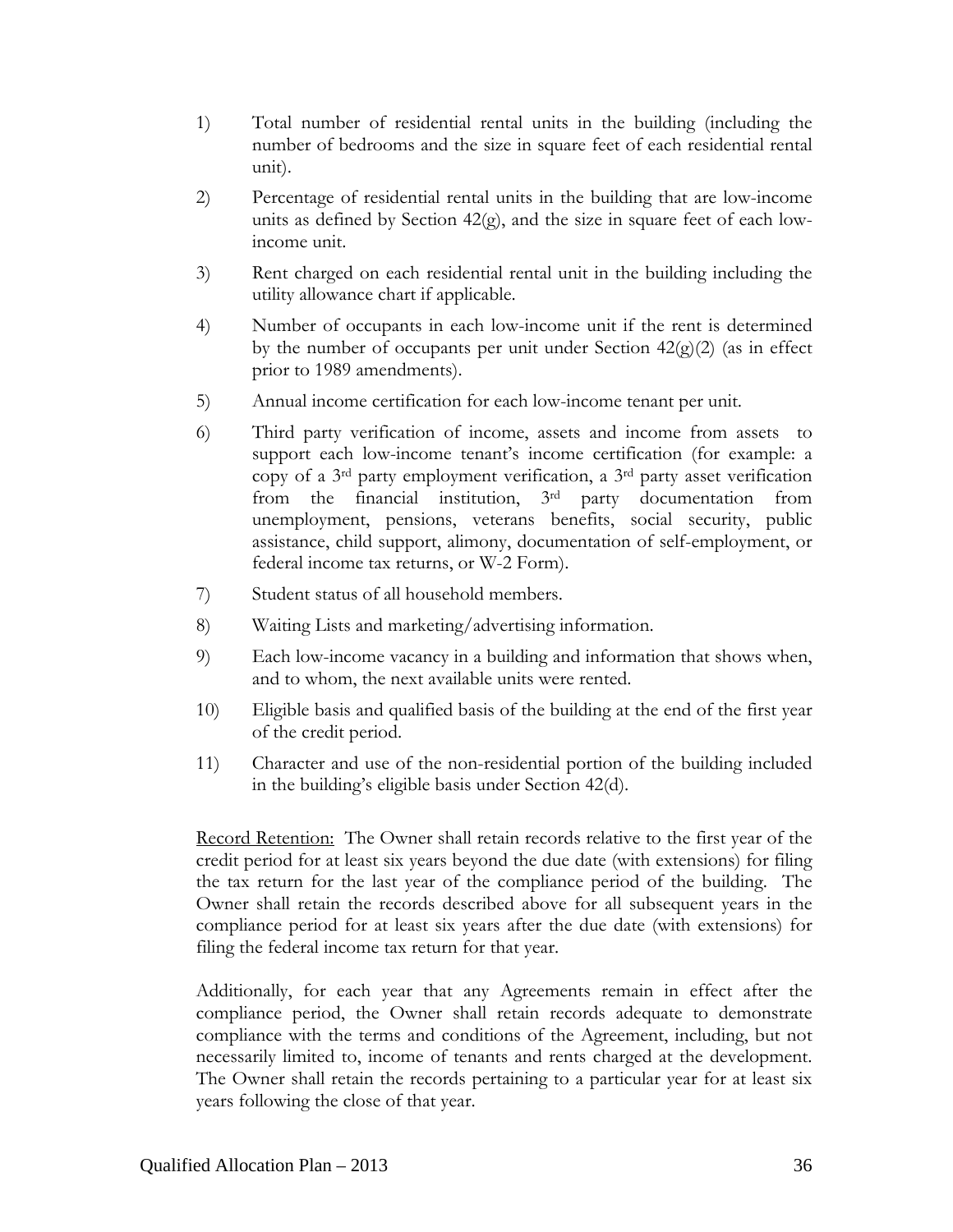### **B. Certifications and Reporting**

Annual Certification: The Owner of every project that has received tax credits must submit to Rhode Island Housing by January  $31<sup>st</sup>$  of each year during the compliance period and the extended use period an Owner's Annual Certification of Continuing Compliance and the Low Income Housing Tax Credit Annual Project Report. As required under U. S. Treasury Revenue Regulation 1.42-5, the Owner shall certify to Rhode Island Housing under the penalty of perjury, whether for the preceding 12-month period:

- 1) The project was continually in compliance with the terms and conditions of its Agreements with Rhode Island Housing.
- 2) The project met either the 20-50 test under Section  $42(g)(1)(A)$  or the 40-60 test under Section  $42(g)(1)(B)$ , whichever minimum set-aside test was applicable to the project. The 20-50 Test means that a minimum of 20% of the project's units were set-aside for tenants at 50% of the AMGI at tax credit restricted rent levels. The 40-60 test means that a minimum of 40% of the project's units were set-aside for tenants at 60% of the AMGI at tax credit restricted rent levels.
- 3) There was any change in the applicable fraction as defined by Section  $42I(1)(B)$  of any building in the project, and if there was a change, a description of that change.
- 4) The Owner has received an annual income certification from each lowincome tenant, and documentation to support that certification.
- 5) Each low-income unit in the project was rent-restricted under Section  $42(g)(2)$ .
- 6) All units in the project were for use by the general public (as defined in Treasury Regulation 1.42-9), including the requirement that no finding of discrimination under the Fair Housing Act, 42 U.S.C. 3601-3619, occurred in the project.
- 7) Each building in the project was suitable for occupancy, taking into account local health, safety and building codes.
- 8) There was any change in the eligible basis (as defined in Section 42(d)) of any building in the project, or there was a change, and information regarding the nature of that change.
- 9) All tenant facilities included in the eligible basis under Section 42(d) of any building in the project were provided on a comparable basis without charge to all tenants in the building.
- 10) If a low-income unit in a building becomes vacant during the year, reasonable attempts were made to rent that unit or the next available unit of comparable or smaller size to tenants having a qualifying income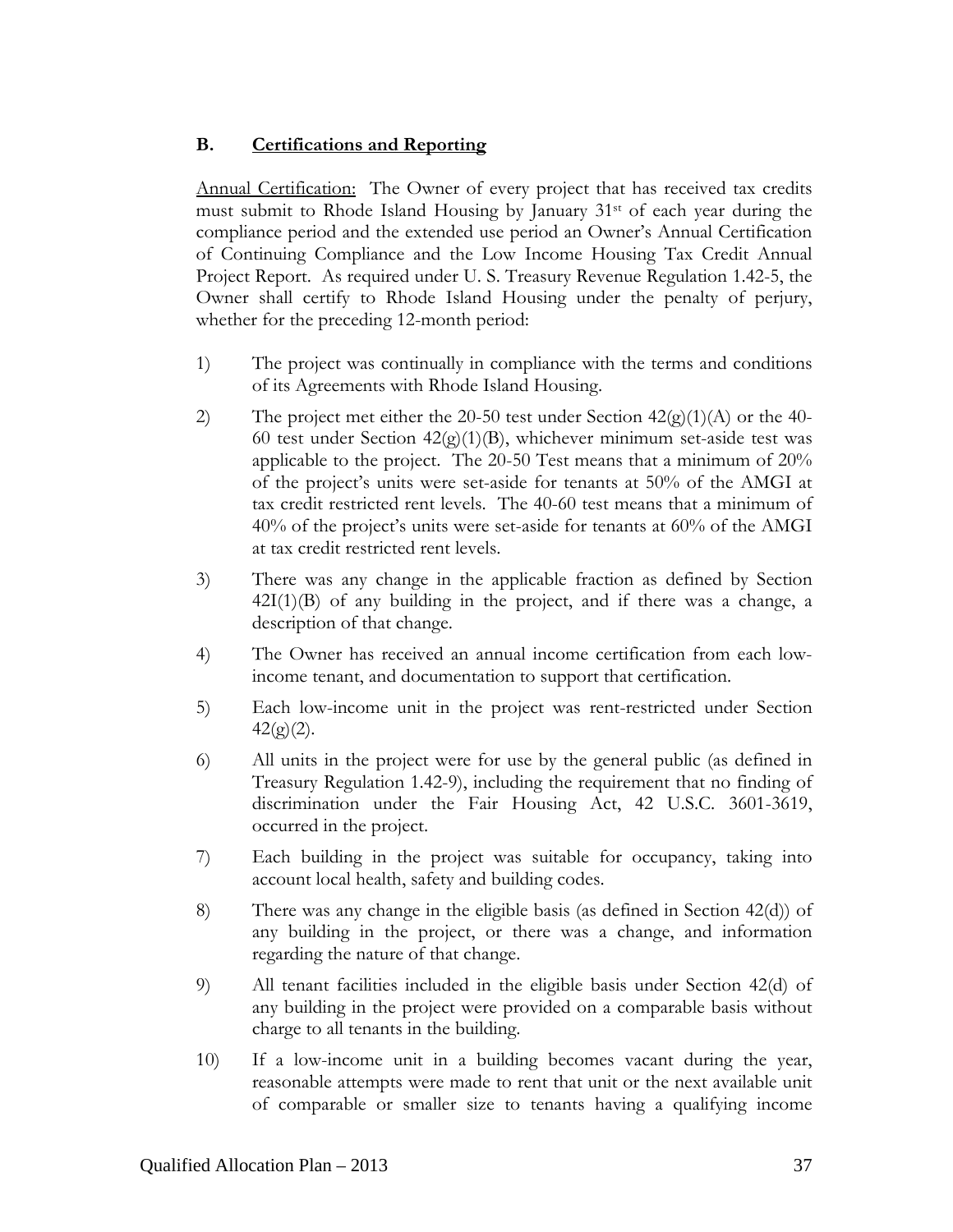- 11) If the income of tenants of a low-income unit in a building increases above the limit allowed in Section  $42(g)(2)(D)(ii)$ , the next available unit of comparable or smaller size in the building was or will be rented to tenants having a qualifying income.
- 12) An extended low-income housing commitment as described in Section 42(h)(6) was in effect (for buildings subject to Section 7108(c) of the Revenue Reconciliation Act of 1989).
- 13) All low-income units in the project were used on a non-transient basis except for permanent supportive housing for the homeless provided under Section  $42(I)(3)(B)(iii)$  or single room occupancy units rented on a month-to-month basis under Section  $42(I)(3)(B)(iv)$ .

Additional Information as Required: The Owners of all low-income housing projects will also be required to submit to Rhode Island Housing information on tenant income, occupancy, and rent for each low-income unit, in the form and manner designated by Rhode Island Housing. Rhode Island Housing reserves the right to require Owners of all low-income projects to submit additional information as it deems necessary.

The 2008 Housing and Economic Recovery Act (HERA) included a provision directing state HFAs to collect and submit to HUD demographic and economic information on tenants living in LIHTC properties, including LIHTC projects in the Extended Use period. Rhode Island Housing requires Owners/Agents to utilize the Web Compliance Management System (WCMS) which allows property managers to enter tenant information directly into a web-based compliance reporting system. The information is immediately uploaded to Rhode Island Housing's HDS (Housing and Development Software) database and is then transmitted directly to HUD.

### **C. Records Review**

In accordance with Section 1.42-5(c)(2)(ii)(B), all projects will be reviewed by the end of the second calendar year following the year the last building in the project is placed in service. Rhode Island Housing will conduct an on-site records review and Uniform Physical Conditions Standards (UPCS) inspection of all tax credit projects at least once every three years.. In each of the projects, the tenant records of at least 20% of the low-income units in conjunction with a physical inspection of the same tenant's unit will be examined. Rhode Island Housing may elect to audit any higher amount if it deems appropriate.

The records inspection will include an examination of the annual tenant income certification, the documentation the Owner has received to support that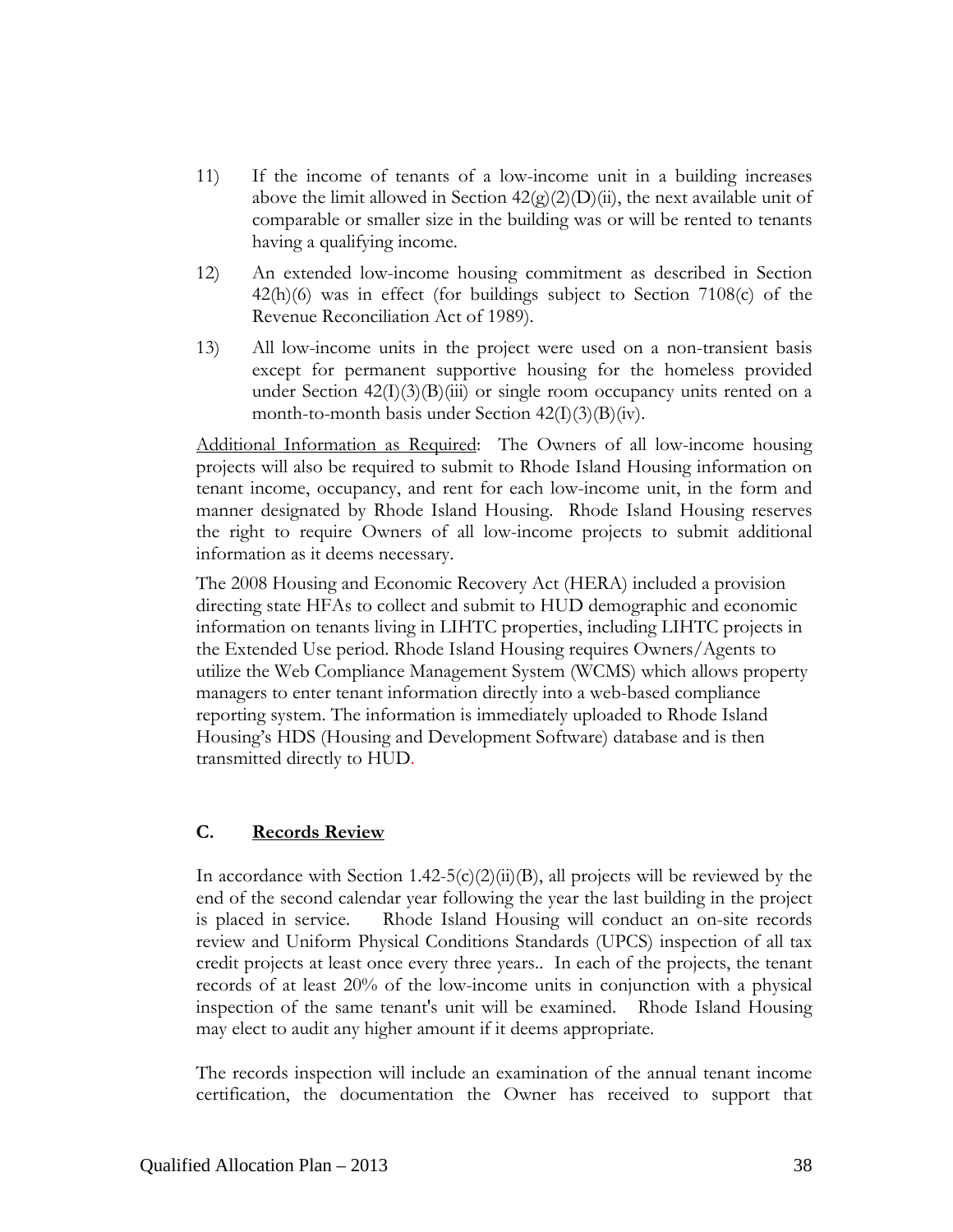certification, and the rent record for each low-income tenant in at least 20% of the low-income units for the current year and the prior year and the initial certification.

Rhode Island Housing reserves the right to perform an on-site records review of any low-income housing project at least through the end of the compliance period and for any additional term as defined in the Rhode Island Housing Extended Use Compliance Monitoring Policy.

## **D. Inspection**

Rhode Island Housing will conduct annual physical inspections, as well as property management file audits, on all of the tax credit developments monitored by Rhode Island Housing. Rhode Island Housing will select the low-income units to be inspected in each development to correspond to the tenant file records reviewed. The minimum number of units to be inspected will be the greater of 20% of the project's low-income units in each building or 3 lowincome units.

Inspections of building and low-income units will be made in accordance with Uniform Physical Condition Standards (UPCS).

Rhode Island Housing retains the right to perform an on-site inspection of any low-income housing project at least through the end of the compliance period and for an additional term as defined in the Rhode Island Housing Extended Use Compliance Monitoring Policy.

## **E. Notification of Non-Compliance**

The IRS recently updated the Guide for Completing Form 8823 Low-Income Housing Credit Agencies Report of Noncompliance or Building Disposition (the "Guide"). The scope of the Guide is limited to guidelines for preparing Form 8823 for submission to the IRS. Taxpayers are responsible for evaluating the tax consequences of noncompliance with IRC Section 42. The Guide is available on the IRS website at [www.irs.gov.](http://www.irs.gov/)

Rhode Island Housing will look to the Guide in evaluating compliance with IRC Section 42 and in determining whether a notice of noncompliance should be issued. As outlined in Section  $42(m)(1)(B)(iii)$ , Rhode Island Housing or its agent has the responsibility to notify the IRS of non-compliance with the low-income housing tax credit provisions by completing Form 8823 "Low-Income Housing Credit Agency Report of Non-Compliance." In the event that Rhode Island Housing or its agent learns of an event of non-compliance, it will send a letter to the project's Owner describing the condition and, where appropriate, recommending actions to correct the problem. The agency shall retain records of non-compliance or failure to certify in accordance with Treasury Regulations.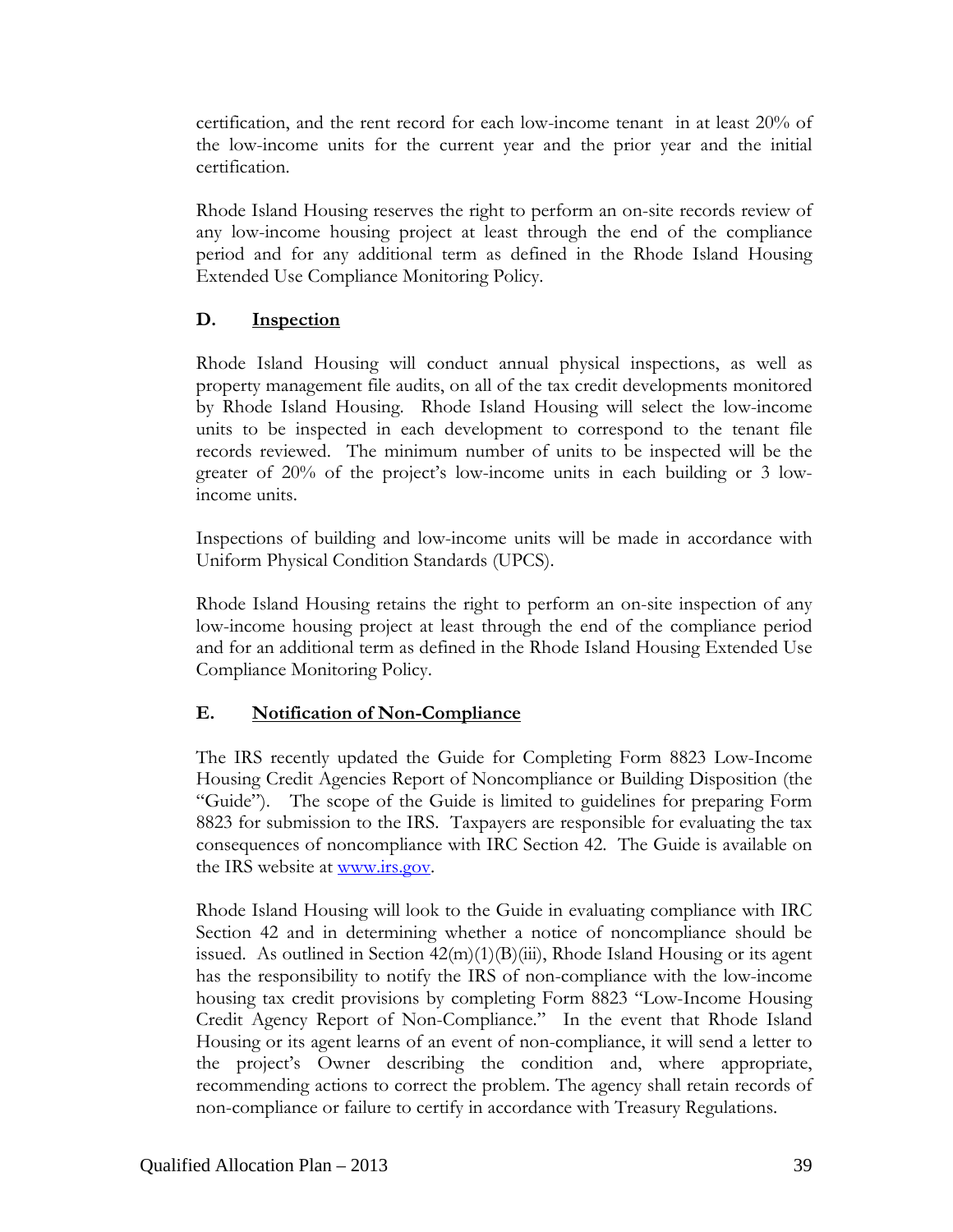The Owner of the low-income housing project shall have 30 days from the date of the notice to correct and supply proof that the noncompliance has been corrected (e.g. copies of income certifications/lease/rent rebate, etc.).

If Rhode Island Housing determines that the clarification from the Owner on the noncompliance issue establishes that the Owner was always in compliance, then no Form 8823 is issued and the Owner is notified within five (5) business days.

If Rhode Island Housing determines that there was noncompliance and the issue is now remedied, then Form 8823 will be filed with the IRS and the Owner will be notified no later than 45 days after the end of the time allowed to the Owner to take remedial action.

The correction period may be extended in the sole discretion of Rhode Island Housing for up to an additional 60 days upon the written appeal of the Owner (received on or before the expiration of the 30 day period) requesting such an extension, if the agency determines that the Owner is making a good faith effort to provide the missing information and/or bring the project into compliance with the provisions of Section 42 of the Code.

Rhode Island Housing may thereafter extend the correction period for up to six months, but only if Rhode Island Housing determines in its discretion that there is a good cause for granting the extension. In the event of non-compliance during the extended use period, Rhode Island Housing will provide the owner a period of sixty (60) days to correct an event of non-compliance of the Rhode Island Housing Extended Use Compliance Monitoring Policy.

### **F. Liability of the Owner**

Compliance with the requirements of Section 42 is the responsibility of the Owner of the building for which the credit is allowable. Rhode Island Housing's obligation to monitor for compliance with the requirements of Section 42 does not make it responsible for the Owner's noncompliance.

### **G. Annual Compliance Training**

The Owner must certify that at least one member of the on-site management staff attends training for compliance in managing a tax credit project at least once annually. Proof of training and/or Certifications of training must be submitted to Rhode Island Housing by January 31st of each year.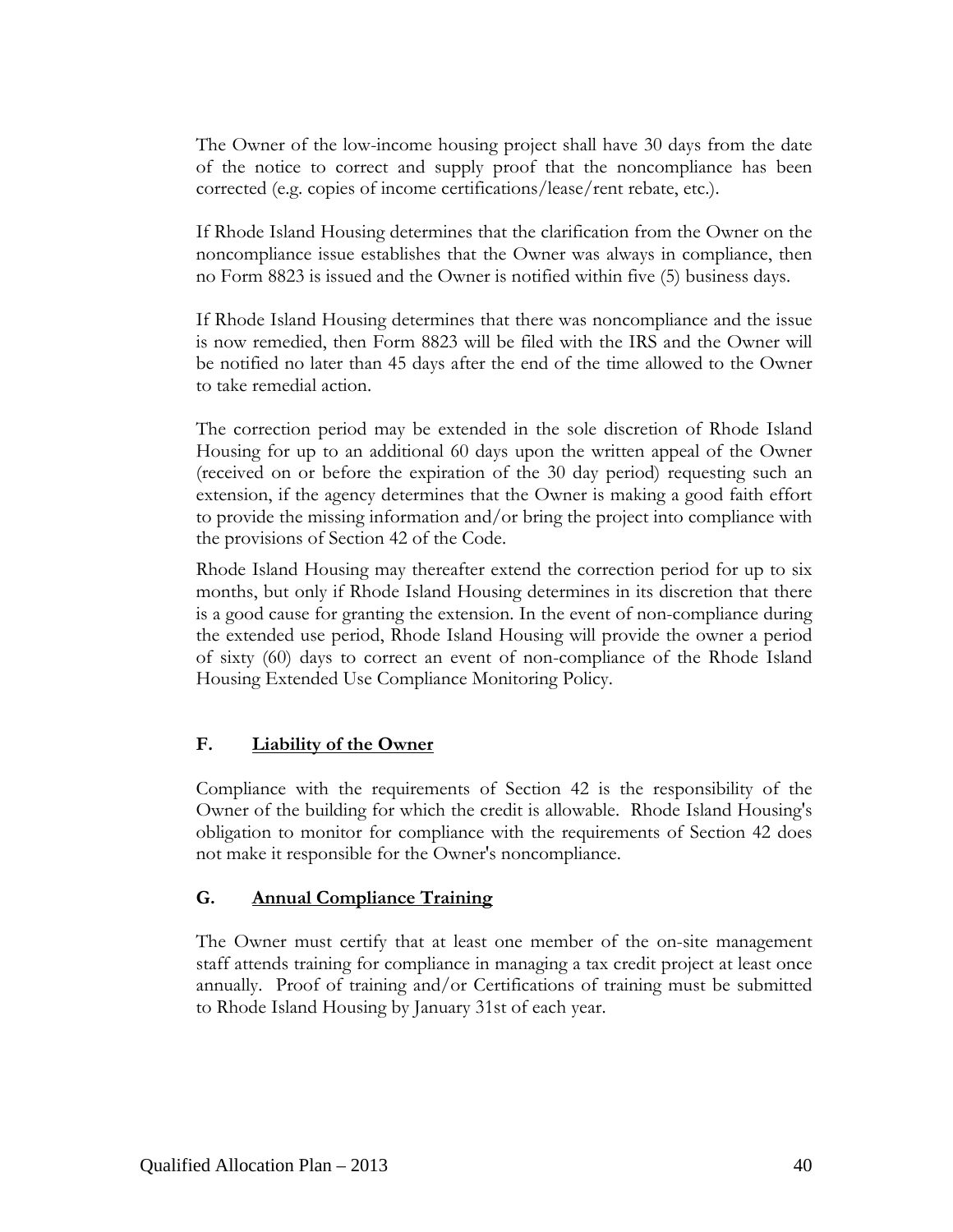### **VIII. EVENTS OF RECAPTURE**

A full recapture of credits occurs if the building fails to meet the minimum set-aside requirement. A partial recapture of credits occurs if the building's low-income occupancy percentage decreases, but not below the minimum set-aside level, and/or if eligible basis decreases. The potential effect of non-compliance is to increase taxes in the year of non-compliance based on all previous years that the credit was earned. The excess of the credit actually earned each year over the credits that would be allowed if the credits were claimed ratably over the fifteen-year compliance period (the accelerated portion of the credit) plus interest is recaptured. In this event, IRS Form 8611 "Recapture of Low-Income Housing Credit" must be filed by the project's Owner and retained for three years following the Compliance Period.

It is important to note that there are additional items that trigger recapture. Please refer to Section 42 of the Code and the Rhode Island Housing Tax Credit Compliance Manual for a more complete listing.

## **IX. COMPLIANCE MONITORING FEES**

## **A. Compliance Monitoring Fees:**

In order to offset the cost of compliance monitoring, a low-income housing unit fee will be assessed to all tax credit developments per tax credit unit. This fee will be due and payable no later than January  $31<sup>st</sup>$  of each year. This fee will be reviewed on an annual basis and may be increased to cover administrative costs at Rhode Island Housing's discretion. In accordance with the Rhode Island Housing Extended Use Compliance Monitoring Policy, fees will be assessed as outlined above.

### **B. Compliance Manual Fee:**

Rhode Island Housing will provide all low-income housing project Owners who have received an allocation of tax credits with a copy of the Housing Tax Credit Compliance Manual for a fee; otherwise it will be available on our website at www.rhodeislandhousing.org under the link, Property Management then Publications & Forms, click on 'register now' if you need to sign in. The Compliance Manual will also be available in the Developers Handbook.

## **X. MODIFICATION OF THE ALLOCATION PLAN**

Without limiting the generality of Rhode Island Housing's power and authority to administer the allocation of housing tax credits according to federal law, regulations, and this Allocation Plan, Rhode Island Housing shall make such determinations and decisions, publish administrative guidelines and rules, require the use of such forms,